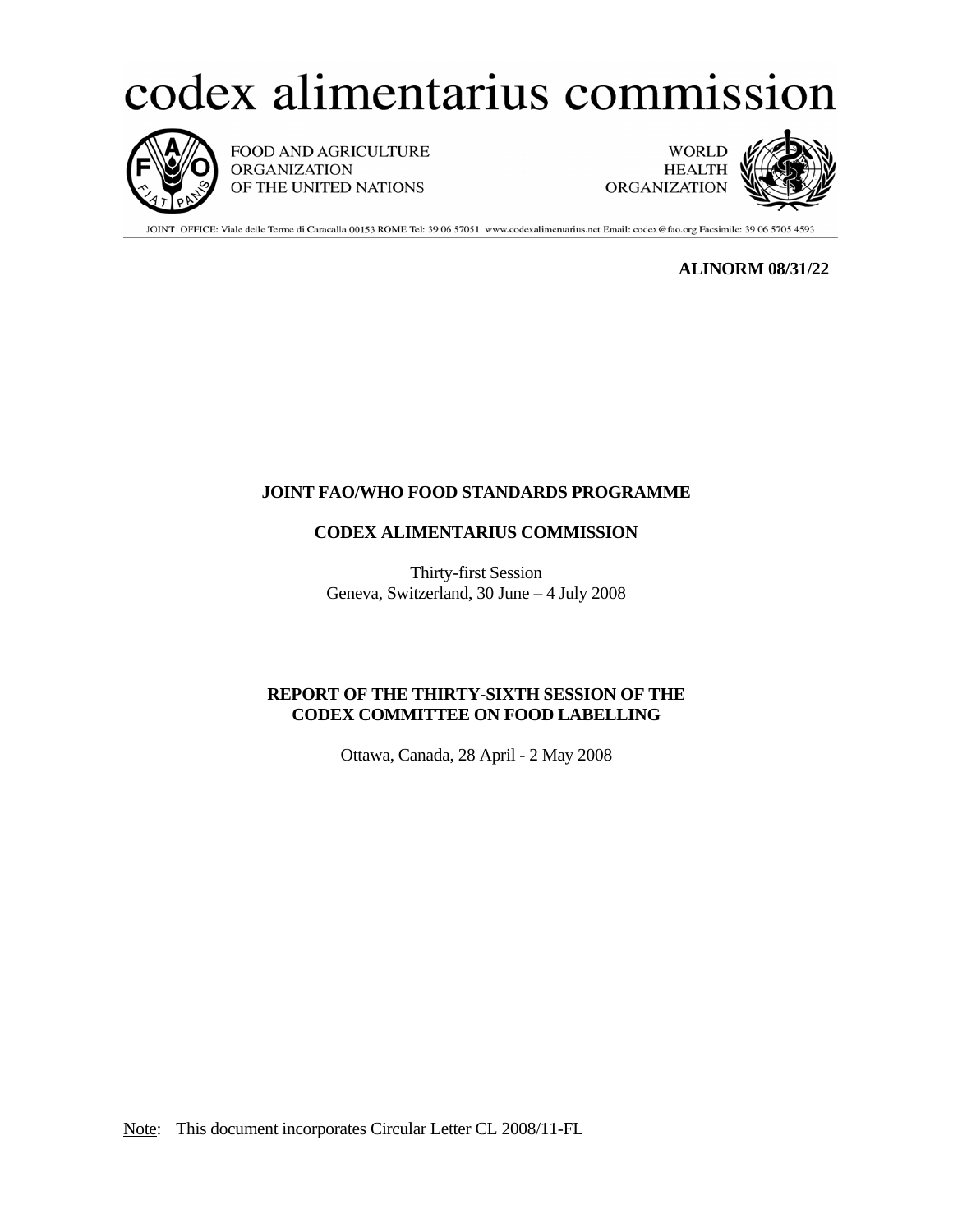# codex alimentarius commission



**FOOD AND AGRICULTURE ORGANIZATION** OF THE UNITED NATIONS

**WORLD HEALTH ORGANIZATION** 

JOINT OFFICE: Viale delle Terme di Caracalla 00153 ROME Tel: 39 06 57051 www.codexalimentarius.net Email: codex@fao.org Facsimile: 39 06 5705 4593

**CX 5/15 CL 2008/11-FL May 2008** 

| TO:<br>Codex Contact Points |
|-----------------------------|
|                             |

- Interested International Organizations
- **FROM:** Secretary, Codex Alimentarius Commission, Joint FAO/WHO Food Standards Programme, FAO, 00100 Rome, Italy

# **SUBJECT:** Distribution of the Report of the 36<sup>th</sup> Session of the Codex Committee  **on Food Labelling (ALINORM 08/31/22)**

# **A. MATTERS FOR ADOPTION BY THE 31st SESSION OF THE CODEX ALIMENTARIUS COMMISSION**

# **Proposed Draft Guidelines and Standard at Step 8**

- 1. Draft Amendment to the Guidelines for the Production, Processing, Labelling and Marketing of Organically Produced Foods: Annex 1 (inclusion of ethylene for kiwifruit and bananas) (para. 68, Appendix II)
- 2. Draft Amendment to the General Standard for the Labelling of Prepackaged Foods: Quantitative Declaration of Ingredients (para. 95, Appendix IV)
- 3. Draft Definition of Advertising in Relation to Nutrition and Health Claims (Draft Amendment to the Guidelines for Use of Nutrition and Health Claims) (para. 107, Appendix V)

Governments wishing to propose amendments or comments on the above documents should do so in writing in conformity with the Guide to the Consideration of Standards at Step 8 (see Procedural Manual of the Codex Alimentarius Commission) to the Secretary, Codex Alimentarius Commission, Joint FAO/WHO Food Standards Programme, at the above address **before 15 June 2008.** 

# **B. REQUEST FOR COMMENTS AND INFORMATION**

# **Draft Guidelines at Step 6 of the Procedure**

4. Draft Amendment to the Guidelines for the Production, Processing, Labelling and Marketing of Organically Produced Foods: Annex 1 (inclusion of ethylene for other products) (para. 68, Appendix III)

# **Proposed Draft Recommendations at Step 3 of the Procedure**

5. Proposed Draft Recommendations for the Labelling of Foods and Food Ingredients Obtained through Certain Techniques of GM/GE (para. 93, Appendix VII).

The Proposed Draft Recommendations should be considered in conjunction with the background document in CL 2007/38-FL.

Governments and international organizations wishing to submit comments on points 4. and 5. above should do so in writing to the Secretary, Codex Alimentarius Commission, at the above address, with a copy to Mr. Ron B. Burke, Director, Bureau of Food Regulatory International and Interagency Affairs, Health Products and Food Branch, Health Canada, Bldg No. 7, Room 2395, Tunney's Pasture, Ottawa K1A 0L2, Canada, Fax No. 613.941.3537, E-mail: codex\_canada@hc-sc.gc.ca, **before 15 November 2008.**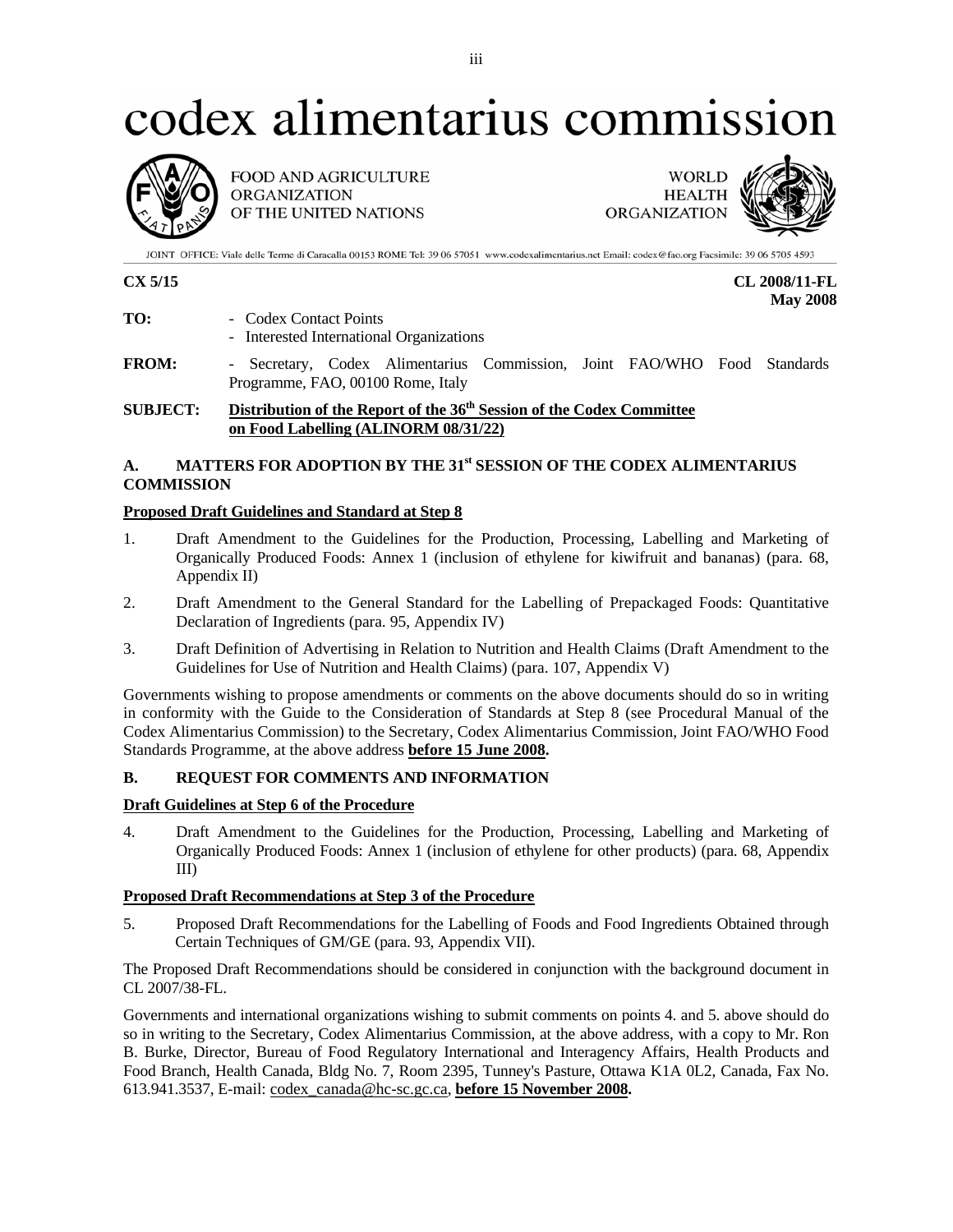# **SUMMARY AND CONCLUSIONS**

The summary and conclusions of the  $36<sup>th</sup>$  Session of the Codex Committee on Food Labelling are as follows:

# **Matters for adoption by the 31st Session of the Codex Alimentarius Commission**:

The Committee:

- advanced to Step 8 the Draft Amendment to the Guidelines for the Production, Processing, Labelling and Marketing of Organically Produced Foods: Annex 1 (inclusion of ethylene for kiwifruits and bananas) (para. 68, Appendix II);
- advanced to Step 8 the Draft Amendment to the General Standard for the Labelling of Prepackaged Foods: Quantitative Declaration of Ingredients (para. 95, Appendix IV);
- advanced to Step 8 the Draft Definition of Advertising in Relation to Nutrition and Health Claims Claims (Draft Amendment to the Guidelines for Use of Nutrition and Health Claims) (para. 107, Appendix V);
- agreed to discontinue work on the Draft Amendment to the Guidelines for the Production, Processing, Labelling and Marketing of Organically Produced Foods: Annex 2 – Permitted Substances: Table 3 (para. 61);
- agreed to undertake new work on an amendment to the Guidelines for the Production, Processing, Labelling and Marketing of Organically Produced Foods (rotenone) (para. 74, Appendix VIII) and on the revision of the Guidelines on Nutrition Labelling (implementation of the Global Strategy for Diet, Physical Activity and Health) (para. 46, Appendix IX).

#### **Other Matters of Interest to the Commission**

The Committee:

- endorsed the labelling provisions in several Draft Standards, thereby allowing their adoption by the Commission (para. 47 to 57);
- returned to Step 6 the Draft Amendment to the Guidelines for the Production, Processing, Labelling and Marketing of Organically Produced Foods: Annex 1 (inclusion of ethylene for other products) (para. 68, Appendix III);
- retained at Step 7 the Draft Amendment to the *General Standard for the Labelling of Prepackaged Foods* (Draft Recommendations for the Labelling of Foods Obtained through Certain Techniques of Genetic Modification/Genetic Engineering): Definitions (para. 92, Appendix VI) and returned to Step 3 the Proposed Draft Recommendations for the Labelling of Food and Food Ingredients Obtained through Certain Techniques of Genetic Modification/Genetic Engineering (para. 93, Appendix VII).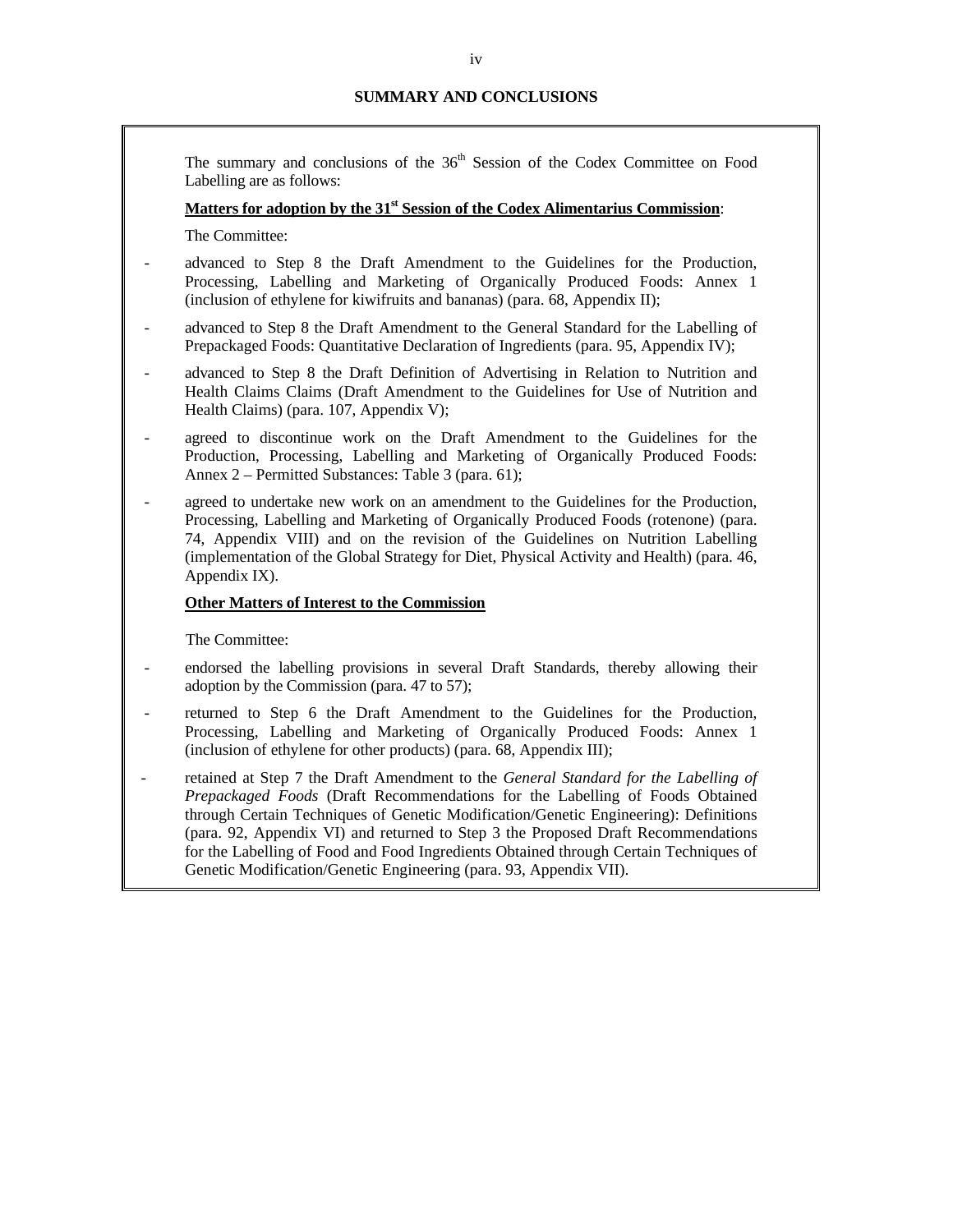# **TABLE OF CONTENTS**

| Matters Arising from the Codex Alimentarius Commission                                                                                                                                                                                      |  |
|---------------------------------------------------------------------------------------------------------------------------------------------------------------------------------------------------------------------------------------------|--|
| Matters Arising from FAO and WHO: Draft Action Plan for Implementation                                                                                                                                                                      |  |
|                                                                                                                                                                                                                                             |  |
| Guidelines for the Production, Processing, Labelling<br>and Marketing of Organically Produced Foods                                                                                                                                         |  |
|                                                                                                                                                                                                                                             |  |
|                                                                                                                                                                                                                                             |  |
|                                                                                                                                                                                                                                             |  |
| Labelling of Foods Obtained Through Certain Techniques of Genetic Modification/Genetic Engineering                                                                                                                                          |  |
| Draft Recommendations for the Labelling of Foods Obtained Through Certain Techniques of Genetic<br>Modification/Genetic Engineering (Draft Amendment to the General Standard for the Labelling of<br>Prepackaged Foods): Definitions<br>and |  |
| Proposed Draft Guidelines for the Labelling of Foods Obtained through<br>Certain Techniques of Genetic Modification/Genetic Engineering: Labelling Provisions75-93                                                                          |  |
| Draft Amendment to the General Standard for the Labelling                                                                                                                                                                                   |  |
|                                                                                                                                                                                                                                             |  |
|                                                                                                                                                                                                                                             |  |
|                                                                                                                                                                                                                                             |  |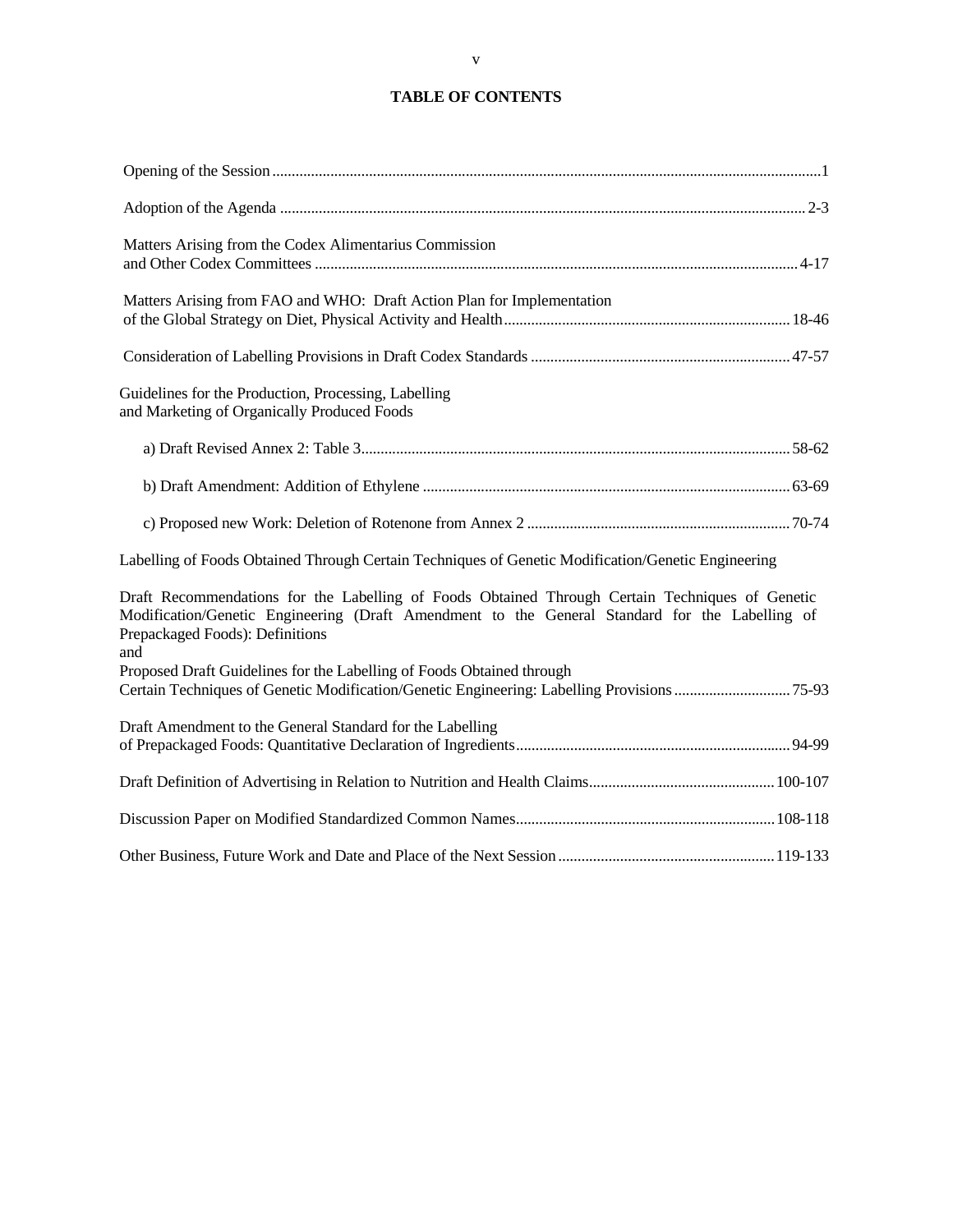# **LIST OF APPENDICES**

| <b>Appendix I</b>    | List of Participants                                                                                                                                                                                                                                | 17 |
|----------------------|-----------------------------------------------------------------------------------------------------------------------------------------------------------------------------------------------------------------------------------------------------|----|
| <b>Appendix II</b>   | Draft Amendment to the Guidelines for the Production, Processing, Labelling<br>and Marketing of Organically Produced Foods: inclusion of ethylene for<br>kiwifruit and bananas (at Step 8)                                                          | 43 |
| <b>Appendix III</b>  | Draft Amendment to the Guidelines for the Production, Processing, Labelling<br>and Marketing of Organically Produced Foods: inclusion of ethylene for other<br>products (at Step 6)                                                                 | 44 |
| <b>Appendix IV</b>   | Draft Amendment to the General Standard for the Labelling of Prepackaged<br>Foods: Quantitative Declaration of Ingredients (at Step 8)                                                                                                              | 45 |
| <b>Appendix V</b>    | Draft Amendment to the Guidelines for Use of Nutrition and Health Claims:<br>Draft Definition of Advertising (at Step 8)                                                                                                                            | 46 |
| <b>Appendix VI</b>   | Draft Amendment to the General Standard for the Labelling of Prepackaged<br>Foods (Draft Recommendations for the Labelling of Foods Obtained through<br>Certain Techniques of Genetic Modification/Genetic Engineering): Definitions (at<br>Step 7) | 47 |
| <b>Appendix VII</b>  | Proposed Draft Recommendations for the Labelling of Food and Food<br>Ingredients Obtained through Certain Techniques of Genetic<br>Modification/Genetic Engineering (at Step 3)                                                                     | 48 |
| <b>Appendix VIII</b> | Project Document: Amendment to the Guidelines for the Production, Processing,<br>Labelling and Marketing of Organically Produced Foods (rotenone)                                                                                                   | 51 |
| <b>Appendix IX</b>   | Project Document: Revision of the Guidelines on Nutrition Labelling<br>(implementation of the Global Strategy for Diet, Physical Activity and Health)                                                                                               | 53 |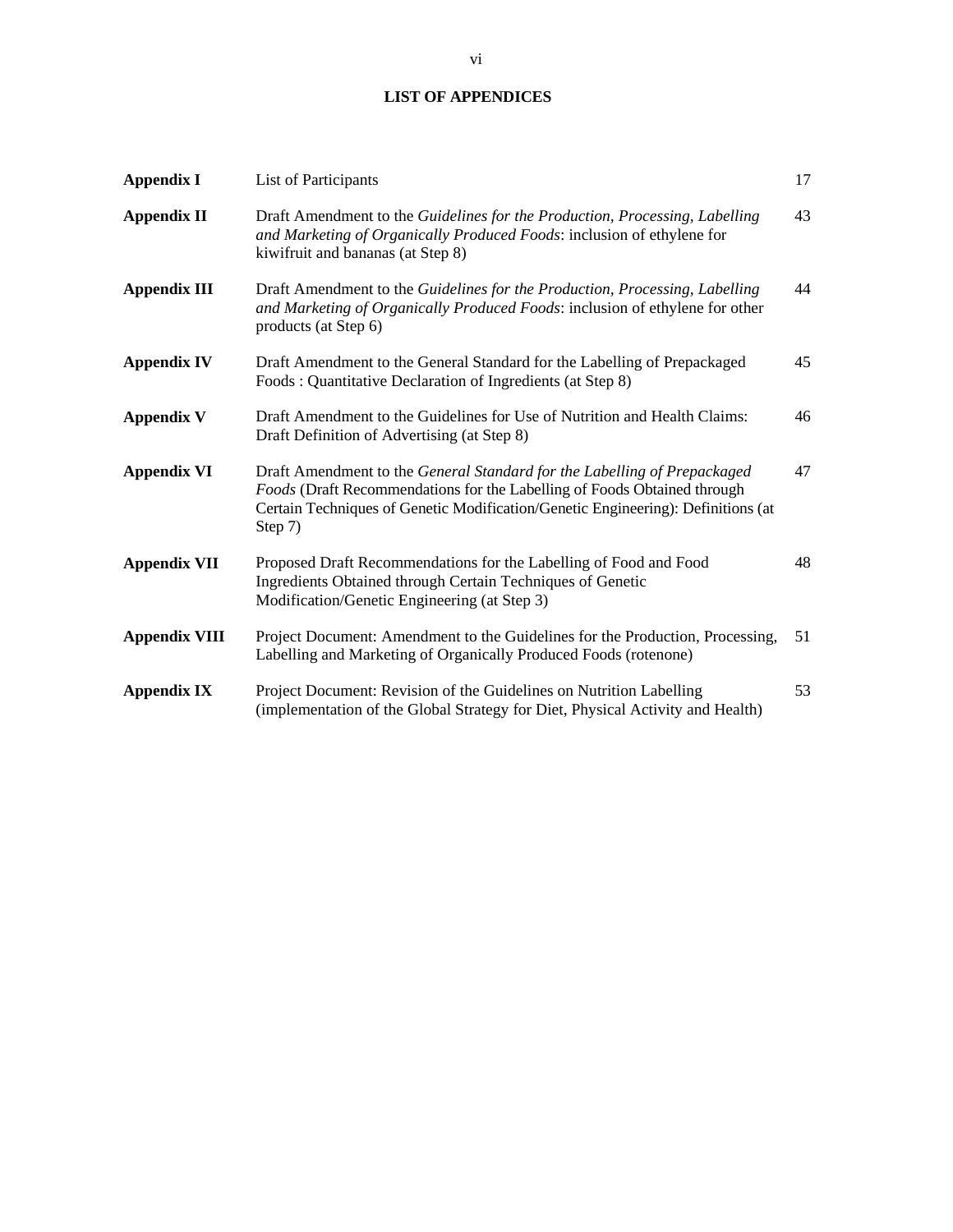# **INTRODUCTION**

1) The Codex Committee on Food Labelling held its Thirty-sixth Session in Ottawa, Canada from 28 April to 2 May 2008, at the kind invitation of the Government of Canada. The Session was chaired by Dr. Anne MacKenzie, Canadian Food Inspection Agency. The session was attended by 273 delegates representing 72 Member Countries, one Member Organization, European Community (EC), and 27 international organizations. A complete list of participants is attached as Appendix I to this report.

# **ADOPTION OF THE AGENDA (Agenda Item 1)<sup>1</sup>**

2) The Committee adopted the Provisional Agenda but noted that the working group on the implementation of the WHO Global Strategy on Diet, Physical Activity and Health had only met on the Saturday preceding the meeting, and therefore agreed to consider Agenda Item 2b) after Agenda Items 3 and 4.

3) The Delegation of the EC explained to the Committee the division of competence between the European Community and its Member States according to Rule II.5 of the Rules of Procedure.

# **MATTERS REFERRED TO THE COMMITTEE**

# **MATTERS REFERRED BY THE CODEX ALIMENTARIUS COMMISSION AND OTHER CODEX COMMITTEES (Agenda Item 2a)2**

## **Strategic Plan**

4) Following the recommendations of the  $30<sup>th</sup>$  Session of the Commission, the Committee considered the Activities of the Strategic Plan relevant to its work as follows:

# Activity 1.3 Review and develop Codex standards and related texts for food labelling and nutrition

5) The Delegation of the EC expressed its strong support for the involvement of the Committee on Nutrition and Foods for Special Dietary Uses and the Committee on Food Labelling in the implementation of the WHO Global Strategy in the framework of Codex.

#### Activity 3.3 Develop committee-specific decision-making and priority-setting criteria

6) The Delegation of the European Community supported the development of specific criteria that would allow the Committee to set priorities when considering proposals for new work, and referred to the mechanisms used in other committees for that purpose. The Chair recalled that the provision in the Strategic Plan referred to criteria that could be developed in addition to the current *Criteria for the Establishment of Work Priorities*, which were of general application.

7) Some delegations, recalling that the number of new items of work proposed on food labelling was limited, expressed the view that the current *Criteria for the Establishment of Work Priorities* were adequate to take decisions on new work and that it was premature to develop specific criteria in the Committee at this stage, while not objecting to further consideration of relevant proposals for this purpose.

8) The Committee therefore agreed that the Delegation of the European Community in cooperation with Canada would prepare a discussion document on the establishment of criteria for priority setting for consideration at the next session.

9) The Delegation of Argentina pointed out that the development of decision making criteria was related to consensus and therefore should not be considered specifically in the Committee as this was a general question and should be addressed as a general Codex issue in the Committee on General Principles, as it was related to the question of consensus, currently under consideration in that Committee.

 $\frac{1}{1}$  CX/FL 08/36/1, CRD 1 (Annotated Agenda and division of competence between the European Community and its Member States)

<sup>2</sup> CX/FL 08/36/2, CRD 17 (Matters arising from the Committee on Food Additives), CRD 23 (Matters arising from FAO/ WHO)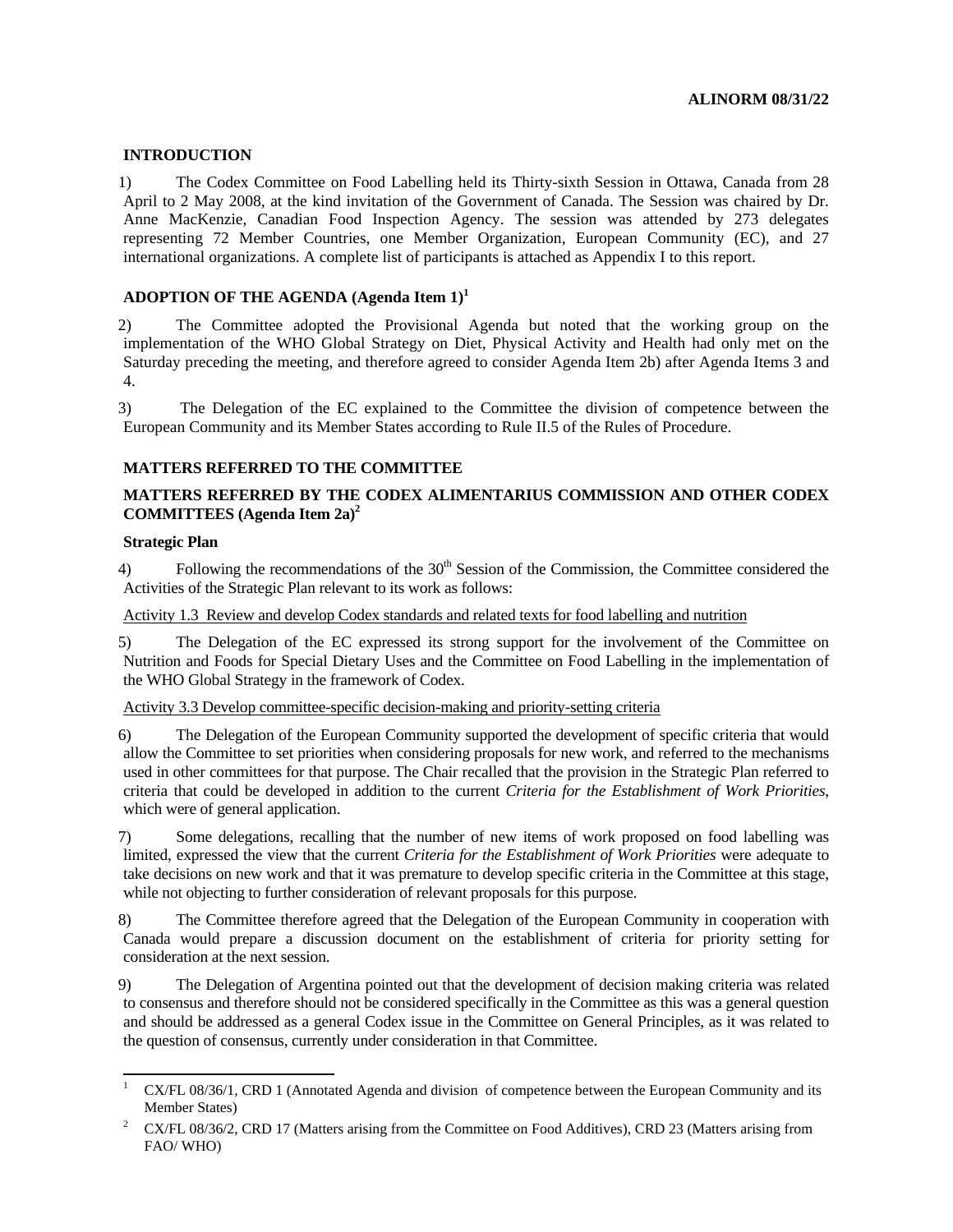Activity 4.1 Track the activities of other international standard-setting organisations

10) The Delegation of Argentina expressed the view that cooperation with other international organisations should be focused on the organisations referred to under the WTO SPS Agreement.

#### Activity 5.6 Enhance communication about Codex work at international and national level

11) The Delegation of Canada stressed the importance of communication to promote Codex work and noted it was sometimes difficult to search the website with the current search engine, especially as regards earlier reports or working documents. The Delegation of Ghana expressed the view that the Codex Trust Fund should be used for training at the national level, in order to facilitate the use of Codex information by national Codex Contact Points.

12) The Secretariat indicated that the Codex website would be entirely redesigned and that the search function would be improved in order to allow search through the reports of earlier sessions. All Codex reports since 1963 had been scanned and they were currently being uploaded on to the Codex website. The Committee was also informed that FAO and WHO regularly distributed newsletters on their activities, including expert consultations and other meetings related to food safety, capacity building and Codex meetings.

13) The Secretariat noted that funds from the Trust Fund budget had been used in some cases to provide training at the regional level on improving participation in Codex, on the basis of the Manual developed by FAO and WHO for this purpose, which was also available as an e-learning course. However the purpose of the Trust Fund was to allow participation of developing countries in Codex sessions, while capacity building in the area of Codex or food safety at the national level was carried out by FAO and WHO on the basis of the requests from member countries.

#### **Interval and duration of meetings**

14) The Committee agreed to discuss the interval and duration of the sessions of the Committee at the end of the meeting (see Agenda Item 9). The Delegation of Argentina expressed the view that working groups should be preferably convened prior to the session of the Committee rather than between sessions in order to facilitate participation.

# **Committee on Food Additives**

15) The Committee was informed that the Committee on Food Additives had finalised the Revision of the Class Names and International Numbering System, which included the deletion of references to labelling in Section 1 and the revision of the functional classes. However, the Committee recognized that it was not possible to consider the implication of this revision for the General Standard for the Labelling of Prepackaged Foods at the present session as the Committee on Food Additives had met only in the week preceding the CCFL. The Committee therefore agreed that this question would be considered at the next session.

# **Matters Referred from FAO and WHO**

16) The Representative of WHO, speaking on behalf of FAO and WHO, informed the Committee of the following recent and forthcoming activities:

- $\triangleright$  Scientific update on carbohydrates, published in 2007;
- $\triangleright$  Scientific update on trans fatty acids, undertaken in 2007, and to be published in a few months;
- $\triangleright$  Upcoming FAO and WHO expert consultation on fats and fatty acids in human nutrition, planned for November 2008;
- ¾ Possible FAO and WHO expert consultation on carbohydrates, tentatively planned for 2009;
- $\triangleright$  Current work to strengthen the provision of scientific advice in nutrition; and
- ¾ WHO's Draft Action Plan for the Global Strategy for the Prevention and Control of Non Communicable Diseases (NCD).
- 17) The information provided was later made available in a conference room document (CRD 23).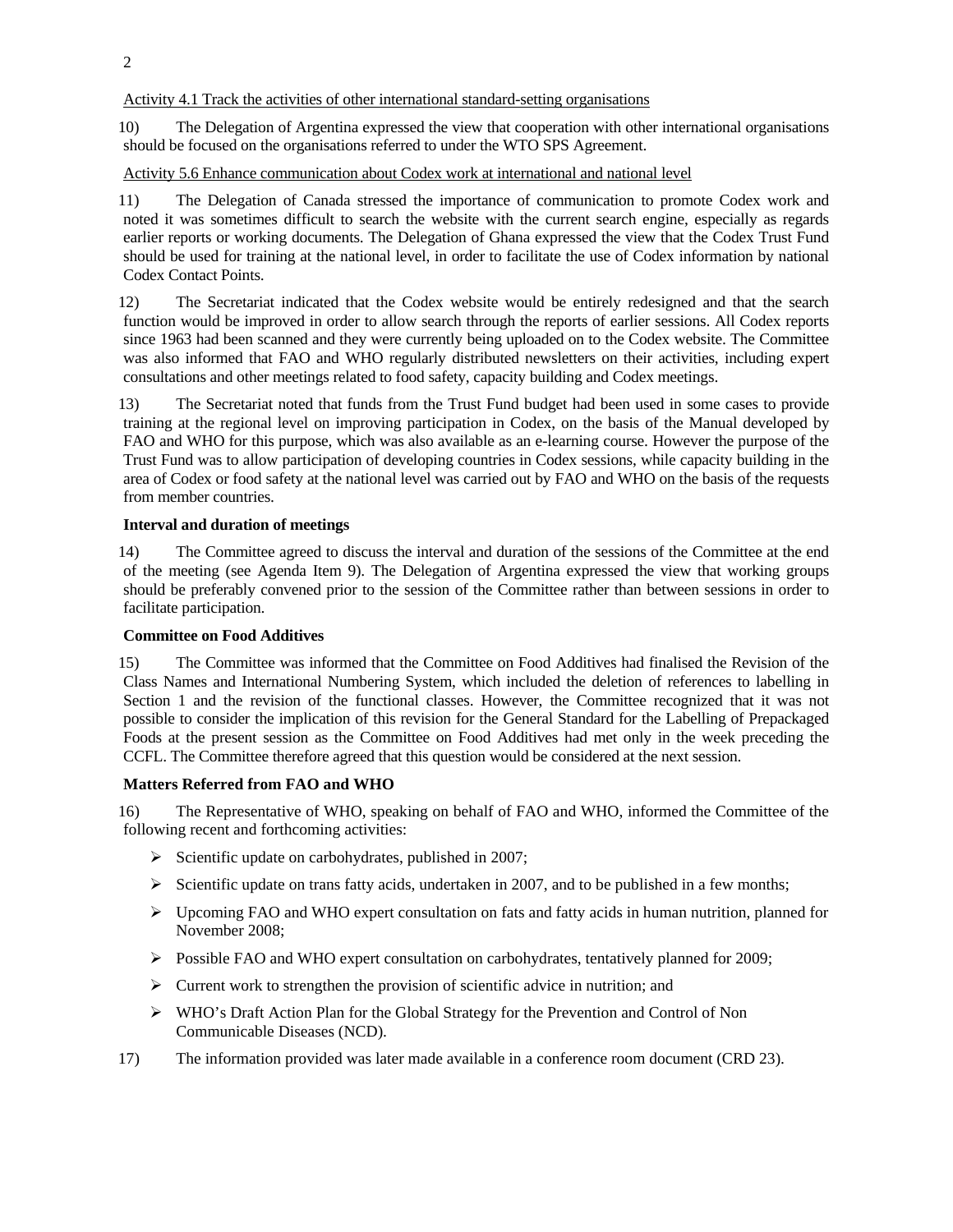# **MATTERS REFERRED BY FAO AND WHO: IMPLEMENTATION OF THE WHO GLOBAL STRATEGY ON DIET, PHYSICAL ACTIVITY AND HEALTH (Agenda Item 2b)** <sup>3</sup>

18) The Committee recalled that its  $35<sup>th</sup>$  Session had agreed to establish a physical working group cochaired by Canada, Argentina and Germany, to be held prior to the 36<sup>th</sup> Session. Its mandate was to consider the issues identified at the session on several action items related to the implementation of the WHO Global Strategy on Diet, Physical Activity and Health and to identify and recommend work to be undertaken by the CCFL with regard to these action items.

19) The Co-Chair of the working group, Dr Mary L'Abbé (Canada), presented the report on behalf of the three Co-Chairs. The working group had considered the action items identified in the Draft Action Plan proposed by WHO/FAO in CL 2006/44-CAC: 1.2 (application), 1.3 (nutrients to be declared); 1.4 (presentation of nutrition information); 1.5 (Nutrient Reference Values (NRVs)); and 3.1 (quantitative declaration of ingredients); and had made specific recommendations in this respect.

20) The Committee expressed its thanks to the Co-Chairs and to the working group for their excellent work to address the issues related to the implementation of the Global Strategy and to propose specific items of work. The Committee generally supported new work on several of the action items mentioned above and considered specific proposals for further action as follows:

# (a) Revision of Section 3.2 of the *Guidelines on Nutrition Labelling* to review the list of nutrients (Proposed Action 1.3)

21) Several delegations and some Observers supported the consideration of the list of nutrients as identified in the Global Strategy and the Draft Action Plan. Some delegations proposed to add dietary fibre to the list and to consider the inclusion of additional nutrients if required. It was pointed out that the review of the list may also result in the deletion of some nutrients.

22) Some delegations expressed the view that the list of nutrients should not be too extensive so as to remain easily understandable by consumers. Some delegations pointed out that the selection of the nutrients to be declared should be based on clear scientific evidence. The Representative of WHO pointed out that the purpose of the work was to implement the Global Strategy and therefore the review should focus on the nutrients proposed in the Draft Action Plan.

23) The Delegation of the EC noted that the physical working group report provided important background information and that additional factors were also relevant. The work would need to progress in stages with the list of nutrients reviewed before mandatory labelling was considered.

24) The Committee agreed to initiate the revision of section 3.2 of the *Guidelines* and that the following questions should be considered in the process:

(i) which nutrients are appropriate to be considered at an international level, taking into account regional dietary patterns;

(ii) what other factors should be taken into account in developing the list of nutrients, including the rationale for including or excluding certain nutrients.

25) Following some questions on the role of the Committee on Nutrition and Foods for Special Dietary Uses, the Chair recalled that the advice of that Committee could always be requested on nutrition issues. However, the decision on the nutrients to be included in the label was the responsibility of the Committee on Food Labelling.

b) Revision of section 3.1 of the Guidelines on Nutrition Labelling (Proposed Action 1.2)

 $\overline{a}$ 

26) Several delegations, while supporting in principle mandatory nutrition labelling, expressed the view that its application should be carefully considered, especially as regards the difficulties of small and medium enterprises which lacked technical capacity and resources to implement such labelling; exemptions for foods that did not contribute significantly to the diet; and practical issues such as the size of the package.

27) Several delegations supported mandatory nutrition labelling and indicated that its application at the national level in their countries had resulted in significant public health benefit. The importance of nutrition labelling in supporting national nutrition or public health programmes was also pointed out.

<sup>3</sup> CX/FL 08/36/3, CRD 2 (comments of Canada), CRD 6 (comments of Bolivia), CRD 10 (comments of Indonesia and India), CRD 22 (report of the working group held prior to the session)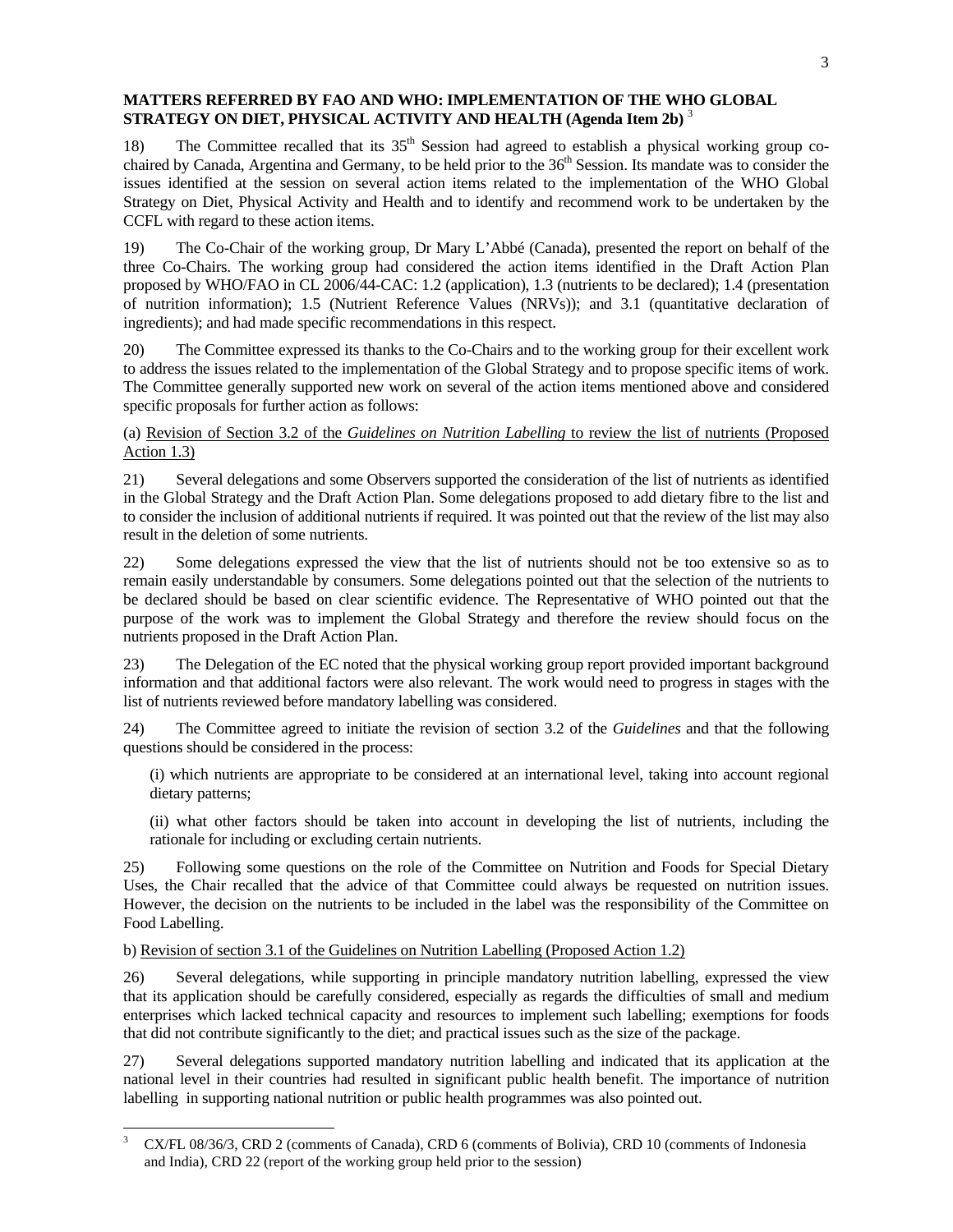28) The Delegation of Thailand, supported by the delegations of Barbados and Indonesia, expressed the view that mandatory nutrient labelling should only apply to those foods that had a significant impact on non communicable diseases and criteria were needed to identify foods that increased or decreased the risk of non communicable diseases.

29) Several delegations did not support mandatory nutrition labelling as it was not possible for them to apply it at the national level, in view of the costs involved and due to the fact that consumers may still lack the capacity to use this information. In this respect, some delegations highlighted the importance of nutrition education programmes for consumers.

30) Several delegations expressed the view that the mandatory labelling should be considered only after the review of the list of nutrients to be declared had been concluded. Other delegations proposed to work in parallel on some of these items.

31) In order to address the issues discussed above on sections 3.2 and 3.1 of the Guidelines, the Committee agreed to establish an electronic working group working in English and chaired by New Zealand, assisted by Australia and Canada. The electronic working group will

- $\triangleright$  Develop a paper which will examine the list of nutrients that are always declared in the light of the recommendations in the WHO Global Strategy on Diet, Physical Activity and Health;
- $\triangleright$  Prepare a discussion paper outlining the issues and concerns raised during the discussions of the Committee related to mandatory nutrition labelling, taking into consideration the experience of member countries.

# c) Principles and criteria regarding the legibility and readability of nutrition labelling (Proposed Action 1.4)

32) Some delegations, while supporting further work in order to improve legibility and readability of nutrition labelling, expressed the view that at this stage there should be no consideration of issues such as the use of symbols or simplified labelling, while noting that they were used in some countries.

33) The Delegation of Chile pointed out there were two possible approaches to nutrient declaration: per 100g of the product or as a percentage of the recommended daily intake, and that this should be considered in relation to the readability of information.

34) The Committee agreed that the Delegation of the United States would lead an electronic working group working in English to develop general criteria or principles for legibility and readability of nutrition labels. The Committee agreed that the development of these criteria or principles would be part of the new work on the revision of the *Guidelines.*

35) As a result of the above discussion on (a), (b) and (c), the Committee agreed to undertake new work in a phased approach on the revision of the Guidelines on Nutrition Labelling and considered a draft project document prepared by the delegations of Australia, Canada, New Zealand, Norway and the United States. The Committee made some amendments in order to ensure consistency with the format of Codex project documents and for clarification purposes.

36) Some delegations proposed to insert a reference to cooperation with the Committee on Nutrition and Foods for Special Dietary Uses (CCNFSDU) under point 7 or 8 of the project document. It was however clarified that point 7 referred to scientific advice to be provided by FAO and WHO, while point 8 referred to advice provided by other organisations, especially in the framework of joint expert consultations with FAO and WHO.

37) The Committee agreed that this work would be carried out in close cooperation with the CCNFSDU, which would be kept informed of the work in CCFL, with the understanding that its advice might be required on some of the issues under consideration.

38) In reply to a question on the time frame, the Chair recalled that five years was the standard time frame recommended for the development of Codex texts and that it was always possible for the Committee to finalise its work earlier.

# d) Nutrient Reference Values (NRVs) (Proposed Action 1.5)

39) The Committee recalled that the CCNFSDU had agreed to undertake new work on the revision of the NRVs for vitamins and minerals and that there had been no agreement to consider other nutrients. Some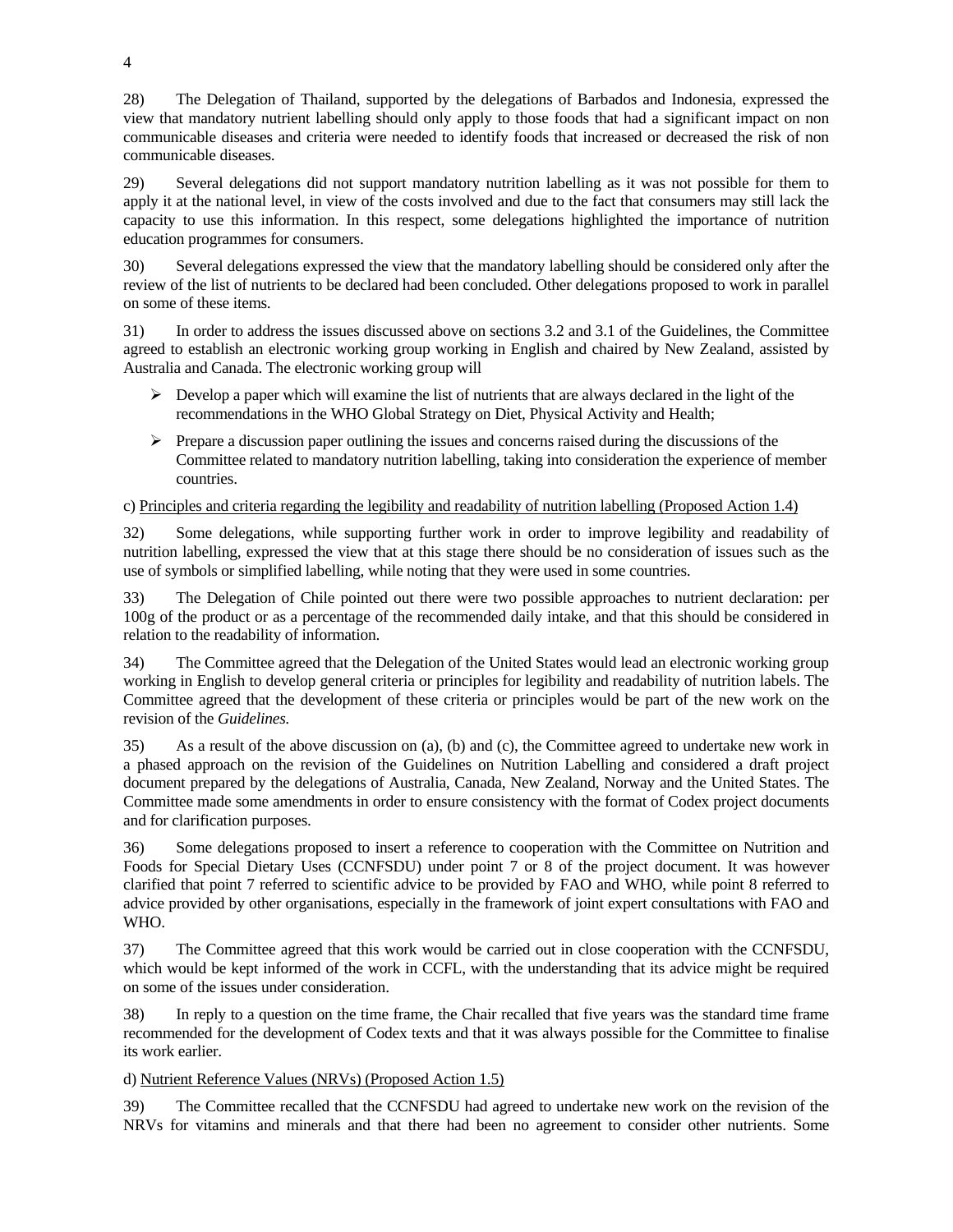delegations pointed out that the current list also included a NRV for protein but it was recalled that this was not included in the work undertaken by the CCNFSDU.

40) Several delegations expressed the view that the proposal to include new NRVs would depend on the outcome of the consideration of the list of nutrients in Section 3.2 of the Guidelines.

e) Quantitative declaration of ingredients (Proposed Action 1.3)

41) The Committee recalled that the last session had not agreed to the inclusion of a point (e) in section 5.1.1 of the Draft Amendment to Quantitative Declaration of Ingredients (QUID) in the *General Standard for the Labelling of Prepackaged Foods* with respect to expressed or implied claims about the presence of any fruit, vegetables, whole grains or added sugars. The working group had reached a similar conclusion and had suggested that this question would more appropriately be addressed under Section 8 of the Guidelines for Use of Nutrition and Health Claims.

42) The Delegation of Norway, supported by the Observers from IBFAN and IACFO, stressed the importance of addressing this proposal of the Action Plan and providing information to consumers on the presence of fruits, vegetables, whole grains or added sugars. Other delegations supported the consideration of this question as part of nutrition and health claims, as proposed by the working group, but did not support any reconsideration of quantitative ingredient declaration.

43) After some discussion, the Committee agreed that the Delegation of Norway would lead an electronic working group working in English to develop a discussion paper to:

- $\triangleright$  Evaluate which revisions are needed to the Codex texts on food labelling in the light of the WHO/FAO Draft Action Plan for the Implementation of the Global Strategy on Diet, Physical Activity and Health (CL 2006/44-CAC);
- ¾ Consider the food ingredients identified in the Global Strategy;
- $\triangleright$  Identify and recommend work to be undertaken by the CCFL with regard to these action items;
- $\triangleright$  Identify paragraphs in existing Codex texts on food labelling under which the food ingredients identified in the Global Strategy can be addressed.

#### **Conclusion**

44) In order to facilitate the discussions at the next session on items agreed to under Agenda Item 2b), the Committee agreed to convene a physical working group with the following mandate:

Consider papers developed by the electronic working groups established at the  $36<sup>th</sup>$  Session of the CCFL regarding:

(i) revision of the Guidelines on Nutrition Labelling concerning the list of nutrients that are always declared on a voluntary or mandatory basis and discussion of issues related to mandatory nutrition labelling;

(ii) development of criteria/principles for legibility and readability of nutrition labels;

(iii) labelling provisions dealing with the food ingredients identified in the Global Strategy on Diet, Physical Activity and Health.

 $\triangleright$  Provide the 37<sup>th</sup> Session of CCFL with recommendations to progress work on the implementation of the Global Strategy in these three areas.

45) The Committee agreed that the working group, co-chaired by New Zealand, Norway, and the United States, would be held immediately prior to the  $37<sup>th</sup>$  Session of CCFL and conducted in English, French and Spanish.

# **Status of work**

46) The Committee agreed to undertake new work on proposed amendments to the Guidelines on Nutrition Labelling regarding the list of nutrients and the legibility and readability of information, as presented in the project document (see Appendix IX). Subject to approval as new work by the Commission, the proposed amendments would be circulated at Step 3 for consideration by the next session of the Committee.

# **CONSIDERATION OF LABELLING PROVISIONS IN DRAFT CODEX STANDARDS**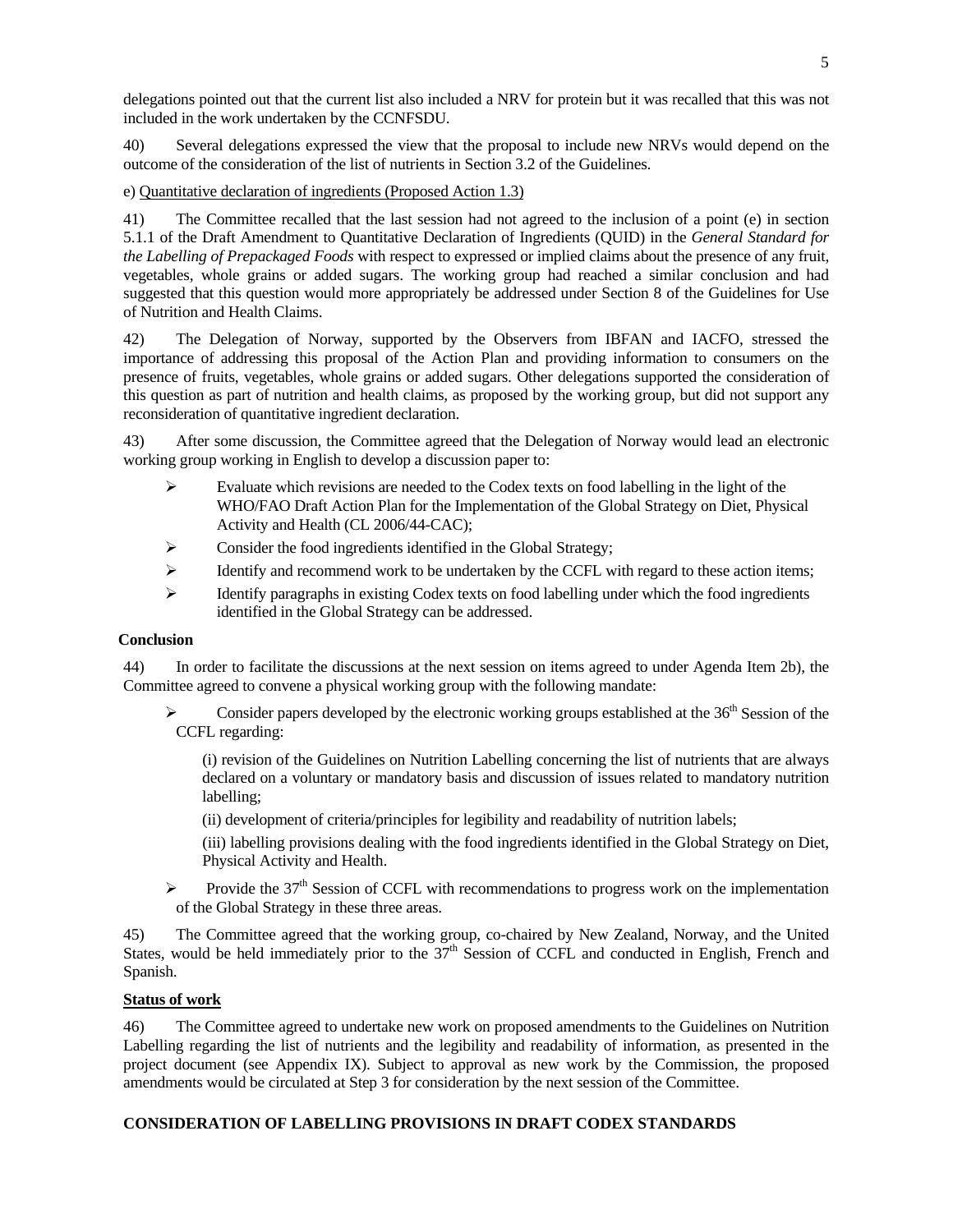# **(Agenda Item 3)<sup>4</sup>**

# **FAO/WHO Coordinating Committee For Asia5**

Draft Standard for Gochujang (at Step 6)

47) The Committee noted the information given by the Republic of Korea on the nature of the product and endorsed the labelling provisions as proposed.

#### Draft Standard for Ginseng Product (at Step 6)

48) Several delegations did not support the inclusion of mandatory country of origin labelling for the raw material of ginseng products in section 7.2 of the draft standard. They were of the opinion that the provision should be deleted or the phrase from section 4.5.1 of the *General Standard for the Labelling of Prepackaged Foods* should be used. Other delegations recalled that the Coordinating Committee of Asia had discussed this question in detail and had agreed that the indication of the country of origin was important information for consumers in order to prevent deceptive practices and because the characteristics of ginseng varied significantly with the growing region. After some discussion, the Committee decided that the wording from the General Standard should be used.

49) Some delegations were of the opinion that the present wording of section 7.2 was confusing because it mixed provisions on country of origin and labelling of the ginseng species. The Committee decided to include the provisions on the name of the ginseng species used as raw material in a separate paragraph (new 7.2), taking into account that section 7.1 covered only the name of the product, and that the following sections would be renumbered. Following some editorial amendments, the Committee agreed on the following text.

**7.2 Name of the Ginseng Species**: "All ginseng products shall be labelled with the scientific or common name of the ginseng that is used as raw material. The common names of the ginseng shall be declared in accordance with the law and custom of the country where the product is consumed, in a manner not to mislead the consumer."

**7.3 Country of Origin: "**The country of origin of the product and/or raw material shall be declared if its omission is likely to mislead or deceive the consumer."

50) With the above amendment the Committee endorsed the labelling provisions of the Draft Standard for Ginseng Product.

# **Committee on Nutrition and Foods for Special Dietary Uses6**

Draft Revised Standard for Foods for Special Dietary Use for Persons Intolerant to Gluten (at Step 8)

51) The Committee endorsed the labelling provisions as proposed.

#### **Committee on Fish and Fishery Products<sup>7</sup>**

Draft Standard for Live and Raw Bivalve Molluscs (at Step 8)

Draft Code of Practice for Fish and Fishery Products (at Step 8)

52) The Committee endorsed the labelling provisions as proposed.

 $\frac{1}{4}$ CX/FL 08/36/4, CX/FL 08/36/4-Add.1

<sup>5</sup> ALINORM 07/30/15, Appendices II and III

<sup>6</sup> ALINORM 08/31/26, Appendix III

<sup>7</sup> ALINORM 08/31/18, Appendices II and III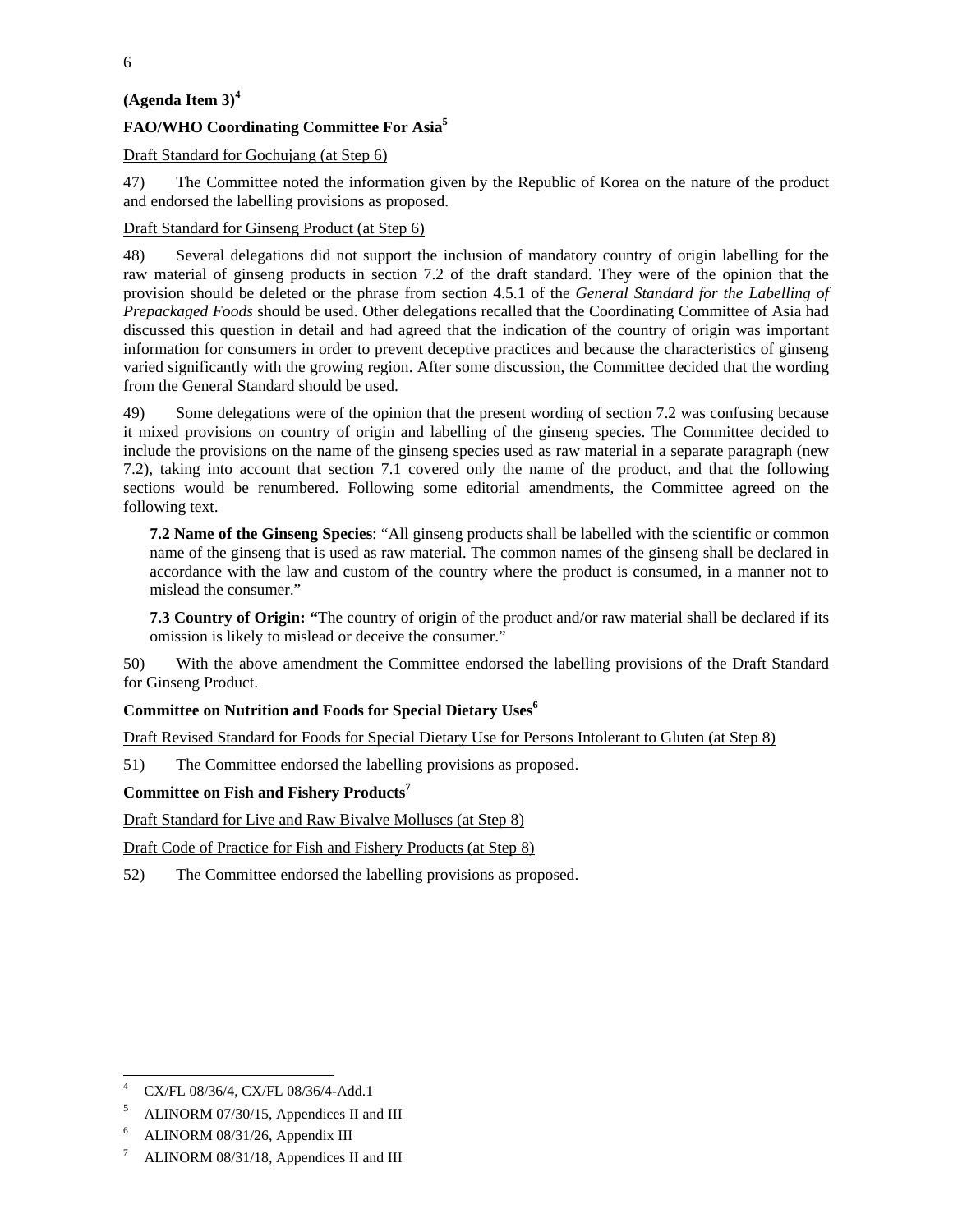#### **Committee on Natural Mineral Waters8**

#### Proposed Draft Amendment to Sections 3.2 and 6.3.2 of the Codex Standard For Natural Mineral Waters (CODEX STAN 108 – 1981) (at Step 5/8)

53) Some delegations proposed to ask the advice of the Committee on Nutrition and Foods for Special Dietary Uses concerning the change of the value triggering the labelling of fluoride in mineral water. Other delegations stated that the task of the Committee on Food Labelling was to endorse the labelling provisions and not the value which had been changed to align it with the WHO Guidelines for Drinking Water Quality and endorsed by the Committee on Contaminants in Foods.

54) After some discussion the Committee endorsed the labelling provisions as proposed.

#### Codex Committee for Fresh Fruits and Vegetables<sup>9</sup>

#### Draft Standard for Bitter Cassava (at Step 6)

55) Several delegations were concerned that the Preparation Instructions (peeling and fully cooking) in paragraph 6.1.2 of the draft standard might not sufficiently reduce the level of hydrogen cyanide contained in bitter cassava for the end product to be safe. They were also of the opinion that the risk of consumption of cyanogenic glycosides in different varieties of bitter cassava had not yet been evaluated and more scientific advice was needed. It was also mentioned that instructions concerning proper disposal of the cooking water were missing.

56) Several delegations did not agree to the inclusion of mandatory country of origin labelling in section 6.2.3 and proposed to add the phrase "if its omission would mislead or deceive the consumer" from section 4.5.1 of the *General Standard for the Labelling of Prepackaged Foods.* Another delegation stated that the labelling was meant for non-retail containers and thus not intended for the consumer but for inspection purposes and it would therefore not be appropriate to include the text on country of origin labelling from the *General Standard*. The Secretariat clarified that these provisions were the same as in other standards for fresh fruit and vegetable that had been endorsed.

57) The Committee concluded that it could not endorse the labelling provisions in the draft standard at this time because of concerns of delegations whether the safety of the product had been properly addressed in the Preparation Instructions included in the draft standard.

# **GUIDELINES FOR THE PRODUCTION, PROCESSING, LABELLING AND MARKETING OF ORGANICALLY PRODUCED FOODS (Agenda Item 4)**

# **Draft Revised Annex 2: Table 3 (Agenda Item 4(a))** <sup>10</sup>

58) At its last session the Committee had agreed to return to Step 6 a number of substances in square brackets in Part 2 of the Table: sodium nitrite, potassium nitrate, ascorbate salts and salts of orthophosphate, diphosphate and polyphosphates.

59) Many delegations and some observers expressed the view that sodium nitrite and potassium nitrate should not be used in organic agriculture because alternatives existed to avoid contamination of cured meat products such as good manufacturing practices and HACCP. The Delegation of the European Community stated that these substances were presently used in some member states for some organic meat products but it was planned to discontinue this use in the longer run. The Delegation noted the need for more research and information and suggested that the substances be returned to Step 6, along with ascorbates as their use was linked to the use of nitrates and nitrites. The Observer from NHF mentioned that ascorbates were linked to nitrates because of their protective effect against the formation of nitrosamines and asked the Committee that they be retained.

 $\overline{a}$ 

<sup>8</sup> ALINORM 08/31/20, Appendix II

<sup>9</sup> ALINORM 07/30/35, Appendix VI

<sup>&</sup>lt;sup>10</sup> ALINORM 07/30/22 Appendix III, CL 2007/16-FL, CX/FL 08/36/5 (comments of Brazil, Costa Rica, European Community and Norway), CX/FL 08/36/5-Add.1 (comments of Canada and Kenya), CX/FL 08/36/5-Add.2 (comments of IFOAM), CRD 7 (comments of Bolivia), CRD 11 (comments of India, Indonesia and Thailand), CRD 18 (comments of IDF)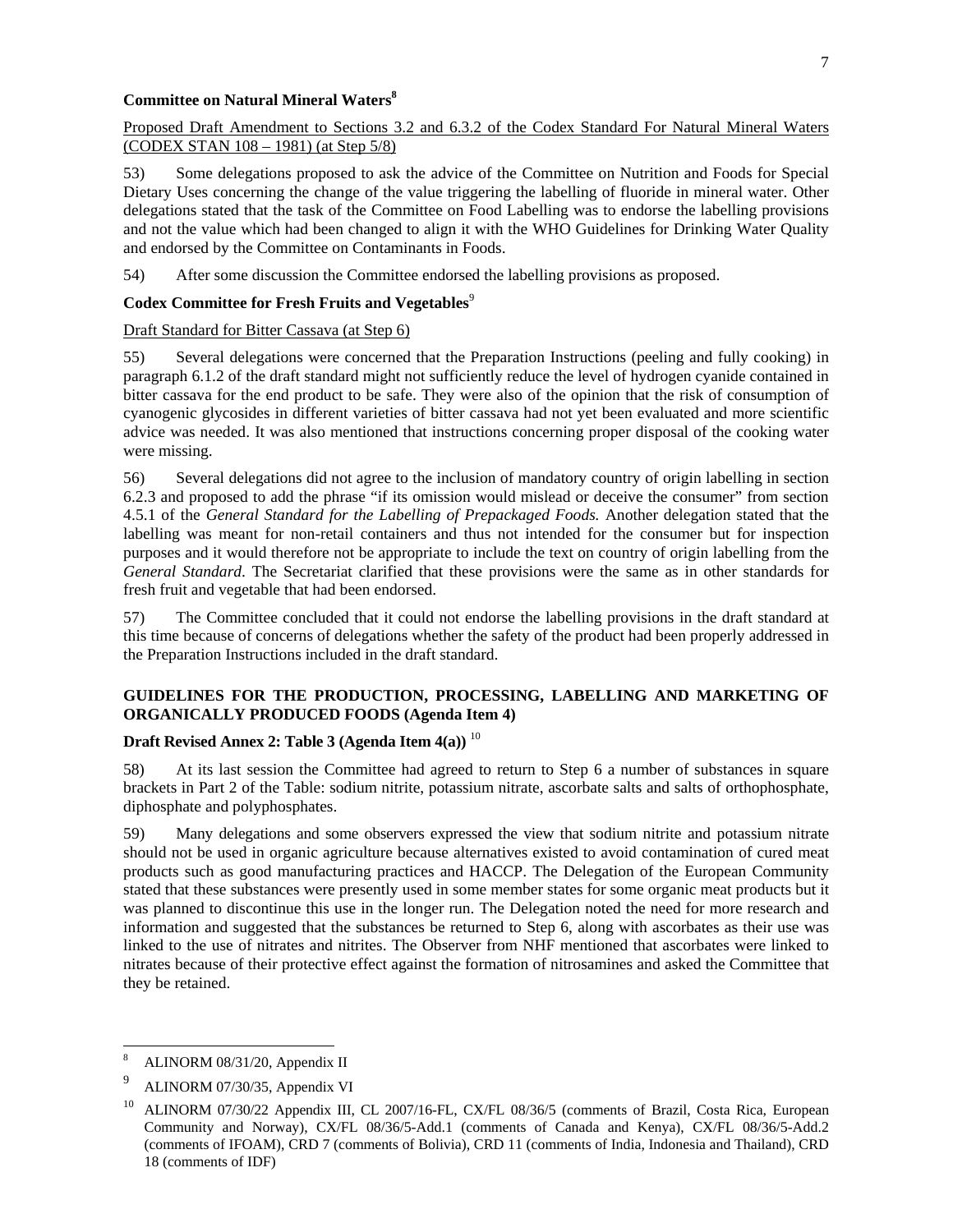60) Many delegations and the Observer from IFOAM were of the opinion that phosphates were not necessary for use as stabilizers as well as emulsifiers in milk products as alternatives were available. The Observer of the IDF mentioned that they were still used as emulsifier in certain processed cheese products to achieve a consistency which could not be obtained with other emulsifiers.

61) It was pointed out that the list was indicative, which meant that governments could determine whether additional substances could be allowed at the national level.

# Status of the Draft Revised Annex 2: Table 3

62) The Committee agreed to propose to the  $31<sup>st</sup>$  Session of the Codex Alimentarius Commission to discontinue work on the inclusion of sodium nitrite, potassium nitrate, ascorbate salts and salts of orthophosphate, diphosphate and polyphosphates into Table 3 of Annex 2.

# **Draft Amendment: Addition of Ethylene (Agenda Item 4(b))<sup>11</sup>**

63) The Commission had adopted at Step 5 the Proposed Draft Amendment to include the following sentence at the end of paragraph 82 of Annex 1: "Ethylene may be used for ripening of kiwifruit and bananas".

64) Several delegations expressed the view that ethylene met the criteria for the use of substances in an organic system and it should thus be possible to extend its use beyond the ripening of kiwifruit and bananas. Several delegations said that in their countries ethylene was used for the ripening of tropical fruit (e.g. durian, mango and papaya), for the degreening of citrus fruit and for flower induction in pineapples.

65) The Delegation of Argentina proposed to create a new substance category "post harvest treatment" to include ethylene but other delegations were of the opinion that this was not appropriate as the use of ethylene could go beyond this category (e.g. flowering induction for pineapples). The Delegation of Canada proposed to include a new section on "other substances" at the end of Annex 2, which may be more convenient if other substances were proposed in the future. The Committee however agreed to retain the provision on ethylene in paragraph 82 at this stage.

66) The Observer from Consumers International said that many consumers equated "organic" with "natural" and therefore Codex should be prudent and endorse new treatments only when necessary. Several delegations pointed out that the commercial production of pineapples was impossible without inducing flowering with ethylene.

67) Other delegations and the Observer from IFOAM indicated that a justification against the criteria in section 5.1 of the *Guidelines* and relevant data had been put forward only for kiwifruit and bananas and that similar data should be provided for other species in order to consider the extension of the use of ethylene.

68) The Committee agreed that, as the required information on the use of ethylene had presently only been provided for the ripening of kiwifruit and bananas, this amendment could be advanced to Step 8 whereas other possible uses of ethylene should remain at Step 6 until further information was available.

# **Status of the Proposed Draft Amendment: Addition of Ethylene**

69) The Committee agreed to advance to Step 8 for adoption by the  $31<sup>st</sup>$  Session of the Codex Alimentarius Commission the addition of ethylene for kiwifruit and bananas (see Appendix II) and to return other possible uses of ethylene to Step 6 (see Appendix III).

# Proposal for new work: Deletion of Rotenone from Annex 2 (Agenda Item 4(c))<sup>12</sup>

70) The Delegation of Japan had prepared a proposal for new work and a project document concerning the deletion of preparations of rotenone used as an insecticide from Table 2 of Annex 2 of the *Guidelines for the Production, Processing, Labelling and Marketing of Organically Produced Foods* or restricting its use to prevent flowing into waterways because of its toxicity to fish.

 $11$ 11 ALINORM 07/30/22 Appendix IV, CL 2007/34-FL, CX/FL 08/36/6 (comments of Argentina, Australia, Brazil, Costa Rica, Kenya, Philippines, Thailand and the United States), CX/FL 08/36/6-Add.1 (comments of Canada and Kenya), CX/FL 08/36/6-Add.2 (comments of IFOAM), CRD 7 (comments of Bolivia), CRD 12 (comments of India and Indonesia), CRD 19 (comments of Chile)

<sup>&</sup>lt;sup>12</sup> CX/FL 08/36/7 (proposal from Japan), CX/FL 08/36/7-Add.1 (comments of Canada), CX/FL 08/36/7-Add.2 (comments of IFOAM), CRD 13 (comments of India and Indonesia)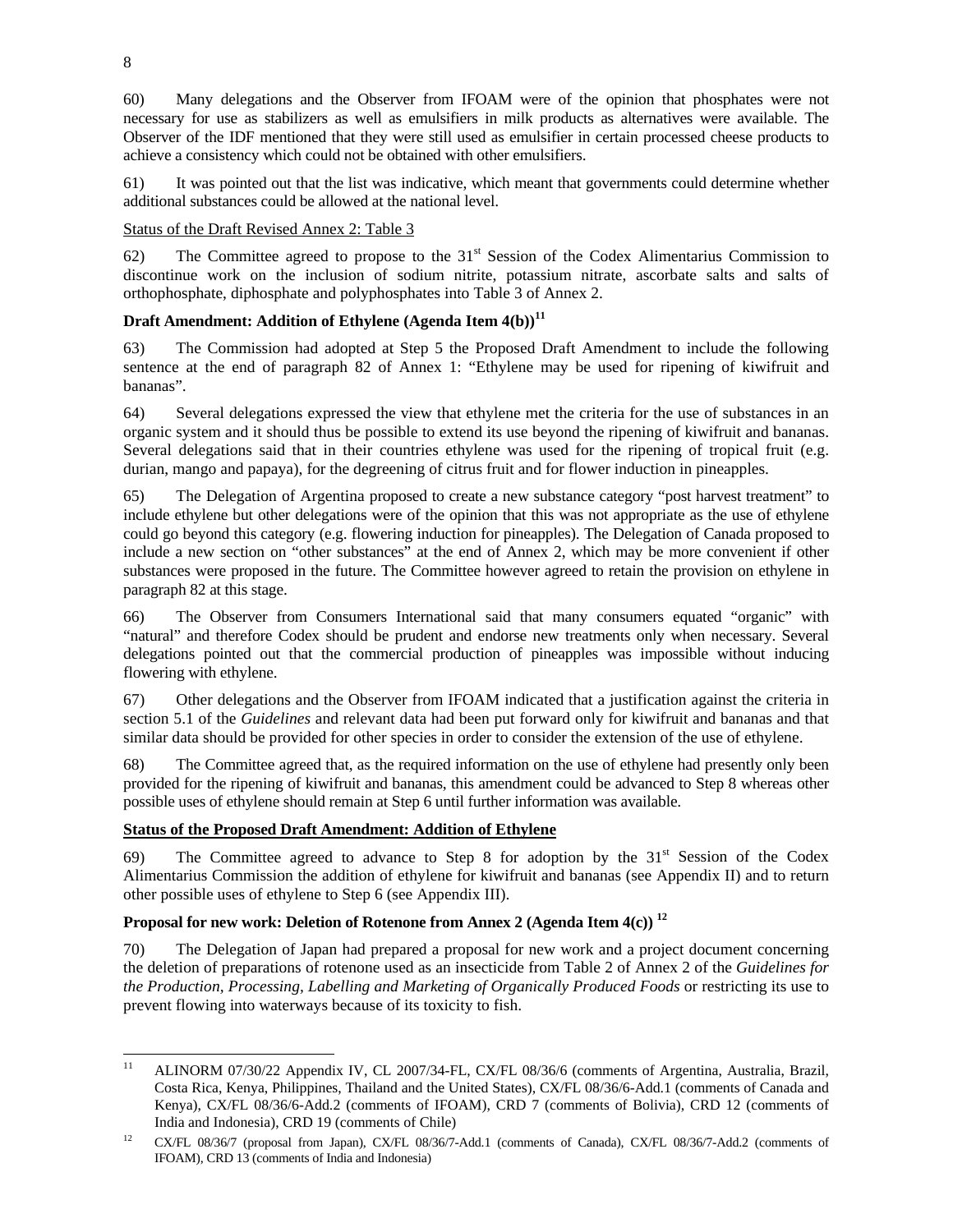71) Some delegations supported the deletion of rotenone because of its toxicity to fish. The Delegation of St. Lucia mentioned the possible negative impact of rotenone on biodiversity.

72) The Delegation of Canada further reminded the Committee that, as pointed out in the Guidelines in paragraph 6 of the Foreword: "Organic agricultural practices cannot ensure that products are completely free of residues, due to general environmental pollution. However, methods are used to minimise pollution of air, soil and water."

73) Other delegations and the Observer from IFOAM pointed out that in some areas no alternatives to the use of rotenone as insecticide in organic production existed. They were of the opinion that restricting its use to prevent it from flowing into waterways was sufficient to manage the risk.

74) After some discussion the Committee agreed to undertake new work on this issue and forwarded the project document as prepared by Japan to the 31<sup>st</sup> Session of the Codex Alimentarius Commission for approval as new work (see Appendix VIII).

# **LABELLING OF FOODS AND FOOD INGREDIENTS OBTAINED THROUGH CERTAIN TECHNIQUES OF GENETIC MODIFICATION / GENETIC ENGINEERING:**

**DRAFT AMENDMENT TO THE** *GENERAL STANDARD FOR THE LABELLING OF PREPACKAGED FOODS* **(DRAFT RECOMMENDATIONS FOR THE LABELLING OF FOODS OBTAINED THROUGH CERTAIN TECHNIQUES OF GENETIC MODIFICATION / GENETIC ENGINEERING): DEFINITIONS (AT STEP 7) (Agenda Item 5a)13** 

# **DRAFT AMENDMENT TO THE** *GENERAL STANDARD FOR THE LABELLING OF PREPACKAGED FOODS* **(DRAFT RECOMMENDATIONS FOR THE LABELLING OF FOODS OBTAINED THROUGH CERTAIN TECHNIQUES OF GENETIC MODIFICATION / GENETIC ENGINEERING): LABELLING PROVISIONS (Agenda Item 5b)**

75) The Committee recalled that its last session had agreed to establish a physical working group cochaired by Argentina, Ghana and Norway to be held in Ghana between the sessions and that the Draft Amendment on the Definitions and the Proposed Draft Labelling Provisions had been held respectively at Steps 7 and 4 pending consideration of the report of the working group.

76) The Delegation of Ghana introduced the report of the working group and expressed its thanks to its co-Chairs, Argentina and Norway, and to all participants for their active contribution to the discussion. The Delegation indicated that the working group had considered the rationale for different approaches to GM/GE labelling adopted by national governments, the communications strategies used in communicating information to the public on GM/GE foods; and an analysis of current Codex texts which may provide guidance on the labelling of GM/GE foods, as presented in a background paper considered by the working group (CL 2007/38-FL). Several key concepts derived from this paper were identified, modified and brought together in a draft document (Appendix III of CX/FL 09/36/8). The working group had discussed the possible title and proposed alternative texts for chapeau statements but had not reached consensus on the text. The Delegation of Argentina, as co-Chair, explained the process that the working group had followed to consider this subject, after identifying three main proposals in the course of its discussions.

77) The Committee expressed its appreciation to Ghana for its kind hospitality in hosting the working group and to the three Co-chairs, Ghana, Argentina and Norway for their chairmanship that had allowed the working group to make substantial progress on complex issues. The Committee considered how to proceed further in the light of the report of the working group.

78) Some delegations referred to their experience at the national level in the development of regulations on GM/GE labelling and noted that the background paper had been useful for this purpose or that they would use it in the future. The Committee expressed its appreciation to the delegations of the United States, Canada and Nigeria for this useful and excellent document.

79) The Delegation of the United States pointed out that the background paper was intended to address the need of member countries, especially developing countries, for guidance on the labelling of GM/GE foods and addressed four key issues: providing consumers with necessary health and safety-related information; providing consumers with information related to the significant differences in composition, characteristics,

 $13$ 13 CL 2007/38-FL, CX/FL 08/36/8 (Report of the working group held in Ghana), CRD 8 (comments of Bolivia), CRD 16 (comments of India), CRD 19 (comments of Chile)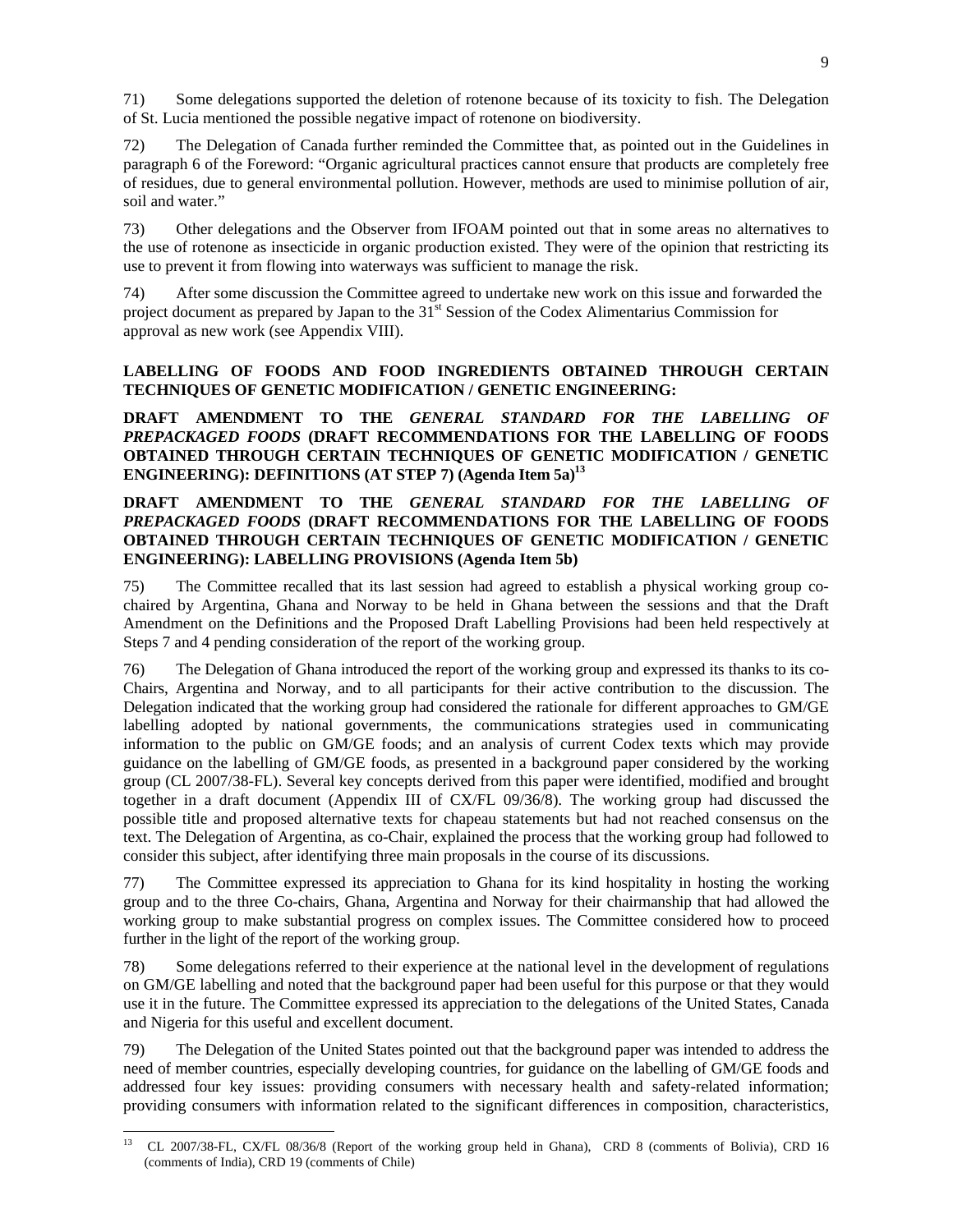nutritional properties, or intended use of the food; protecting consumers from false and misleading labelling information; and ensuring truthful and non-misleading information to meet consumer demand. The Delegation further noted that in the working group held in Norway it was evident that countries had taken different approaches due to the different legal, regulatory and social frameworks. Such differences were an indication that such work should not be continued in Codex. The Delegation indicated that it was possible to respond to the 1991 request of the Commission and therefore proposed that this document be forwarded to the Commission, as it could be used by governments as guidance regarding labelling of GM/GE foods and that the Committee should discontinue work on the development of a Codex text, as this item had been considered for many sessions and there was no prospect of reaching consensus. The Delegation stated that Appendix III was not an adequate basis for discussion as it was a simplification of the background document and included some areas where the Committee had failed to reach consensus. Several delegations and Observers supported this position.

80) Some delegations pointed out that mandatory labelling would substantially increase the costs of food production for the manufacturers and negatively affect the availability of foods, which would especially affect developing countries and low income consumers, especially in view of the increase in the price of food commodities at the international level.

81) Many other delegations and some observers supported further work on GM/GE food labelling, especially further consideration of Appendix III. These delegations underlined that although the two recent working groups came to the conclusion that no consensus was possible on a recommended approach to label GM/GE foods, they considered it was possible to agree on a list of principles or concepts to be taken into consideration by the countries willing to develop and implement rules on labelling of GM/GE foods. Such a document would address the requests expressed at the  $34<sup>th</sup>$  and  $35<sup>th</sup>$  sessions of the Committee by many delegations requesting Codex guidance on the labelling of GM/GE foods.

82) Some delegations and observers expressed the view that the consideration of this document was a first stage and that mandatory labelling of GM/GE foods should be required in order to ensure the right of consumers to be informed. The Observer from IFOAM supported further work and stressed the importance of mandatory labelling to allow consumer choice, and stated that as GM/GE crops are not allowed in the organic system, labelling of GM/GE foods is essential for the purposes of traceability and inspection in order to ensure the integrity of the organic system.

83) Some delegations and the Observer from NHF expressed the view that labelling of GM foods was necessary in order to address health concerns of consumers. Other delegations pointed out that all foods derived from biotechnology were subject to pre-market safety assessment, that unsafe foods should not be present on the market and therefore there was no justification to require mandatory labelling of such foods from the point of view of health protection.

84) The Chair drew the attention of the Committee to the requirements for safety assessment of foods derived from biotechnology prior to marketing in the countries where GM/GE foods were produced and to the work of Codex in this area.

85) The Chair of the *ad hoc* Intergovernmental Task Force on Foods Derived from Biotechnology, Professor Yoshikura (Japan) informed the Committee that the Task Force had finalised three documents addressing food safety assessment of foods derived from Recombinant-DNA animals, Recombinant-DNA plants modified for nutritional or health benefits, and food safety assessment in situations of low level presence of Recombinant-DNA plant material in food. It had also been agreed that FAO would host a database for data and information sharing for the purpose of the Annex. The Chair of the Task Force also recalled that according to the Principles for the Risk Analysis of Foods Derived from Modern Biotechnology (CAC/GL 44-2003, para. 19) "Risk management measures may include, as appropriate, food labelling conditions for marketing approvals and post-marketing monitoring".

86) The Delegation of Argentina expressed the view that safety and consumer health protection were priority aspects in the work of Codex; however in the discussion of the agenda items it perceived a contradiction in the fact that various member countries who supported labelling of GM/GE foods, which was not based on safety or health protection, were opposed to mandatory nutrition labelling, which was part of the WHO Global Strategy to reduce non communicable diseases, due to economic reasons, lack of understanding by consumers and excess of information on the labels.

87) As a compromise, some delegations proposed to limit further work to the consideration of Table 1 of Appendix III which provided only the list of relevant Codex texts without additional text, as it would provide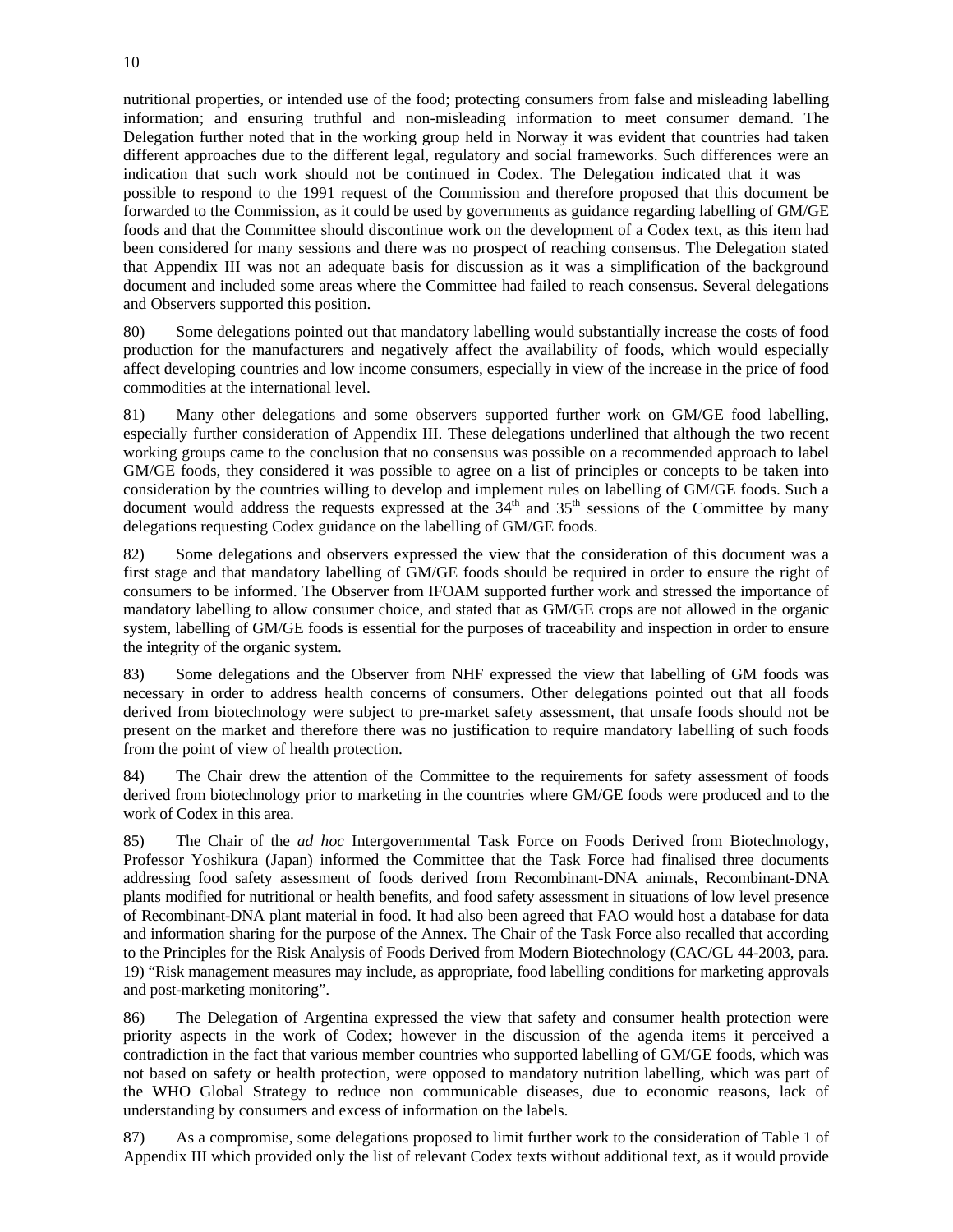useful guidance to governments and could be acceptable to all delegations. Some delegations, while not objecting to the consideration of Appendix III, indicated that it should be limited to those provisions on which consensus existed and that they would not support any modification beyond these areas of consensus.

88) The Committee recognized that there was large support for proceeding with work on the basis of Appendix III of CX/FL 08/36/8 and agreed that it would replace the text of the Proposed Draft Guidelines held at Step 4 in earlier sessions (ALINORM 04/27/22, Appendix VI). In view of the nature of the text, it was agreed that the title would refer to "Recommendations" instead of "Guidelines". It was further agreed that Appendix III should be considered in conjunction with the background document in CL 2007/38-FL.

89) The Delegation of the United States did not agree to the proposal for proceeding with work on Appendix III and noted that the areas of disagreement highlighted in Ghana and reiterated during the current session of CCFL were the same issues that had prevented the Committee from reaching consensus for the previous decade.

# Definitions

l

90) The Committee considered how to proceed with the Draft Definitions currently at Step 7 in view of the above discussion.

91) The Delegations of the European Community and Switzerland, supported by other delegations, pointed out that the definitions had been held at Step 7 in earlier sessions pending the finalisation of the Proposed Draft Guidelines, and should be retained as they were essential to define the products under consideration. It was underlined that the fact that the definitions had reached Step 7 reflected a high level of consensus on these. Some other delegations proposed to delete the definitions as similar definitions already existed in the *Principles for the Risk Analysis of Foods Derived from Modern Biotechnology* (CAC/GL 44-2003). The Committee did not consider the definitions in more detail.

# **Status of the Draft Amendment to the** *General Standard for the Labelling of Prepackaged Foods* **(Draft Recommendations for the Labelling of Foods Obtained through Certain Techniques of Genetic Modification / Genetic Engineering): Definitions**

92) The Committee agreed to retain the Draft Amendment at Step 7 (see Appendix VI).

# **Status of the Proposed Draft Recommendations for the Labelling of Foods and Food Ingredients Obtained Through Certain Techniques of Genetic Modification/Genetic Engineering**

93) The Committee agreed to circulate the Proposed Draft Recommendations at Step 3 for comments and consideration at the next session (see Appendix VII).

# **DRAFT AMENDMENT TO THE GENERAL STANDARD FOR THE LABELLING OF PREPACKAGED FOODS: QUANTITATIVE DECLARATION OF INGREDIENTS (Agenda Item 6)<sup>14</sup>**

94) The Committee, recalling that the Draft Amendment had been adopted at Step 5 by the 30<sup>th</sup> Session of the Commission, considered the text section by section and made the following amendments and comments.

95) The Delegation of the European Community welcomed the progress that had been made at the last session on this text and proposed two amendments, as presented in CRD 20. The Delegation proposed to delete the final part of the first paragraph in 5.1.2: "as a minimum percentage where emphasis is on the presence of the ingredient and a maximum percentage where emphasis is on the low level of the ingredient", as it was of the opinion that the application of this provision was complicated. Other delegations were in favour of keeping the text as it had been drafted carefully in a previous session after deleting the notion of "average percentage" and cautioned not to reopen the discussion. The Committee decided to retain the text.

96) The Delegation of the European Community also proposed to add a third paragraph to 5.1.2 reading: "When the quantity of an ingredient or the total quantity of all ingredients expressed on the labelling exceeds 100%, the percentage may be replaced by a declaration of the weight of the ingredient(s) used to prepare

<sup>14</sup> CL 2007/34-FL, ALINORM 07/30/22 Appendix V, CX/FL 08/36/9 (comments of Brazil, Costa Rica, Kenya, Mexico, Norway, Peru, Philippines, Thailand and the World Sugar Research Organisation (WSRO)), CX/FL 08/36/9-Add.1 (comments of Canada and Kenya), CRD 3 (comments of Nigeria), CRD 9 (comments of Bolivia), CRD 14 (comments of India and Indonesia), CRD19 (comments of Chile) CRD 20 (comments of the European Community).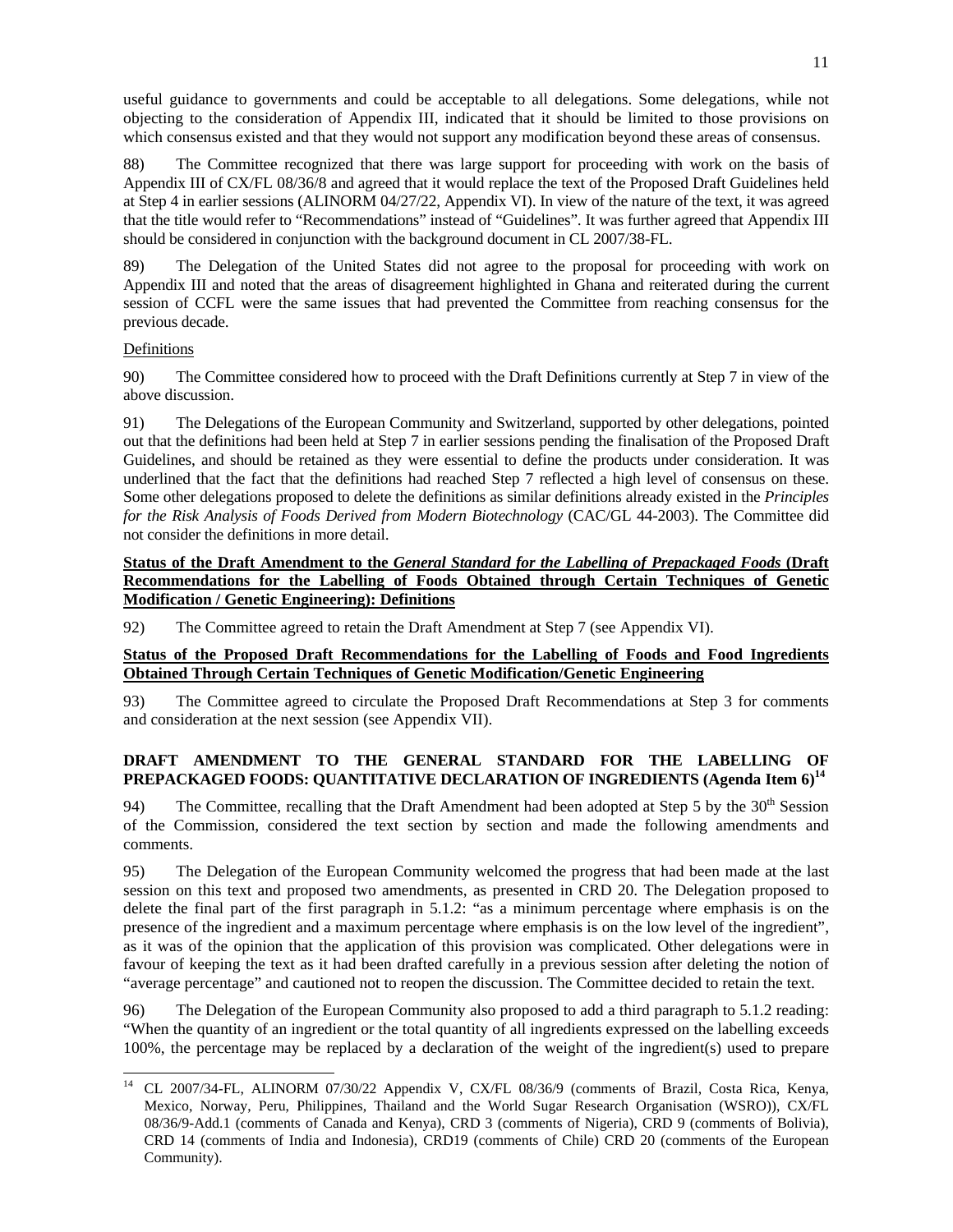100g of finished product.". The Delegation was of the opinion that percentages that added up to more than 100% were more difficult to understand by consumers than the option they proposed. The Observer of IACFO suggested that the word "may" in the proposed text should be "shall" since with "may" different manufacturers could use different options to portray similar products, making consumers believe the products were different. After some discussion the Committee decided to add the text as proposed by the European Community.

97) The Delegation of Thailand proposed to clarify in a footnote that the ingoing percentage of compound ingredients in section 5.1.1 of the draft text means the ingoing percentage of the compound ingredients as a whole and not of its ingredients. The Committee agreed to add a footnote to "compound ingredient" in 5.1.1 accordingly.

# **Status of the Draft Amendment to the General Standard for the Labelling of Prepackaged Foods: Quantitative Declaration of Ingredients**

98) The Committee agreed to advance the draft amendment to Step 8 for adoption by the  $31<sup>st</sup>$  Session of the Codex Alimentarius Commission (see Appendix IV).

99) The Committee thanked the United Kingdom, as lead country of earlier working groups, for their leadership and contribution during the years when this item had been considered.

# **DRAFT DEFINITION OF ADVERTISING IN RELATION TO NUTRITION AND HEALTH CLAIMS**  $(A$ genda Item  $7)^{15}$

100) The Chairperson recalled that the  $30<sup>th</sup>$  Session of the Commission had adopted the proposed draft definition of advertising in relation to nutrition and health claims at Step 5 and recommended that the Committee on Food Labelling clarify in which text it should be included when finalised.<sup>16</sup>

101) The Delegation of the United States, supported by several delegations and some observers, reaffirmed their position that advertising was best regulated at the national level but recognized the work that had been achieved by the Committee on the definition. They were of the opinion that if the definition was to be included, it should be taken into account that the word "advertising" was included in the scope of the *Guidelines for Use of Nutrition and Health Claims* (CAC/GL 23-1997) and not used further in that text. They recalled that it was not in the scope of the present work to further develop the use of this definition. For these reasons they felt that the most logical place to include it would be as a footnote to the word "advertising" in paragraph 1.1 of CAC/GL 23-1997.

102) Other delegations also welcomed the progress made on the definition, which to them was an important clarification to consumers, and were of the opinion that the definition should logically be included in Section 2: Definitions of CAC/GL 23-1997. It was mentioned that the term "advertising" was also used in paragraph 3.2 of the *General Standard for the Labelling of and Claims for Prepackaged Foods for Special Dietary Uses.*

103) The Delegation of Australia noted that, in their opinion, clarification of the intent of "commercial communication to the public" may be required and requested that this clarification be noted as "Examples of commercial communications to the public would not include: communications in the form of academic papers, news, editorials, articles of public interest, text book information, website, educational material or professional advice from any source including government agencies and professional bodies". Other delegations and one Observer also identified the need for clarification of the term "commercial communication to the public".

104) After some discussion and the confirmation by the Codex Secretariat that footnotes were considered as an integral part of Codex texts, those delegations that were in favour of inclusion of the definition under section 2: Definitions, stated that they could accept its inclusion as a footnote.

l

<sup>15</sup> CL 2007/34-FL, ALINORM 07/30/22 Appendix VI, CX/FL 08/36/10 (comments of Argentina, Brazil, European Community, Kenya, Mexico, Peru, Philippines, United States, International Dairy Federation (IDF) and the World Sugar Research Organisation (WSRO)), CX/FL 08/36/10-Add.1 (comments of Canada and Kenya), CX/FL 08/36/10-Add.2 (comments of the European Food Law Association (EFLA)), CRD 4 (comments of Nigeria), CRD 15 (comments of Indonesia), CRD 19 (comments of Chile).

<sup>16</sup> ALINORM 07/30/REP, para 90.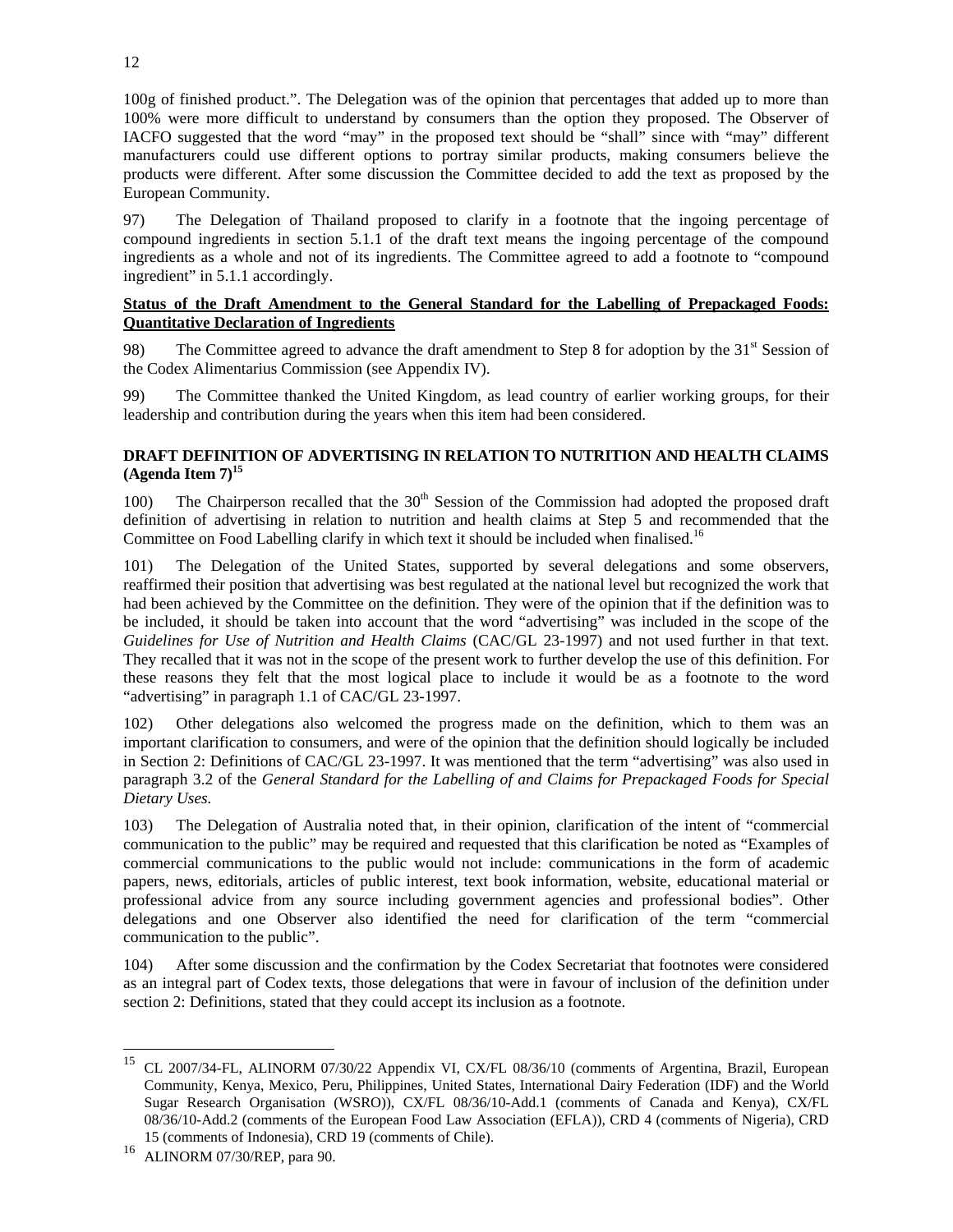105) A number of editorial amendments were proposed to the text of the definition by different delegations and one Observer but after some discussion the Committee decided to maintain the original drafting. The Delegation of Mexico supported by other Spanish speaking delegations noted a correction to the Spanish version of the definition.

106) The Committee agreed that the definition as proposed would be included as a footnote to the word "advertising" in paragraph 1.1 of the *Guidelines for Use of Nutrition and Health Claims* (CAC/GL 23-1997).

# **Status of the Draft Definition of Advertising in Relation to Nutrition and Health Claims**

107) The Committee agreed to advance the draft definition to Step 8 for adoption by the  $31<sup>th</sup>$  Session of the Codex Alimentarius Commission (see Appendix V).

# **DISCUSSION PAPER ON MODIFIED STANDARDIZED COMMON NAMES (Agenda Item 8)<sup>17</sup>**

#### Background

108) The Delegation of Canada, as coordinator of the electronic working group introduced the item presenting its history and the results of the working group. The delegation recalled that at the  $30<sup>th</sup>$  Session of the Committee a document by the United States on truthful but misleading labeling had been discussed. At the 34<sup>th</sup> Session, Canada presented a discussion paper on the naming of foods that are similar to a standardized food and where the name of the standardized food is used as part of a modified name. At the 35th Session, Canada presented a revised paper linking the issue to the *Draft Action Plan for Implementation of the Global Strategy on Diet, Physical Activity and Health* (CL 2006/44-CAC), which proposed permitting the use of a standardized name established in an identity standard in conjunction with a nutrition claim on the label of a modified standardized food.

109) The objective of the electronic working group was to develop principles for the use of modified names of foods for the purpose of nutritional variation while ensuring that this would not mislead consumers about the nature of the food but assist them in their food choices. Canada clarified that the intention of the proposed new work was to support the implementation of the Global Strategy while protecting consumers from being misled about the composition of the food and was not intended to replace current Codex standards.

110) The report of the working group included a project document on an amendment to the *General Standard for the Labelling of Prepackaged Foods* (CODEX STAN 1-1985, Section 4.1 (the Name of the Food)) to provide conditions for the use of modified standardized names for foods with modifications from a compositional standard for the purpose of Codex defined nutrition claims.

111) The Committee thanked Canada and the working group for their excellent work on this subject.

# **Discussion**

112) The Chairperson invited the Committee to discuss whether it supported new work in this area, which could be requested to the  $31<sup>st</sup>$  Session of the Commission.

113) The Delegation of Germany, speaking on behalf of the Member States of the European Community present at the session, did not support horizontal work at the international level on this issue by amending the *General Standard* (CODEX STAN 1-1985). The Delegation stated that existing commodity standards in many cases already allowed some variation but was of the opinion that, if due to a modification a product fell out of the range of the relevant commodity standard, the standardized name should no longer be used unless the standard was changed. The Delegation felt that in order to deal with the complexity of allowing variation while maintaining the essential characteristics of a product, it was necessary to deal with the matter on a case by case basis, especially because acceptable variations could be perceived differently in different countries. This position was supported by other delegations.

114) The work in the Codex Committee on Fats and Oils was mentioned as an example where it had not been possible to combine provisions on modified names even for a relatively small number of products. It was also mentioned that work on the General Standard for Food Additives had shown that it was important to involve the relevant commodity committees at an early stage before undertaking horizontal work that concerned them. It was therefore stressed that CCFL should inform the relevant commodity committees of the work it intended to undertake with regard to modified standardized common names.

l  $17$  CX/FL 08/36/11, CRD 5 (comments of Canada)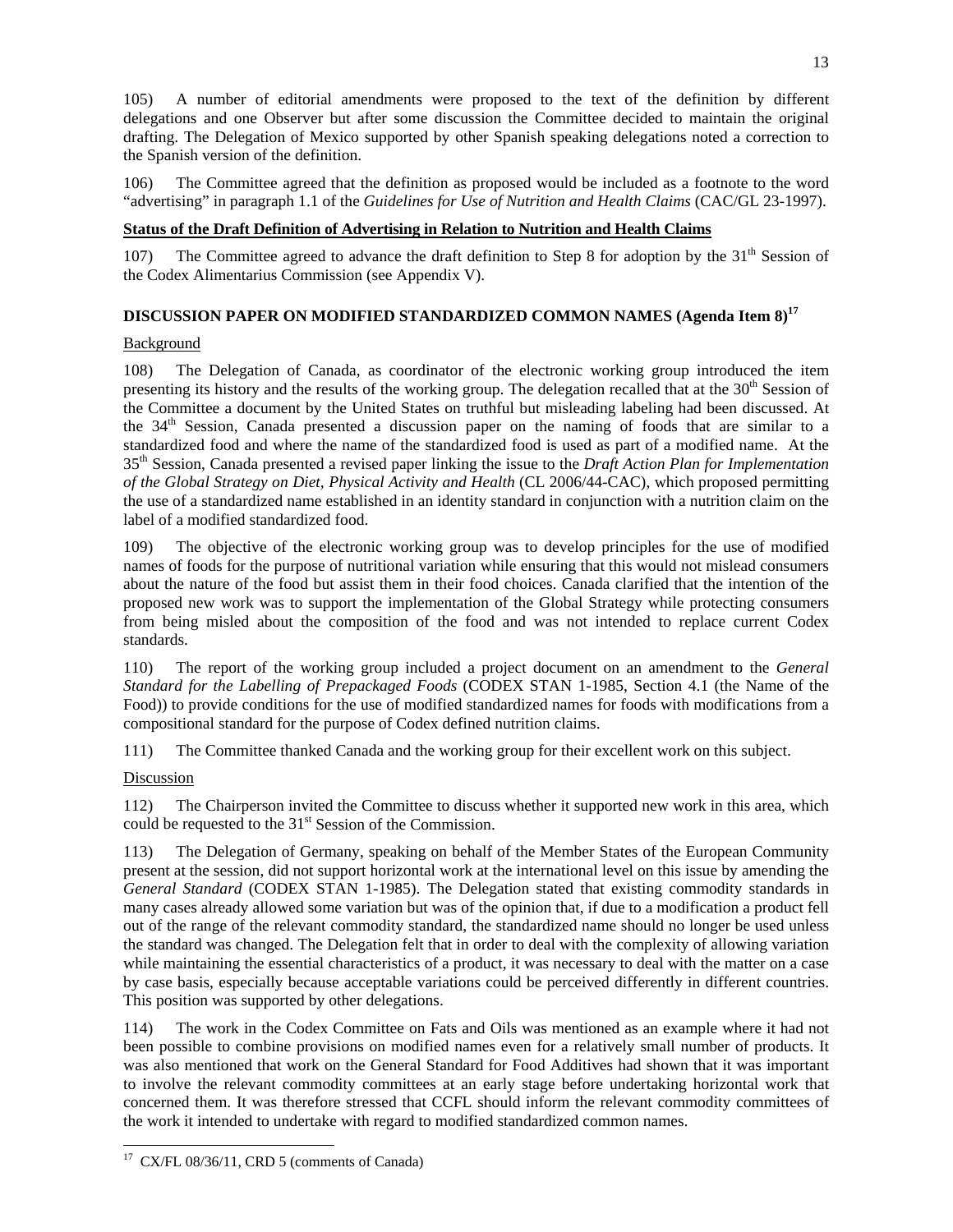115) Other delegations and observers noted the advances made in the food industry in recent years with respect to nutritional modifications. They stated that, as products with modified standardized names were already on the markets, there was a need for horizontal guidance to Codex members on this issue to ensure truthful labelling information for consumers. It was mentioned that food standards should not prevent healthier versions of foods being developed and the importance of this work was emphasised, especially in the light of the Global Strategy on Diet, Physical Activity and Health.

116) It was felt that the background document already adequately recognized the need to consult with other Codex Committees to ensure consistency.

# Conclusion

117) The Committee concluded that there was no consensus to move the project document to the Commission and to request new work.

118) Because of the importance of the issue in the light of the implementation of the Global Strategy on Diet, Physical Activity and Health, and the support by several delegations to continue work in this area, the Committee invited Canada and the working group to continue the work on the document and especially to consider:

- what would be entailed in the scope of the work if it was undertaken;
- what would be the effect on other Codex standards, while keeping in mind that it was important that the identification of the product be kept.

# **OTHER BUSINESS, FUTURE WORK AND DATE AND PLACE OF THE NEXT SESSION (Agenda Item 9)**<sup>18</sup>

# **Proposal from OIML**

119) The Observer from the International Organisation for Legal Metrology (OIML) gave an overview of the structure and activities of the OIML, indicating that OIML is an intergovernmental treaty organization whose membership includes Member States with the right to vote, and corresponding members which have the status of observers and can participate in the activities but cannot vote. The Observer explained the procedures for the development of OIML international recommendations, noting that all documents and draft documents were available on the OIML website, and presented a proposal for further consideration by the Committee.

120) The Committee was informed that OIML had published two recommendations relevant to the labelling of prepackaged foods: OIML R 87: 2004: Quantity of Products in Prepackages and OIML 79:1997: Labelling Requirements for Prepackaged Products, currently under revision. The Observer pointed out that with the new R 87 it would be easier to address the liquid packing medium, as the quantity of product declared would include the liquid medium only if it was intended to be part of the food product.

121) The Observer explained that the following sections of *the General Standard for the Labelling of Prepackaged Foods* would be affected: Definition of "container", "packing material", "prepackage", " prepackaged food" (section 2); section 4.2.1.5 on the declaration of added water; and section 4.3 quantity of food in a prepackage, and proposed that the Committee consider these possible amendments as presented in the Annex to CX/FL 08/36/12.

122) Some delegations expressed the following questions and concerns about this proposal: the membership of OIML and the reasons for the distinction between members and observers; procedures of OIML to develop its recommendations; the status of OIML in WTO and Codex; the status of the proposal under consideration; the use of OIML Recommendations in its member states; and whether OIML took into account Codex texts when developing its recommendations

123) The Observer from OIML clarified that OIML was open to all countries but, as it was a treaty organisation, implying specific obligations, some countries did not join because their technical capacities did not allow them to do so; that OIML had membership fees; that OIML was recognised as a standard setting organisation and an observer in WTO; that the development of the recommendations went through technical committees through a transparent process, whereby members and observers could provide their comments. As regards the use of OIML R87 by member countries, he indicated that a survey was underway on the use

<sup>18</sup> CX/FL 08/36/12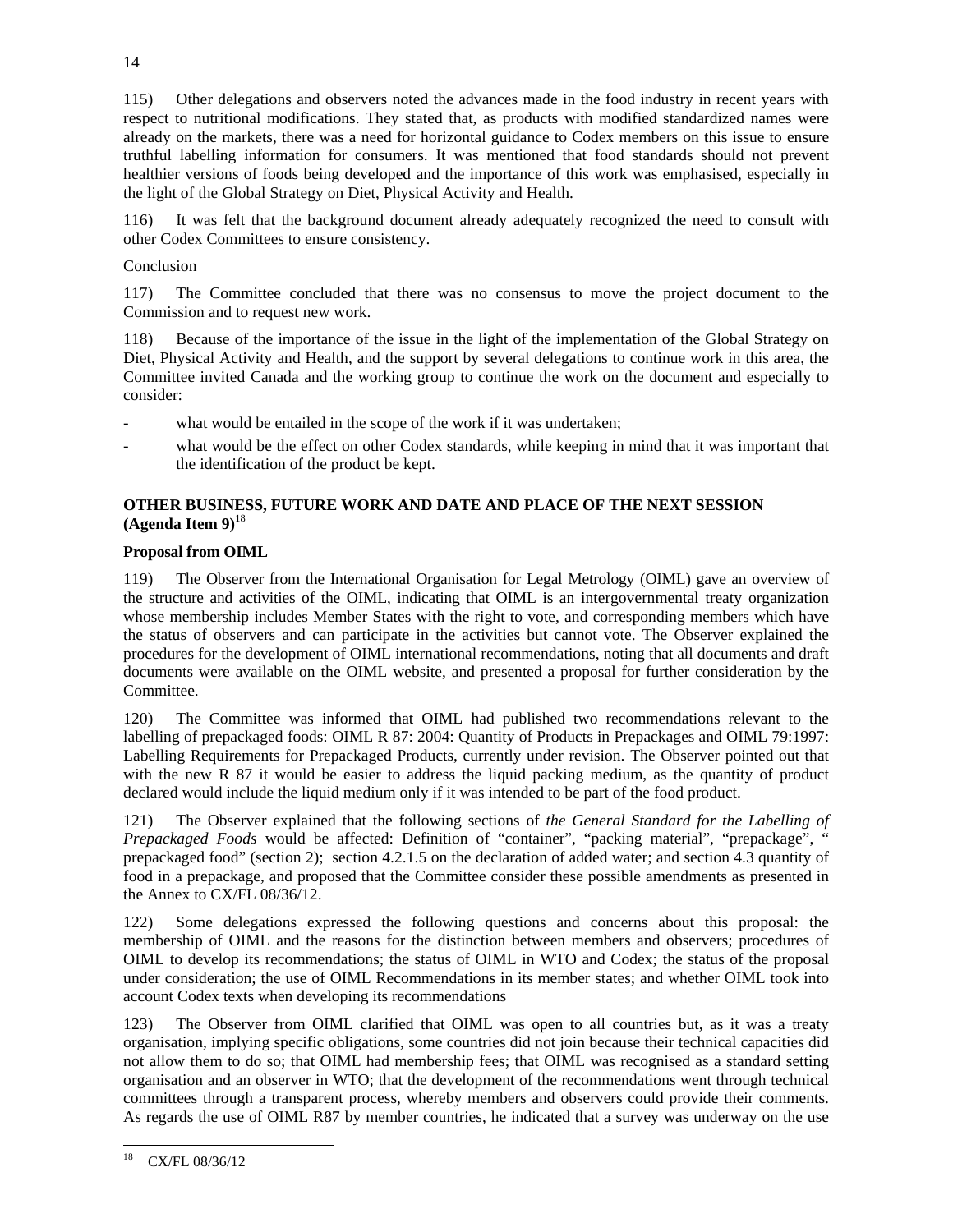of OIML Recommendations and that such information would be placed on the OIML website and could be made available to the next session of the Committee.

124) The Committee recalled that OIML was an international intergovernmental organisation with observer status and participated in other Codex Committees. As regards the status of the proposal, the Secretariat indicated that it was for the Committee to decide whether to examine it further or not, or to consider the need for new work and recalled that any proposal for new work had to follow the Codex Procedure. Some delegations highlighted the need to take account of the workload of the Committee and the prioritisation process to be discussed at the next session.

125) The Chair noted that it would be useful if members could consider the proposal at the national level and provide information to the Committee on the approach they followed at the national level on the definition of the quantity of product in prepackages.

126) The Delegation of Cameroon, while recognizing that this initiative from OIML was in line with Codex procedures especially with regard to the provisions of Articles 5, 6, 7 of the *Guidelines on Cooperation between the CAC and International Intergovernmental Organisations in the Elaboration of Standards and Related Texts*, supported further consideration of the proposal

127) The Delegation of Morocco supported further consideration of this issue since metrological control was essential for the purposes of inspection and certification, especially for exporting countries, and also indicated that they would coordinate at the national level in order to consider how to approach this proposal.

128) Several delegations pointed out that this proposal could substantially affect labelling provisions in the General Standard and possibly in other standards, and that it could also affect regulations and inspection at the national level. These delegations therefore indicated that they needed to consider these proposals in detail, which had not been possible due to the late availability of the document.

129) The Committee thanked the Observer form OIML for its presentation and agreed that this proposal would be considered at the next session as a specific agenda item and that OIML would prepare a revised discussion paper including some additional background information and addressing the questions raised by Committee members.

# **Date and Place of the Next Session**

130) Taking into account the proposals for new work put forward at the present session, the Committee confirmed that the current interval between meetings should be maintained.

131) The Committee was informed that its next session would be held in Calgary, Alberta from 4 to 8 May 2009, the final arrangements to be determined between the host country and Codex Secretariat.

132) The Committee was informed that Dr Anne MacKenzie was chairing the Committee for the last time and that the next session would be chaired by Mr Paul Mayers, Acting Associate Vice President, Programs, Canadian Food Inspection Agency.

133) The Committee expressed its warm thanks and appreciation to Dr Anne MacKenzie on the occasion of her final session as Chair of the Committee, as her excellent chairmanship throughout the years had contributed significantly to the progress made by the Committee to develop labelling texts of great importance and to address many complex issues.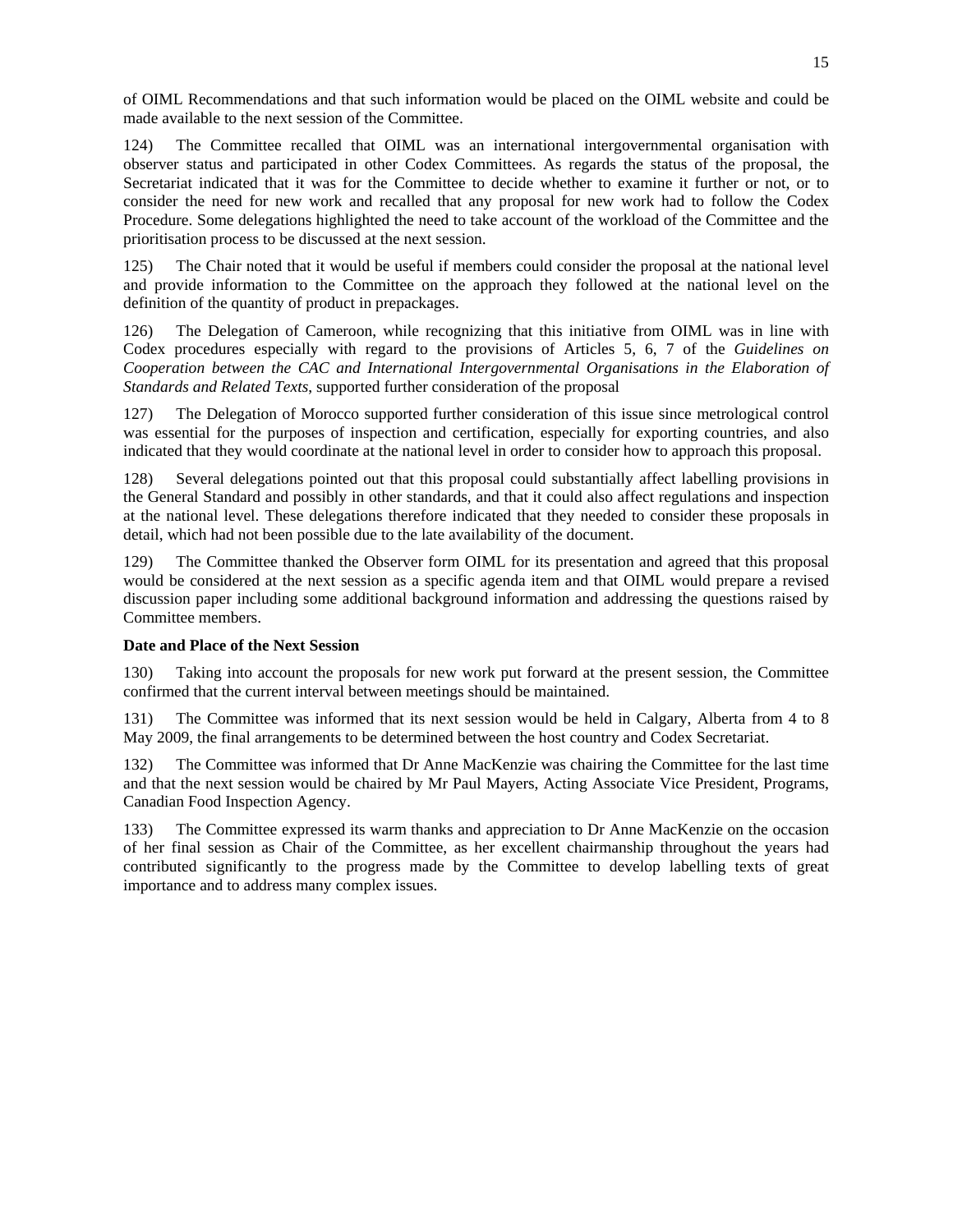# **SUMMARY STATUS OF WORK**

| <b>Subject Matter</b>                                                                                                                                                    | <b>Step</b> | <b>Action by</b>                       | <b>Document</b><br>Reference in<br><b>ALINORM 08/31/22</b> |
|--------------------------------------------------------------------------------------------------------------------------------------------------------------------------|-------------|----------------------------------------|------------------------------------------------------------|
| Draft Amendment to the Guidelines<br>for Organically Produced Foods<br>(Ethylene for kiwifruit and bananas)                                                              | 8           | Governments<br>$31st$ CAC              | para 68<br>Appendix II                                     |
| Draft Amendment to the Guidelines<br>for Organically Produced Foods<br>(Ethylene for other uses)                                                                         | 6           | Governments<br>$37th$ CCFL             | para. 68<br>Appendix III                                   |
| Draft Amendment to the <i>General</i><br>Standard (Quantitative Declaration<br>of Ingredients)                                                                           | 8           | Governments<br>$31st$ CAC              | para 95<br>Appendix IV                                     |
| Draft Definition of Advertising in<br>relation to health and nutrition<br>claims                                                                                         | 8           | Governments<br>$31st$ CAC              | para 107<br>Appendix V                                     |
| Guidelines for Organically Produced<br>Foods: Draft Revised Annex 2:<br>Table 3                                                                                          | $7*$        | Governments<br>$31st$ CAC              | para. 61                                                   |
| Draft Amendment to the General<br><b>Standard (Draft Recommendations)</b><br>for the Labelling of Foods obtained<br>through certain techniques of<br>GM/GE): Definitions | 7           | $37th$ CCFL                            | para. 92<br>Appendix VI                                    |
| Proposed Draft Recommendations<br>for the Labelling of Foods obtained<br>through certain techniques of<br>GM/GE                                                          | 3           | Governments<br>37 <sup>th</sup> CCFL   | para. 93<br>Appendix VII                                   |
| Proposed Draft Amendment to the<br>Guidelines for Organically Produced<br>Foods (rotenone)                                                                               | 1/2/3       | Governments<br>31st CAC<br>$37th$ CCFL | para. 74<br>Appendix VIII                                  |
| Proposed Draft Amendment to the<br>Guidelines on Nutrition Labelling                                                                                                     | 1/2/3       | Governments<br>31st CAC<br>$37th$ CCFL | para. 46<br>Appendix IX                                    |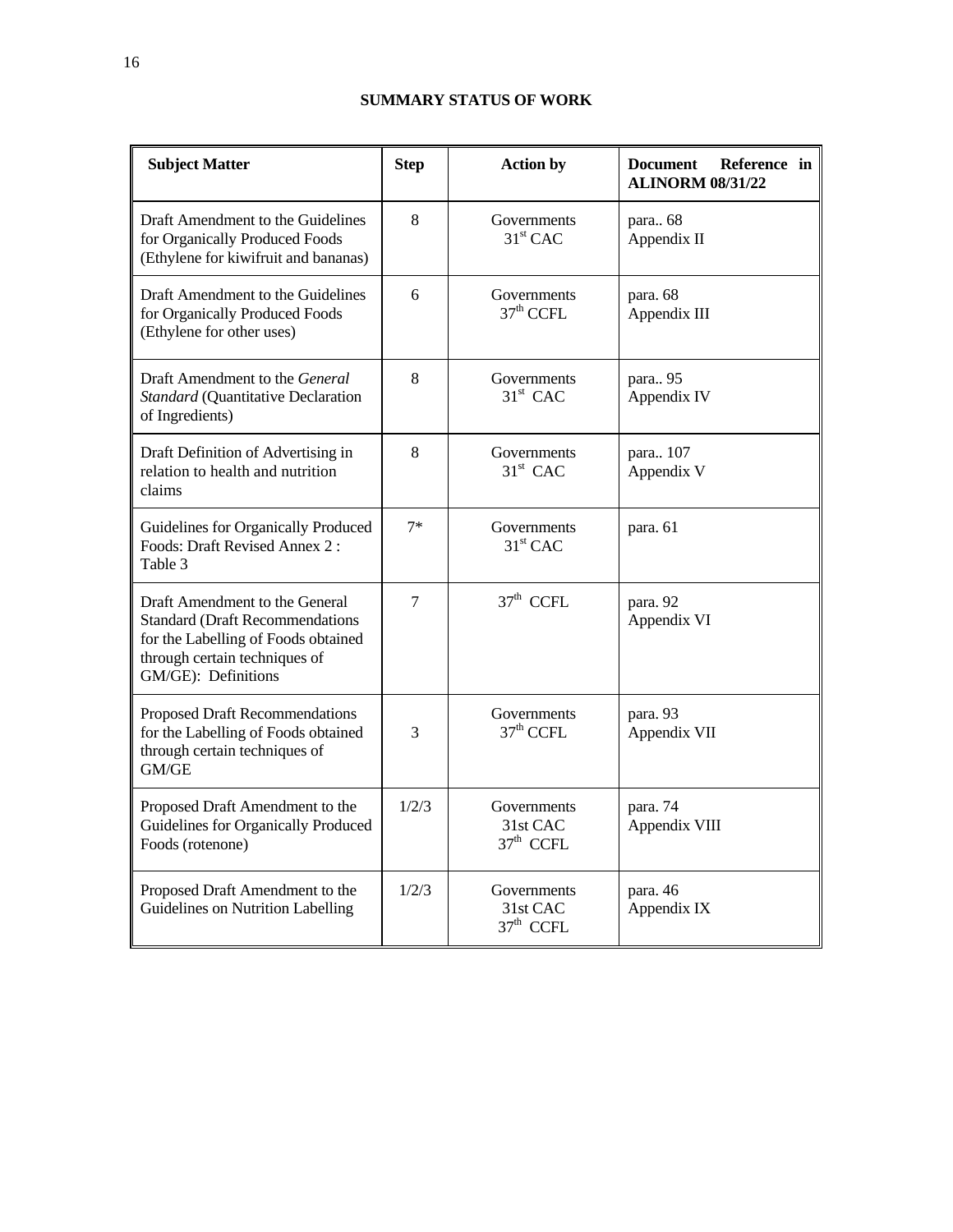# **ALINORM 08/31/22 APPENDIX I**

# **LIST OF PARTICIPANTS/LISTES DES PARTICIPANTS LISTA DE PARTICIPANTES**

 Chairperson/ Dr. Anne MacKenzie Présidente/ Canadian Food Inspection Agency Presidenta: 159 Cleopatra Drive Ottawa, ON K1A 0Y9, CANADA

#### **ALGERIA ALGÉRIE ARGELIA**

Nader Ben Khaled Manager Assistant (Boarder Control) Ministry of Trade Cité Zerhouni Mokhtarel Mohammadia Alger 16211, ALGÉRIE Tel.: +21321890036 Fax: +21321890251 E-mail: benkhaled.nader@yahoo.fr E-mail: benkhaled@mincommerce.gov.dz

#### **ANGOLA**

Mr. João Pedro Lemos Gaspar Membre du Codex – Angola Ministére du Interieur / Direcçion Nacional de Inspecçion et Investigacion des Activites Economique Luanda 527, ANGOLA Tel.: +244 923 41 48 00 Fax: +244 222 32 37 24 E-mail: lemos.gaspar@yahoo.com.br E-mail: secretariado\_codex@yahoo.com.br

Maria Antonia Sanazenge Chefe de Division d'Hygiène Alimentaire Instituo Nacional du Santé Publique Vice President, Codex – Angola Ministére de la Santé Rua Amilcar Cabral Luanda 527, ANGOLA Tel.: +244 923 65 36 95 / +244 912 50 38 68 Fax: +244 222 32 37 24 E-mail: sanazenge@hotmail.com E-mail: secretariado\_codex@yahoo.com.br

#### **ARGENTINA ARGENTINE**

Mrs. Gabriela Catalani Coordinadora Técnica Pto. Focal Codex Argentina Secretaria de Agricultura, Ganadería Pesca y Alimentos Av. Paseo Colón 922 PB oficina 29 Ciudad Autónoma de Buenos Aires ARGENTINA Tel.: +54 11 4349 2549 E-mail: gcatal@mecon.gov.ar

Mr. Arnaldo Nonzioli Secretaria de Agricultura, Ganadería Pesca y Alimentos Av. Paseo Colón 922 2 piso oficina 226 Ciudad Autónoma de Buenos Aires ARGENTINA Tel.: +54 11 4349 2175 E-mail: anonzi@mecon.gov.ar

Mrs. Andrea Calzetta Resio Supervisor Técnico de Aprobación de Productos Alimenticios Servicio Nacional de Sanidad y Calidad Agroalimentaria (SENASA) Av. Paseo Colón 439 piso 1 frente Ciudad Autónoma de Buenos Aires ARGENTINA Tel.: +54 11 41215087 E-mail: acalzet@senasa.gov.ar

Mrs. Alicia Menéndez Instituto Nacional de Alimentos Estados Unidos 25 Ciudad Autónoma de Buenos Aires, ARGENTINA Tel.: +54 11 4340 0800, ext. 3518 E-mail: amenende@anmat.gov.ar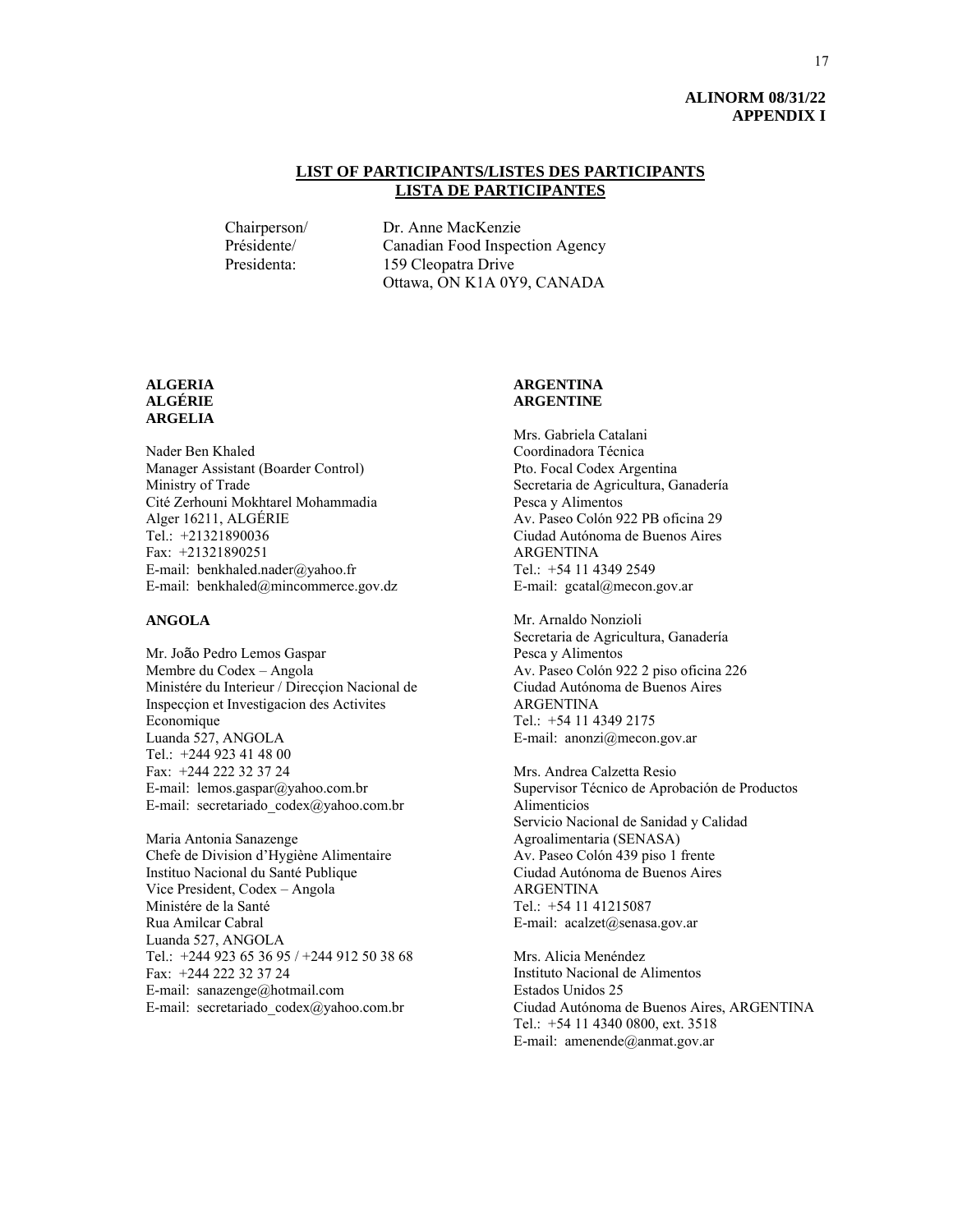#### **AUSTRALIA AUSTRALIE**

Ms. Eva Mehakovic Director, Food Regulation Policy Section Food and Healthy Living Branch Department of Health and Ageing MDP15, GPO Box 9848 Canberra ACT 2601, AUSTRALIA Tel.: +61 2 6289 5133 Fax: +61 2 6289 4235 E-mail: eva.mehakovic@health.gov.au

Ms. Jane Allen Deputy Section Manager – Labelling and Information Food Standards Australia New Zealand P.O. Box 7186 Canberra BC 2611, AUSTRALIA Tel.: +61 2 6271 2678 Fax: +61 2 6271 2278 E-mail: jane.allen@foodstandards.gov.au

Dr. Leigh Henderson A/g General Manager, Risk Assessment Branch Food Standards Australia New Zealand 108 The Terrace Wellington, NEW ZEALAND Tel: +64 4 978 5650 Fax: + 64 4 473 9855 E-mail: Leigh.Henderson@foodstandards.govt.nz

Ms. Usha Sriram-Prasad Manager, Food Regulation and Safety Department of Agriculture, Fisheries and Forestry GPO Box 858 Canberra ACT 2601, AUSTRALIA Tel.: +61 2 6272 3547 Fax: +61 2 6272 4367 E-mail: usha.sp@daff.gov.au

Mr. Andre Leu Chairman, Organic Federation of Australia P.O. Box 800 Mossman QLD 4873, AUSTRALIA Tel.: +61 7 4098 7610 E-mail: chair@ofa.org.au

Mrs. Victoria Landells Regulatory Strategist Health and Nutrition Fonterra 327 Ferntree Gully Road Mt Waverly, Melbourne VIC 3149, AUSTRALIA Tel.: +61 3 8541 1327 Fax: +61 3 8541 1462 E-mail: victoria.landells@fonterra.com

# **AUSTRIA AUTRICHE**

Dr. Gertraud Fischinger Federal Ministry of Health, Family and Youth Department IV/B/7 Radetzkystraβe. 2 A-1030 Vienna, AUSTRIA Tel.: +43 1 71100-4771 Fax: +43 1 713 44 04-2318 E-mail: gertraud.fischinger@bmgfj.gv.at

#### **BARBADOS BARBADE**

Ms. Cheryl M. Lewis Technical Officer, Barbados National Standards Institution "Flodden", Culloden Road St. Michael, BARBADOS Tel.: +246 426 3870 Fax: +246 436 1495 E-mail: clewis@bnsi.com.bb E-mail: office@bnsi.com.bb

#### **BELGIUM BELGIQUE BÉLGICA**

Luc Ogiers Director, FPS Economy, SMEs, Independent Professions and Energy City Atrium C, Vooruitgangstraat 50 1210 Brussel, BELGIUM Tel.: +32 2 277 74 81 Fax: +32 2 277 53 04 E-mail: luc.ogiers@economie.fgov.be

Mr. Jean Pottier Expert Étiquetage et allégations nutritionnelles et de santé SPF Santé publique, Sécurité de la Chaîne alimentaire et environnement Place Victor Horta, 40 bte 10, Blok II –  $7^e$  étage Bruxelles 1060, BELGIUM Tel.: +32 (0) 2524 73 62 Fax: +32 (0) 2524 7399 E-mail: jean.pottier@health.fgov.be

#### **BOLIVIA BOLIVIE**

Ing. Ángela Victoria Flores Vertiz-Blanco Responsible Técnico de Control de Alimentos Instituto Nacional de Laboratorios de Salud Ministerio de Salud y Deportes Pasaje Rafael Zubieta #1889 – Miraflores, La Paz, BOLIVIA Tel.: +591 2 224 0082 E-mail: avfvb@hotmail.com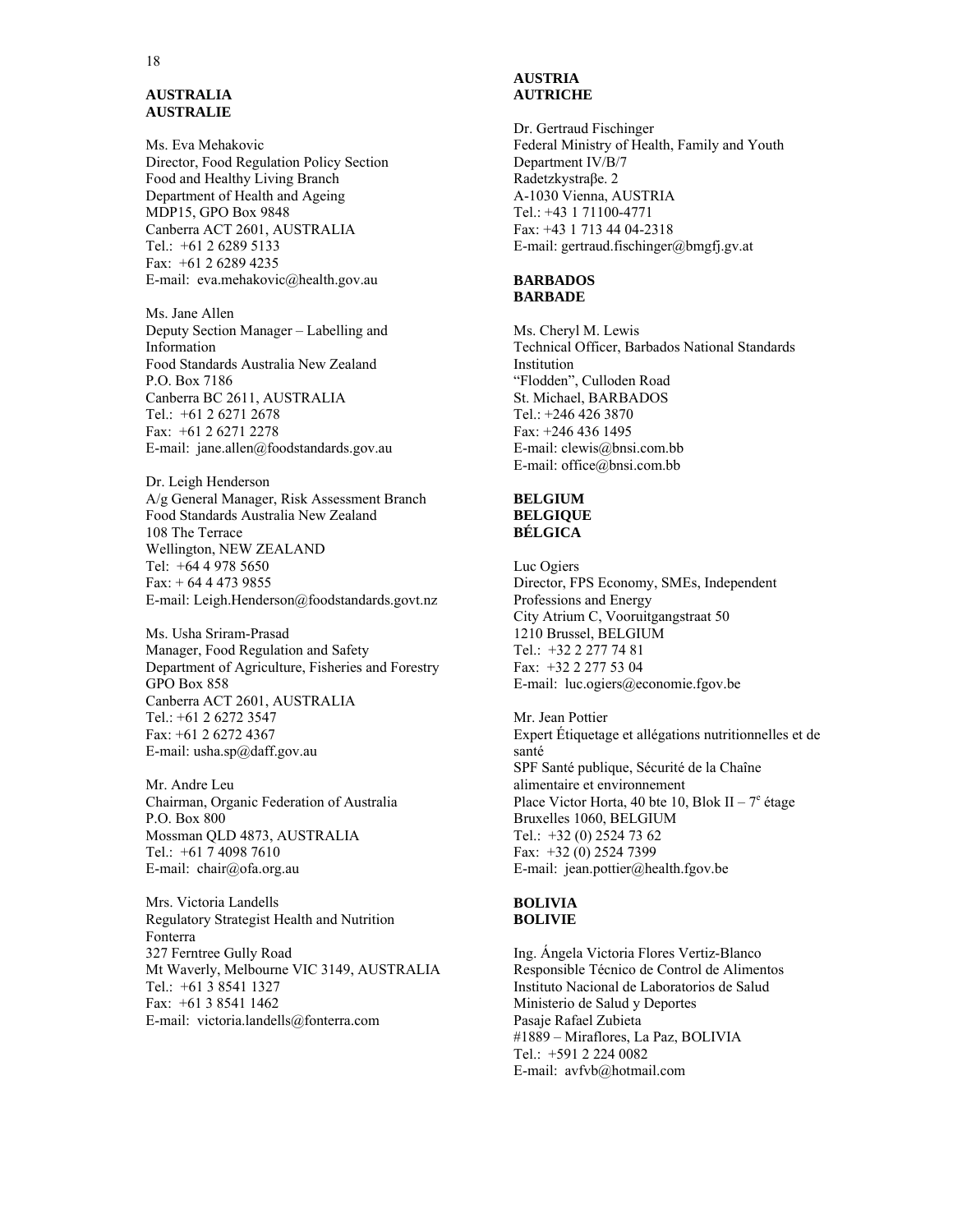#### **BRAZIL BRÉSIL BRASIL**

Mr. Ernesto Araujo Counsellor - Embassy of Brazil 450 Wilbrod Street Ottawa, ON K1N 6M8, CANADA Tel.: (613) 237-1090 Fax: (613) 237-6144 E-mail: ernesto@brasembottawa.org

Ms. Antonia Maria de Aquino Manager of Special Products National Health Surveillance Agency Ministry of Health SEPN 511 Bl. A - Ed. Bittar II, Asa Norte 70750-541 Brasília - DF, BRAZIL Tel.: +55 61 3448 6289 Fax: +55 61 3448 6274 E-mail: antonia.maria@anvisa.gov.br

Mr. Roberto Guimarães Habib Mattar Head of Division of Organic Quality Guarantee Agroecology Coordination Ministry of Agriculture, Livestock and Food Supply MAPA Esplanada dos Ministérios, Bloco D, anexo B sala 152 – CEP Brasília DF 70043900, BRAZIL Tel.: +55 61 3218 2453 Fax: +55 61 3223 5350 E-mail: roberto.mattar@agricultura.gov.br

Ms. Andiara Maria Braga Maranhão Especialista em Políticas Públicas e Gestão Governamental Departamento de Proteção e Defesa do Consumidor Ministério da Justiça Esplanada dos Ministérios, Ministério da Justiça, Edificio Sede,  $5^{\circ}$  andar, sala 518 Brasília DF 70.064-900, BRAZIL Tel. : +61 3429 3636 Fax: +61 3429 3983 E-mail: andiara.braga@mj.gov.br

Mrs. Juliana Ribeiro Alexandre Federal Inspector / GMO Biosafety Coordination Ministry of Agriculture, Livestock and Food Supply Esplanada dos Ministérios Bloco "D" Anexo "B" Sala 450 70043-900 Brasília - DF, BRAZIL Tel.: +55 61 3218 2320 Fax: +55 61 3224 3995 E-mail: juliana.alexandre@agricultura.gov.br

Mr. Rodrigo Martins de Vargas Specialist in Health Surveillance National Health Surveillance Agency Ministry of Health SEPN 511 Bl. A Ed. Bittar II Asa Norte 70750-541 Brasília - DF, BRAZIL Tel.: +55 61 3448 6352 Fax: +55 61 3448 6274 E-mail : rodrigo.vargas@anvisa.gov.br

Mr. Carlos Alexandre Biella Brazilian Association of the Food Industry (ABIA) Av. Brigadeiro Faria Lima, 1.478 - 11º Andar São Paulo – SP 01451-001, BRAZIL Tel.: +55 (11) 5508 5744 Fax: +55 (11) 5508 7503 E-mail: alexandre.biella@br.nestle.com

Mr. Majid Abaiian Economic Officer Embassy of Brazil 450 Wilbrod Street Ottawa, ON K1N 6M8, CANADA Tel.: (613) 237-1090 Fax: (613) 237-6144 E-mail: mabaiian@brasembottawa.org

#### **CAMEROON CAMEROUN CAMERÚN**

Medi Moungui Deputy Permanent Representative to FAO Embassy of Cameroon in Italy Via Siracusa 4/6 Rome 00161, ITALY Tel.: +39 06 4403644 Fax: +39 06 4403644 E-mail: medimoungui@yahoo.fr

Mme. NDE NINGO Grace Chief of Service for Quality Control of Forms Department of Health Promotion Sub-Department of Food and Nutrition Ministry of Public Health Yaoundé, CAMEROUN Tel: +237 769 31 86 E-mail: gningo@hotmail.com

#### **CANADA**

Ms. Carla Barry Director, Consumer Protection Division Canadian Food Inspection Agency 159 Cleopatra Drive Ottawa, ON K1A OY9, CANADA Tel.: (613) 221-7157 Fax: (613) 221-7295 E-mail: cbarry@inspection.gc.ca

Mr. Karl Dupuis Deputy Director Multilateral Technical Trade Issues International Trade Policy Directorate Agriculture and Agri-Food Canada 930 Carling Avenue, Room 10109 Ottawa, ON K1A OC5, CANADA Tel.: (613) 759-7660 Fax: (613) 759-7503 E-mail: dupuisk@agr.gc.ca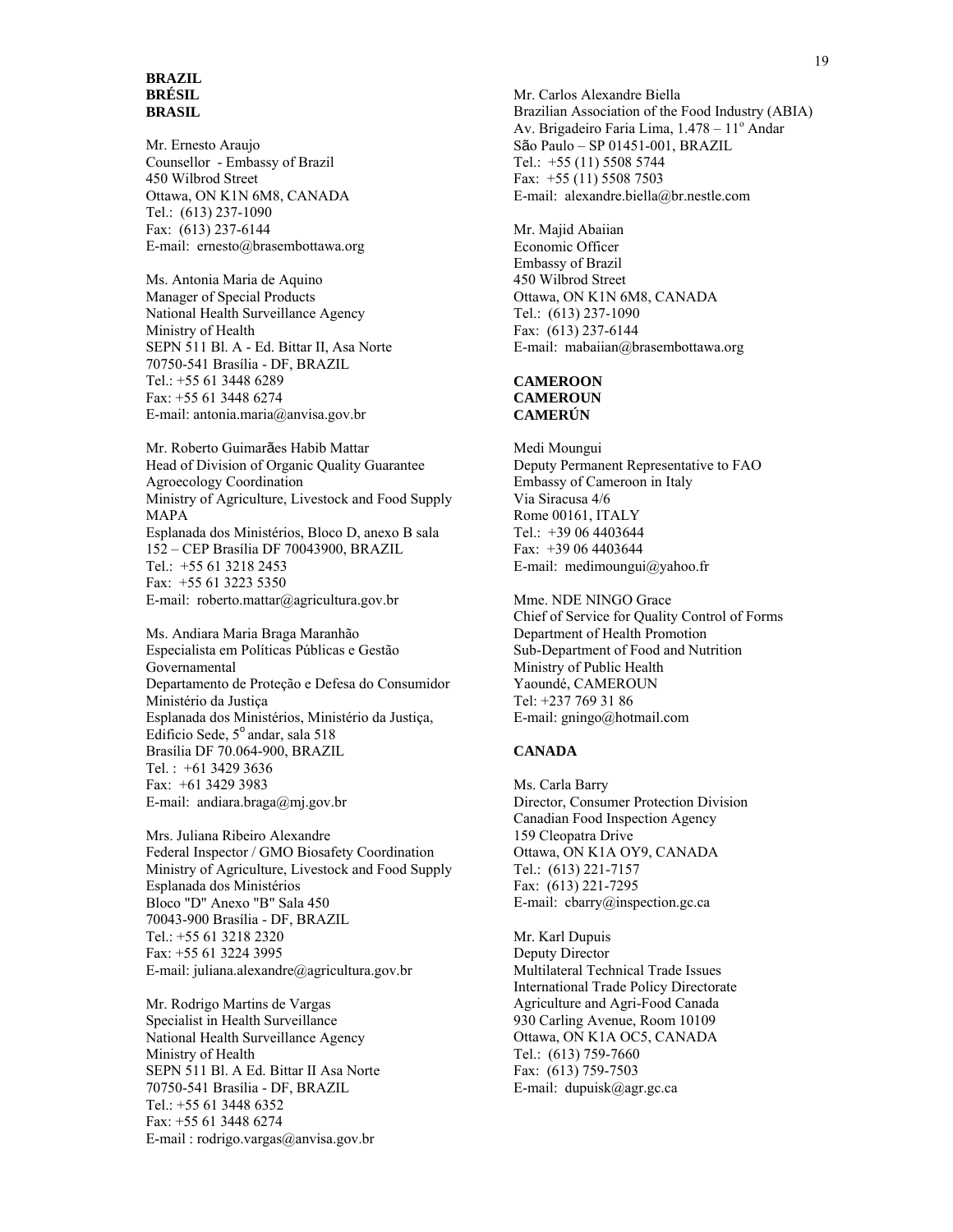Dr. Mary L'Abbé Director, Bureau of Nutritional Sciences Health Canada 251 Sir Frederick Banting Driveway (2203B) Ottawa, ON K1A OK9, CANADA Tel.: (613) 948-8476 Fax: (613) 948-8470 E-mail: mary\_l'abbe@hc-sc.gc.ca

Ms. Christina Zehaluk Head, Special Purpose Foods Bureau of Nutritional Sciences Health Canada 251 Sir Frederick Banting Driveway (2203E) Ottawa, ON K1A OK9, CANADA Tel.: (613) 957-1739 Fax: (613) 941-6636 E-mail: christina zehaluk@hc-sc.gc.ca

Dr. Jaspinder Komal Director, Agrifood Division Canadian Food Inspection Agency 159 Cleopatra Drive Ottawa, ON K1A OY9, CANADA Tel.: (613) 221-7178 E-mail: komaljp@inspection.gc.ca

Ms. Lydia Dumais Section Head, Bureau of Nutritional Sciences Food Directorate, Health Products and Food Branch Health Canada 251 Sir Frederick Banting Driveway (2203E) Ottawa, ON K1A OK9, CANADA Tel.: (613) 954-0632 Fax: (613) 941-6636 E-mail: lydia\_dumais@hc-sc.gc.ca

Ms. Barbara Buchanan Regulatory Policy Officer Food Policy Integration Health Canada 251 Sir Frederick Banting Driveway Ottawa, ON K1A OK9, CANADA Tel.: (613) 957-3411 Fax: (613) 946-4590 E-mail: barbara\_buchanan@hc-sc.gc.ca

Ms. Charmaine Kuran National Manager, Nutrition and Health Claims Consumer Protection Division Canadian Food Inspection Agency 159 Cleopatra Drive Ottawa, ON K1A OY9, CANADA Tel.: (613) 221-7200 Fax: (613) 221-7295 E-mail: kuranc@inspection.gc.ca

Ms. Kathy Twardek Acting National Manager, Fair Labelling Practices and Standards - Canadian Food Inspection Agency 159 Cleopatra Drive Ottawa, ON K1A OY9, CANADA Tel.: (613) 221-7205 Fax: (613) 221-7295 E-mail: twardekk@inspection.gc.ca

Ms. Angela Bilkhu Senior Program Officer, Fair Labelling Practices and Standards - Canadian Food Inspection Agency 159 Cleopatra Drive Ottawa, ON K1A OY9, CANADA Tel.: (613) 221-7205 Fax: (613) 221-7295 E-mail: bilkhua@inspection.gc.ca

Ms. Sandy Beyko Senior Trade Policy Officer Technical Barriers and Regulations Foreign Affairs and International Trade Canada 125 Sussex Drive, Ottawa, ON K1A OG2, CANADA Tel.: (613) 944-8981 Fax: (613) 943-0346 E-mail: sandy.beyko@international.gc.ca

Ms. Balsharan Rakhra Trade Policy Officer Technical Barriers and Regulations Foreign Affairs and International Trade Canada 125 Sussex Drive Ottawa, ON K1A OG2, CANADA Tel.: (613) 996-4819 Fax: (613) 943-0346 E-mail: balsharan.rakhra@international.gc.ca

Mr. Brad Wood Trade Policy Analyst Agriculture and Agri-Food Canada 930 Carling Avenue, Room 10109 Ottawa, ON K1A OC5, CANADA Tel.: (613) 715-5157 Fax: (613) 759-7503 E-mail: woodb@agr.gc.ca

Callie Stewart Deputy Director, Technical Barriers and Regulations Foreign Affairs and International Trade Canada 125 Sussex Drive, Ottawa, ON K1A OG2, CANADA Tel.: (613) 944-8998 Fax: (613) 943-0346 E-mail: callie.stewart@international.gc.ca

Torsten Ström Senior Counsel and Deputy Director, Trade Law Bureau - Government of Canada 125 Sussex Drive Ottawa, ON K1A OG2, CANADA Tel.: (613) 944-4957 Fax: (613) 944-0027 E-mail: torsten.strom@international.gc.ca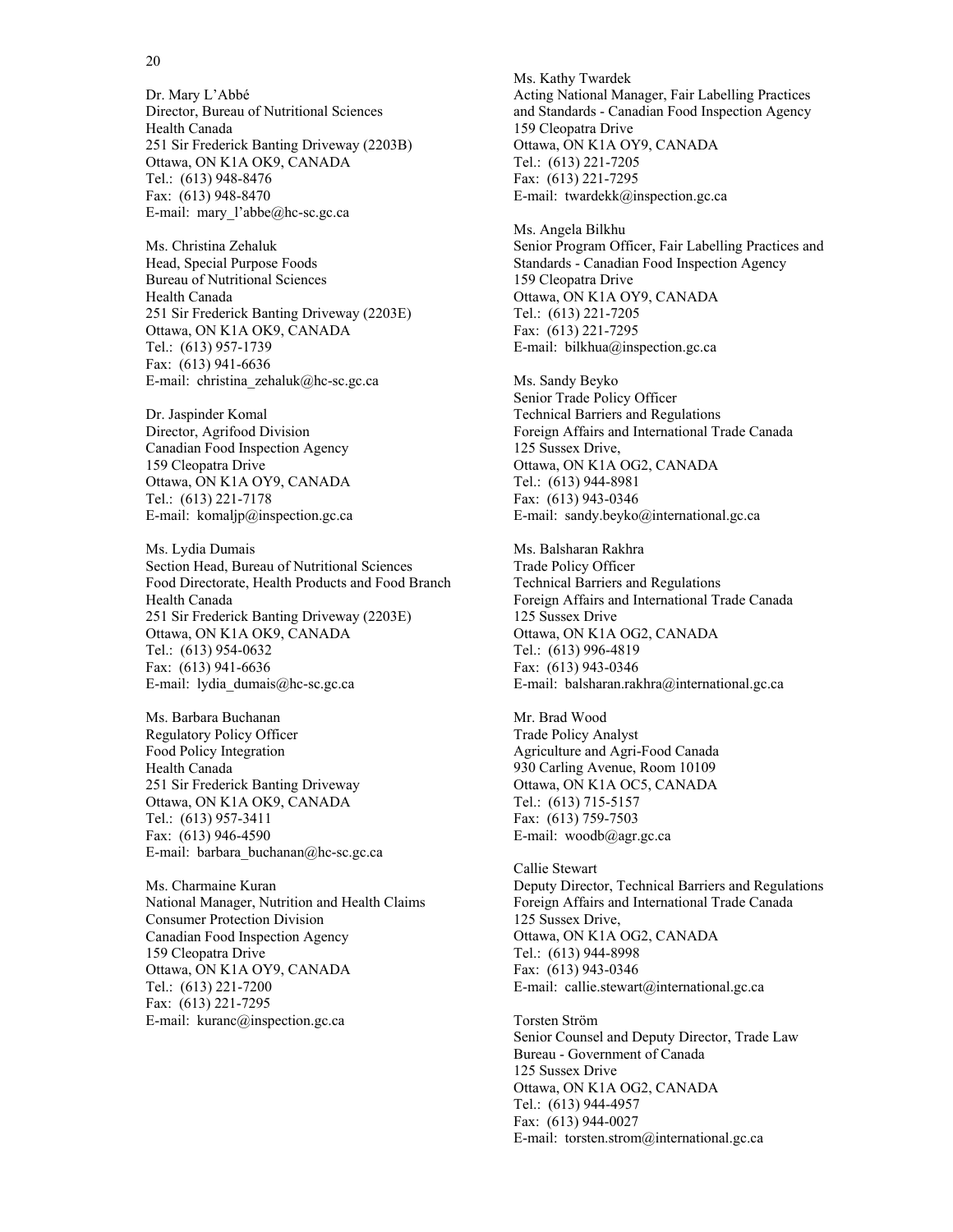Ms. Jennifer Elliott Regulatory Affairs Manager Monsanto Canada 315 - 350 Albert Street Ottawa, ON K1R 7X1, CANADA Tel.: (613) 234-5121, ext. 234 Fax: (613) 234-2063 E-mail: Jennifer.a.Elliott@monsanto.com

Dr. John Henning Associate Professor Program Director, Agricultural Economics Macdonald Stewart Bldg., Room MS3-38 McGill University, Macdonald Campus Ste. Anne de Bellevue Quebec H9X 3V9, CANADA Tel.: (514) 398-7826/7820 Fax: (514) 398-8130 E-mail: john.henning@mcgill.ca

Mr. Blair Stransky Account Director, Fleishman-Hillard Canada 100 Queen Street, Suite 1300 Ottawa, ON K1P 1J9, CANADA Tel.: (613) 688-6670 Fax: (613) 238-9380 E-mail: blair.stransky@fleishman.ca

Ms. Isabelle Neiderer Director of Nutrition Dairy Farmers of Canada 1801 McGill College Avenue, Suite 700 Montreal H3A 2N4, CANADA Tel.: (514) 284-1092, ext. 229 Fax: (514) 284-0449 E-mail: isabelle.neiderer@dfc-plc.ca

Ms. Pat Steele Regulatory Affairs Advisory Group Dietitians of Canada 43 Putman Avenue Ottawa, ON K1M 1Z1 Tel.: (613) 746-2100 E-mail: psteele1108@hotmail.com

Michi Furuya Chang, MHSc, RD Director, Canadian Scientific and Regulatory Affairs Kraft Canada Inc. 95 Moatfield Drive Toronto, ON M3B 3L6, CANADA Tel.: (416) 441-5443 Fax: (416) 441-5043 E-mail: michifuruya.chang@kraft.com

Ms. Margherita Marcone, LL.B. Assistant Director, Policy and Law Dairy Farmers of Canada 1101 - 75 Albert Street Ottawa, ON K1P 5E7, CANADA Tel.: (613) 236-9997, ext. 255 Fax: (613) 236-0905 E-mail: mmarcone@dfc-plc.ca

# **CHILE CHILI**

Ms. Luisa Kipreos Depto de Alimentos y Nutrición Ministerio de Salud Enrique McIver 459-8<sup>°</sup> piso Santiago, CHILE Tel.: +56 2 5740393 E-mail: lkipreos@minsal.cl

# **CHINA, PEOPLE'S REPUBLIC OF**

Ms. Shuk Man CHOW Scientific Officer, Centre for Food Safety Food and Environmental Hygiene Department 43/F, Queensway Government Offices 66 Queensway Hong Kong, P.R. CHINA Tel.: +852 28675801 Fax: +a852 28933547 E-mail: smchow@fehd.gov.hk

# Han Yi

Deputy Division Director General Administration of Quality Supervision, Inspection and Quarantine of P.R. China Room A1106, No. 9 MaDian DongLu, HaiDian District 100088, Beijing, P.R. CHINA Tel.: +86 10 82261895 Fax: +86 10 82260176 E-mail: hanyi@aqsiq.gov.cn

Ling Wentao Engineer Standard and Regulation Research Center, AQSIQ Room 2408, B Tower No. 9 MaDian DongLu, HaiDian District 100088, Beijing, P.R. CHINA Tel.: +86 10 82262412 Fax: +86 10 82260617 E-mail: lingwt@163.com

Tian Zhaoying Engineer Standardardization Administration of P.R. China, SAC No. 9 MaDian DongLu, HaiDian District 100088, Beijing, P.R. CHINA Tel.: +86 10 82262906 Fax: +86 10 82260687 E-mail: tianzy@sac.gov.cn

Wang Houyin Engineer China National Institute of Standardization No. 4 Zhichun Road, Haidian District 100088 Beijing, P.R. CHINA Tel.: +86 10 58811653 Fax: +86 10 58811642 E-mail: wanghy@cnis.gov.cn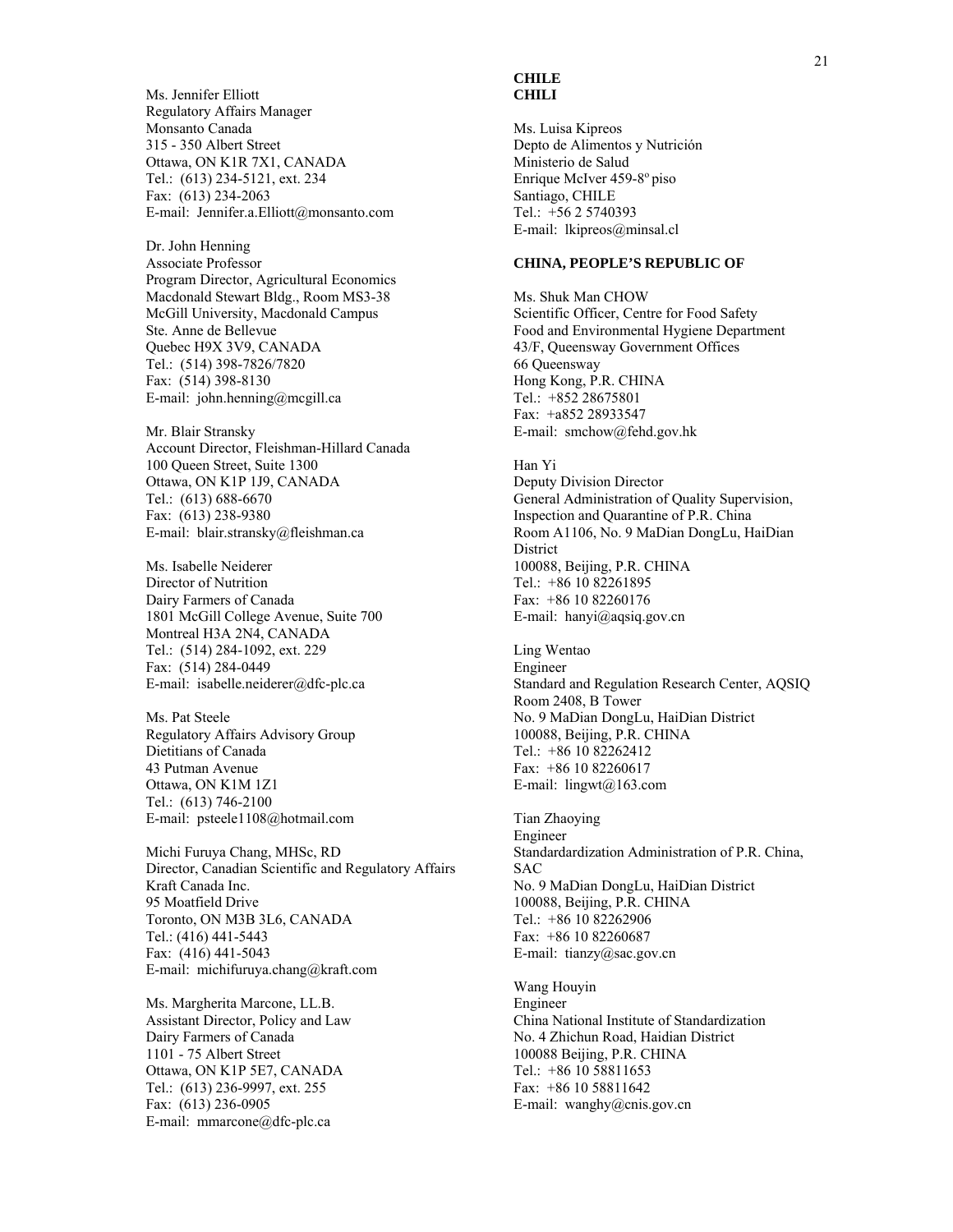#### 22

CHUNG Kwok-wah Chief Health Inspector (Food Labelling) Centre for Food Safety Food and Environmental Hygiene Department 43/F, Queensway Government Offices 66 Queensway, Hong Kong, P.R. CHINA Tel.: +852 2867 5581 Fax: +852 2521 4784 E-mail: kwchung@fehd.gov.hk

Li Xiaoyu Associate Professor National Center for Health Inspection Ministry of Histroy No. 32 Jiaodaokon, Beisantiao 100007 Beijing, P.R. CHINA Tel.: +86 10 64047878-2139 E-mail: xyL74@yahoo.com

Zhu Li Hua Practice Researcher Institute of Nutrition and Food Safety, China, CDC No. 7 PanJia Yuan Nan Li, Chao Yang District 100021 Beijing, P.R. CHINA Tel.: +86 10 87776914 Fax: +86 10 67711813 E-mail: zhulihua2011@yahoo.com

#### **COLOMBIA COLOMBIE**

Dr. Javier David Castellanos Pulido Coordinador del Laboratorio Central Interistitucional de Detección y Monitorio de OGM Instituto Nacional de Vigilancia de Medicamentos y Alimentos INVIMA Bogotá, COLOMBIA Tel. : +57 3162252270 Fax : +571 294 8700, ext. 3920 E-mail : jcastellanosp@invima.gov.co

# **COSTA RICA**

Elizabeth Ramírez Sandí Jefe Agricultura Orgánica Ministerio de Agricultura y Ganadería Servicio Fitosanitario del Estado Lagunilla, Barreal de Heredia Heredia 10 094-1000 San José, COSTA RICA Tel.: +506 2261 0381 Fax: +506 2261 0381 E-mail: eramirez@protecnet.go.cr

Badilla Porras Moisés Food Technologist Costa Rica Codex Committee Del Cementerio principal de Goiciechea 300 Este, 200 Sur y 25 Noreste 7097-1000 San José, COSTA RICA Tel.: +506 234 1127 Fax: +506 234 6783 E-mail: mbadilla@cacia.org

# **CUBA**

Mrs. Marileydy Herrera Olmo Directora, Dirección de Industrias Ministerio de Industria Pesquera 5ta Avenida y 246, Santa Fé, Playa Ciudad de La Habana 10900, CUBA Tel.: +537 209 7294 Fax: +537 209 7294 E-mail: mholmo@mip.telemar.cu

Mrs. Gwendolyne Spech Abreu Especialista, Dirección de Exportaciones Ministerio de Comercio Exterior Infanta No 16 esquina 23, Vedado, Plaza de la Revolución Ciudad de La Habana 10400, CUBA Tel.: +537 835 74 29 Fax: +537 835 74 27 E-mail: gwendolyne.spech@mincex.cu

#### **CZECH REPUBLIC RÉPUBLIQUE TCHÈQUE RÉPUBLICA CHECA**

Jindrich Fialka Director, Food Production Department Ministry of Agriculture Tesnov 17, Prague 1, CZECH REPUBLIC Tel: +420 221 812 465 Fax: +420 222 314 117 E-mail: jindrich.fialka@mze.cz

Mr. Martin Stepanek Deputy Director, Food Production Department Ministry of Agriculture Tesnov 17, Prague 1, CZECH REPUBLIC Tel: +420 221 812 838 Fax: +420 222 314 117 E-mail: martin.stepanek@mze.cz

Mr. Petr Cejka Lawyer, Czech Agriculture and Food Inspection Authority Ministry of Agriculture Kvetna 15, Brno 603 00, CZECH REPUBLIC Tel: +420 543 540 270 Fax: +420 543 540 210 E-mail: petr.cejka@szpi.gov.cz

### **DENMARK DANEMARK DINAMARCA**

Mr. Michael Schmidt Head of Section The Danish Veterinary and Food Administration Mørkhøj Bygade 19 Søborg 2860, DENMARK Tel.: +45 3395 6227 Fax: +45 3395 6001 E-mail: MISC@FVST.dk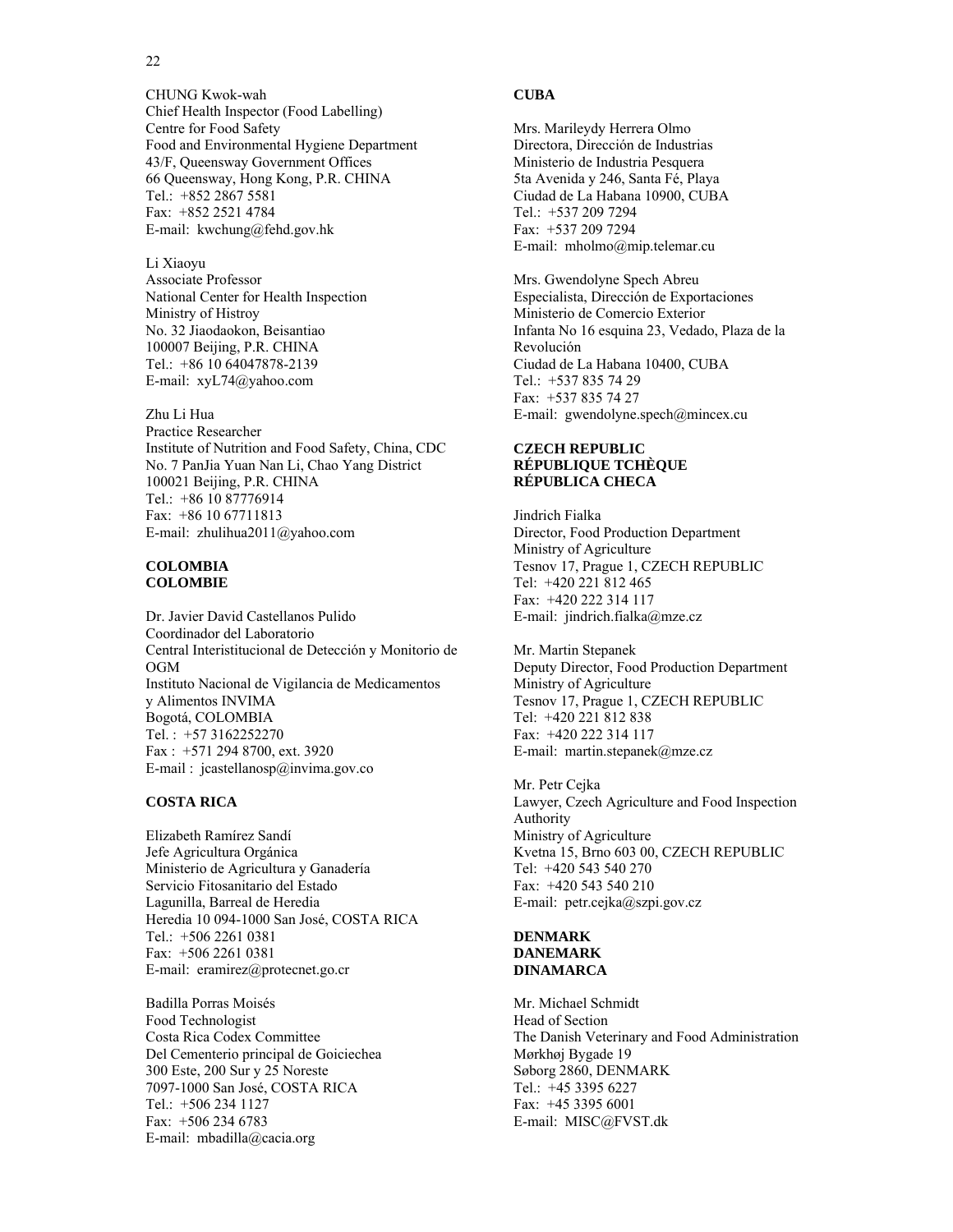Jørgen Bender-Pedersen Head of Section The Danish Veterinary and Food Administration Mørkhøj Bygade 19 Søborg 2860, DENMARK Tel.: +45 3395 6274 Fax: +45 3395 6001 E-mail: JBEP@FVST.dk

Ms. Linda Jensen Chief Consultant, Food Scientist Danish Meat Organisation Axeltorv 3 DK-1609 CopenhagenV, DENMARK Tel.: +45 3373 2568 Fax: +45 3393 1023 E-mail: LMJ@danishmeat.dk

Mr. Jørgen Hald Christensen Head of Division - Danish Dairy Board Frederiks Alle 22 Aarhus C 8000, DENMARK Tel.: +4587312190 Fax: +4587312001 E-mail: jhc@mejeri.dk

#### **EGYPT ÉGYPTE EGIPTO**

Dr. Hussein Mansour Agricultural Minister Plenipotentiary Embassy of Egypt 3521 International Court, NW Washington, DC 20008, U.S.A. Tel.: (202) 966-2080 Fax: (202) 895-5493 E-mail: hmkmansour@aol.com E-mail: agegypt@aol.com

Mohamed Fahmy Seddek Vice President, Codex Committee Cairo, EGYPT Tel.: +202 9608697 Fax: +202 4198140 E-mail: ilsi@gega-net

Shahat Selim Technical Operation Manager Chamber of Food Industries 1195 Kournish El-Nil Cairo 11624, EGYPT Tel.: +202 25760534 Fax: +202 25748312 E-mail: selim\_sh2002@egycfi.org.eg

Atef Labib Eskander Meat Inspection Department General Organization for Export and Import Control Cairo International Airport Good Village, Cairo, EGYPT Tel.: +202 22669351 Fax: +202 22669364 E-mail: atef\_labib2000@yahoo.com

#### **EUROPEAN COMMUNITY (MEMBER ORGANIZATION) COMMUNAUTÉ EUROPÉENNE (ORGANISATION MEMBRE) COMUNIDAD EUROPEA (ORGANIZACIÓN MIEMBRO)**

Dr. Jérôme Lepeintre Administrator Health and Consumers Directorate-General European Commission Rue Froissart 101 – Office 02/62 B-1049 Brussels, BELGIUM Tel.: +32 2 299 37 01 Fax: +32 2 299 85 66 E-mail: jerome.lepeintre@ec.europa.eu

Ms. Helen Lee Administrator Health and Consumers Directorate-General European Commission Rue Belliard, 232 – Office 08/48 B-1040 Brussels, BELGIUM Tel.: +322 2998668 E-mail: helen.lee@ec.europa.eu

Mr. Marco Valletta Policy Officer for Biotechnology DG Health and Consumers European Commission Rue Belliard 232 – Office 03/18 B-1049 Brussels, BELGIUM Tel.: +32 2 295 98 54 Fax: +32 2 295 60 43 E-mail: marco.valletta@ec.europa.eu

Ms. Ersilia Moliterno DG Agriculture, European Commission B-1049 Brussels, BELGIUM Tel.: +32 2 296 13 49 Fax : +32 2 292 16 72 E-mail: consiglia.moliterno@ec.europa.eu

#### **FINLAND FINLANDE FINLANDIA**

Ms. Anne Haikonen Counsellor, Legal Affairs Department of Food and Health Ministry of Agriculture and Forestry P.O. Box 30 FI-00023 Government Helsinki, FINLAND Tel.: +358 9 1605 2786 Fax: +358 9 1605 3338 E-mail: anne.haikonen@mmm.fi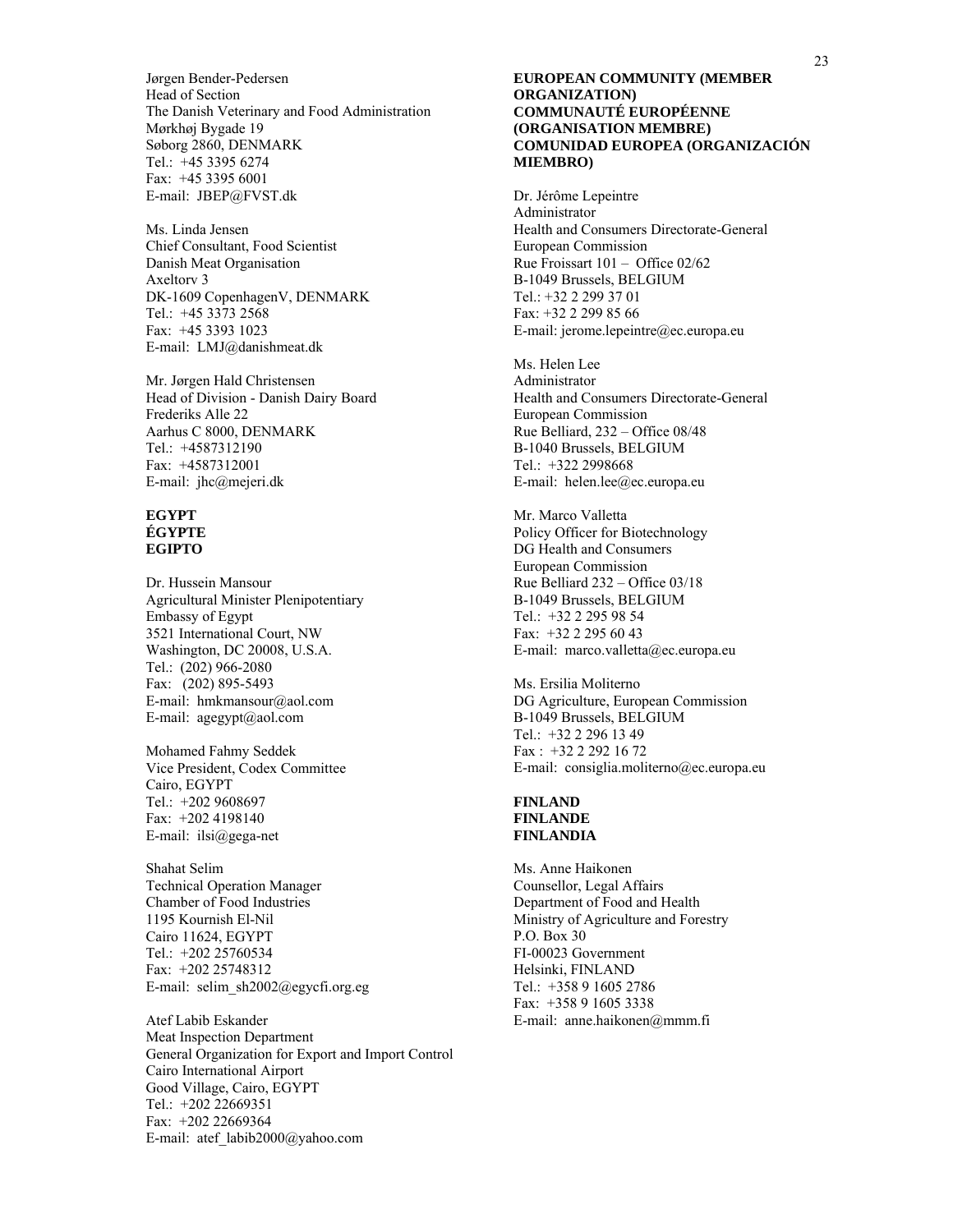# **FRANCE FRANCIA**

Mme Aline Sancho Direction Générale de la Concurrence de la Consommation et de la Répression de Fraudes Ministère de l'Économie, des Finances et de l'Emploi DGCCRF – Bureau C3 59, boulevard Vincent Auriol 75703 Paris Cedex 13, FRANCE Tel.: +33 1 44 97 32 24 Fax: +33 1 44 97 30 32 E-mail: aline.sancho@dgccrf.finances.gouv.fr

Mme Murielle Clemente Ministère de la santé, de la jeunesse, des sports et de la vie associative  $D.G.S. - EA3$ 14 avenue Duquesne 75007 Paris, FRANCE Tel.: +33 1 40 56 43 32 Fax: +33 1 40 56 54 12 E-mail: murielle.clemente@sante.gouv.fr

M. Nicolas Canivet Bureau de la réglementation alimentaire et des biotechnologies Ministère de l'agriculture et de la pêche DGAL 251, rue de Vaugirard 75732 Paris Cedex 15, France Tel.: +33 1 49 55 50 10 Fax: +33 1 49 55 59 48 E-mail: nicolas.canivet@agriculture.gouv.fr

Mme Annie Loc'h Directeur des Affaires Réglementaires Groupe DANONE 17, boulevard Haussmann 75009 Paris, FRANCE Tel.: +33 1 44 35 24 32 Fax.: +33 1 44 35 26 95 E-mail: annie.loch@danone.fr

Mme Françoise Costes Association de la Transformation Laitière Française (ATLA) 42, rue de Châteaudun 75314 Paris Cedex 09, FRANCE Tel.: +33 1 49 70 72 69 Fax: +33 1 42 80 63 65 E-mail: trs@atla.asso.fr

Mme Karol Oger SB ALLIANCE –SET Juridique Direction Droit Alimentaire 42, rue rieussec 78 223 Viroflay, FRANCE Tel.: +33 1 34 58 65 33 Fax: +33 1 34 58 54 34 E-mail: karol.oger@lalliance.com

#### **GAMBIA GAMBIE**

M. Seedy Fofana Senior Food and Nutrition Officer Food and Nutrition Unit Department of Technical Services National Agricultural Development Agency (NADA) Cape St. Mary, Bakau, THE GAMBIA Tel.: +220 9825150 Fax: +220 4497677 E-mail: seedyfof@yahoo.co.uk

#### **GERMANY ALLEMAGNE ALEMANIA**

Mr. Gerhard Bialonski Head of Unit Federal Ministry of Food, Agriculture and Consumer Protection Rochusstrasse 1 D-53123 Bonn, GERMANY Tel.: +49 228 99 529 4651 Fax: +49 228 99 529 4947 E-mail: 314@bmelv.bund.de

Dr. Joachim Bollmann Deputy Head of Unit Federal Ministry of Food, Agriculture and Consumer Protection Rochusstrasse 1 53123 Bonn, GERMANY Tel.: +49 228 99 529 3784 Fax: +49 228 99 529 3743 E-mail: 222@bmelv.bund.de

Ms. Angelika Mrohs Managing Director German Federation of Food Law and Food Science Godesberger Allee 142-148 D-53175 Bonn, GERMANY Tel.: +49 228 81993 133 Fax: +49 228 81993 233 E-mail: amrohs@bll.de

Mr. Bernd Kurzai Südzucker AG Gottlieb-Daimler-Str.12 D-68165 Mannheim, GERMANY Tel.: +49 621 421 572 Fax: +49 621 421 574 E-mail: bernd.kurzai@suedzucker.de

Mrs. Pilar Velazquez Administrator The General Secretariat of the Council of the European Union (The Germany Presidency) Office JL 4040 GM 43 Rue de la Loi 175 B-1048 Brussels, BELGIUM Tel.: +32 2 2816628 Fax: +32 2 281 7928 E-mail: pilar.velazquez@consilium.europa.eu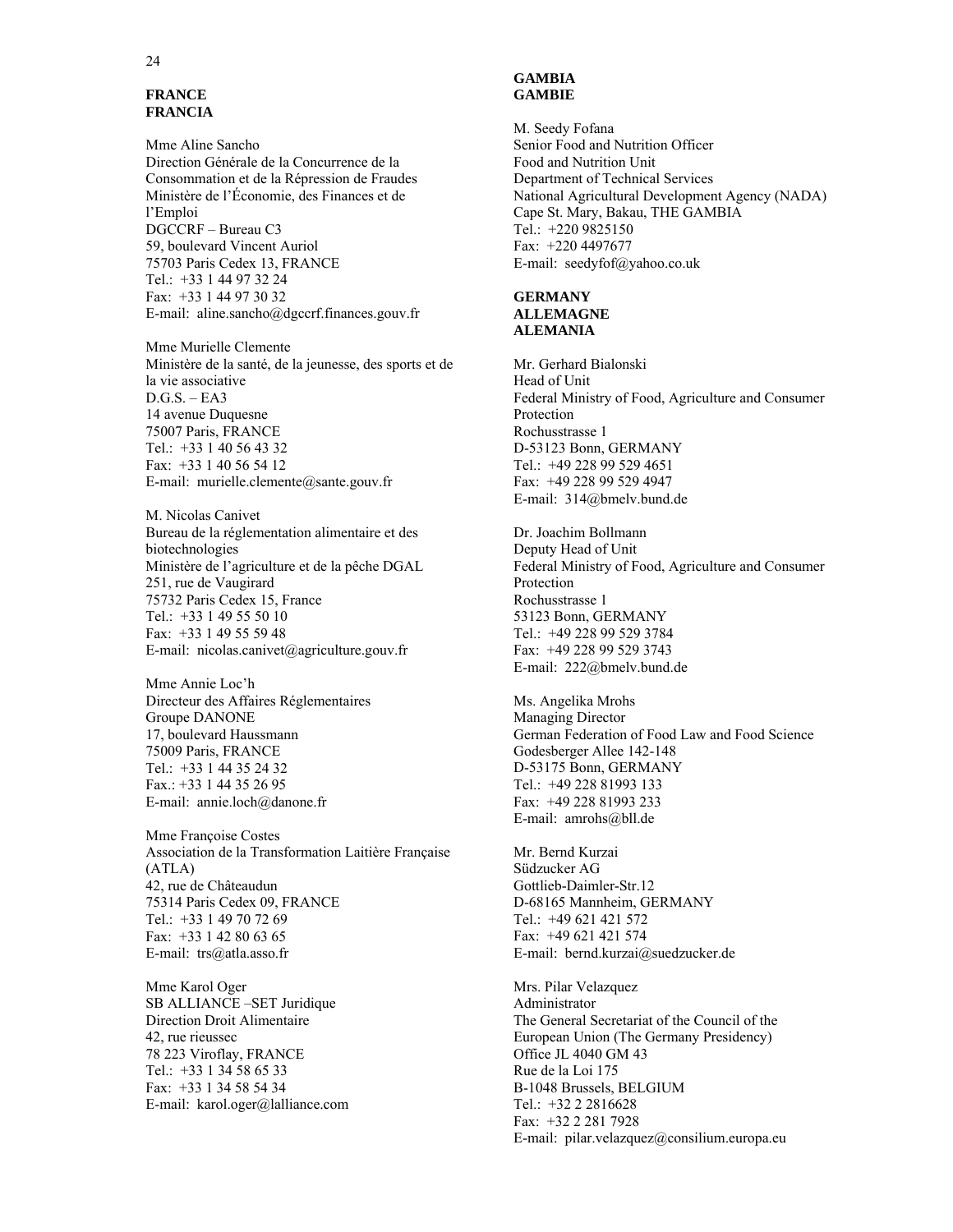#### **GHANA**

Prof. Josephine Nketsia-Tabiri Director of Institute Biotechnology and Nuclear Agriculture Res. Institute Ghana Atomic Energy Commission P.O. Box LG 80, LEGON Accra, GHANA Tel.: +233 24 4637057 Fax: +233 21 400807 E-mail: josephinetabiri@yahoo.co.uk

Mrs. Isabella Mansa Agra Head, Food Safety and Nutrition Department Food and Drugs Board (FDB) P.O. Box CT 2783 Cantonments, Accra GHANA Tel.: +233 21 235100 / +233 21 235200 Fax: +233 21 229794 E-mail: isabelmansa@yahoo.com

#### **GREECE GRÈCE GRECIA**

Mr. Raikos Athanasios Officer - Ministry of Development Hellenic Food Authority (EFET) 124 Kifisias Av. & 2 Iatridou St. 11526 Athens, GREECE Tel.: +30 210 6971533 Fax: +30 210 6971650 E-mail: araikos@efet.gr

# **GUYANA**

Dr. Chatterpaul Ramcharran Executive Director Guyana National Bureau of Standards Flat 15, Sophia Exhibition Centre Georgetown, GUYANA Tel.: +592 225 9041 Fax: +592 225 7455 E-mail: gnbs@networksgy.com

#### **INDIA INDE**

Shri Debasish Panda Joint Secretary Ministry of Health and Family Welfare Nirman Bhavan, New Delhi, INDIA Tel.: +91 11 23061447 E-mail: debasish.panda@nic.in

Shri Bejon Misra Executive Director Voluntary Organisation in Interest of Consumer Education (VOICE) 441, Jangura Mathura Road New Delhi 110014, INDIA Tel.: +91-98110 44424/9311044424 Fax.: +91 11 24379081 E-mail: bejonmisra@consumer-voice.org

Dr. Himanshu Gupta CIFTI-FICCI New Delhi, INDIA Tel.: +91 124 2389300 E-mail: himanshu77guptaz@yahoo.co.in

#### **INDONESIA INDONÉSIE**

Sri Irawati Susalit Director for Food Products Standardization National Agency of Drug and Foods Control (NADFC) Jl. Percetakan Negara No. 23 Jakarta 10560, INDONESIA Tel.: +62 21 42875584 Fax: +62 21 42875780 E-mail: iras48@yahoo.com

Tetty Helfery Sihombing Head of Sub Directorate for certain Food Standardization National Agency of Drug and Foods Control (NADFC) Jl. Percetakan Negara No. 23 Jakarta 10560, INDONESIA Tel.: +62 21 42875584 Fax: +62 21 42875780 E-mail: tettyhelfery@yahoo.com

Sigit Sadiono Counsellor Economic Embassy of the Republic of Indonesia 55 Parkdale Avenue Ottawa, ON K1Y 1E5, CANADA Tel.: (613) 724-1100 Fax: (613) 724-1105 E-mail: ssadion@yahoo.com

Dian Kusumaningsih Second Secretary Embassy of the Republic of Indonesia 55 Parkdale Avenue Ottawa, ON K1Y 1E5, CANADA Tel.: (613) 724-1100 Fax: (613) 724-1105 E-mail: dyant@hotmail.com

## **IRELAND IRLANDE IRLANDA**

Dr. Martin O'Sullivan Deputy Chief Veterinary Officer Department of Agriculture and Food Agriculture House, Kildare Street Dublin 2, IRELAND Tel.: +353 1 607 2213 Fax: +353 1 661 0230 E-mail: martin.osullivan@agriculture.gov.ie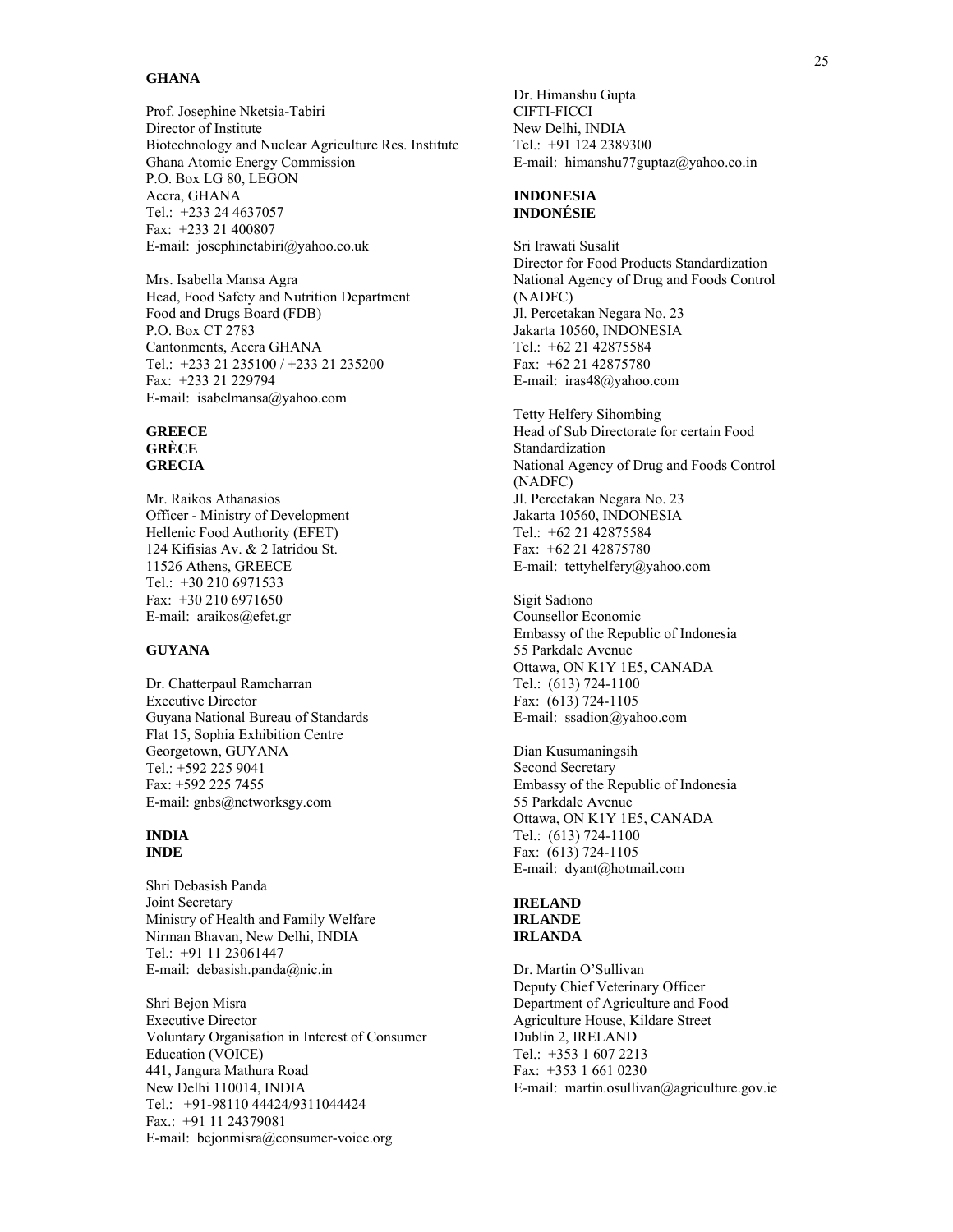Ms. Clodagh Crehan, MSc. Acting Senior Technical Executive: Food Hygiene Food Safety Authority of Ireland Abbey Court, Lower Abbey Street Dublin 1, IRELAND Tel.: +353 1 817 1393 Fax: +353 1 817 1293 E-mail: ccrehan@fsai.ie

#### **ITALY ITALIE ITALIA**

Dr. Ciro Impagnatiello Ministero delle Politiche Agricole Alimentari e Forestali Via XX Settembre 20 – 00187 Roma ITALIE Tel. : +39 06 4665 6046 Fax : +39 06 4880 273 E-mail : c.impagnatiello@politicheagricole.gov.it

Dr. Luca Ragaglini Vice-Director, Italian Association of Biscuits, Cake, Chocolate, Confectionery and Ice-cream Industries (A.I.D.I.) Via Rhodesia, 2 00144 Rome, ITALY Tel.: +39 6 8091071 Fax: +39 6 8073186 E-mail: aidi@aidi-assodolce.it

Dr. Massimo Liotta Food Regulatory Affairs – Area Manager FERRERO C/o Ferrero S.p.A., Piazzale Pietro Ferrero, 1 12051 Alba (CN), ITALY Tel.: +39 0173 313050 Fax: +39 0173 313977 E-mail: massimo.liotta@ferrero.com

Dr. Martino Caretto Food Law Counsel – FERRERO C/o Ferrero S.p.A., Piazzale Pietro Ferrero, 1 12051 Alba, ITALY Tel.: +39 0173 3131 Fax: +39 0173 313977 E-mail: martino.caretto@ferrero.com

#### **JAMAICA JAMAÏQUE JAMAICA**

Ms. Jennifer Aquart Team Leader – Inspectorate Division Bureau of Standards Jamaica 6 Winchester Road Kingston 10, JAMAICA, W.I. Tel.: +876 926 3140 Fax: +876 929 4736 E-mail: jaquart@bsj.org.jm

Ms. Kadiann Atkinson Inspectorate, Bureau of Standards Jamaica 6 Winchester Road Kingston 10, JAMAICA, W.I. Tel. : +876 926 3140 Fax : +876 929 4736 E-mail: katkinson@bsj.org.jm

#### **JAPAN JAPON JAPÓN**

Ms. ARAI Yutaka Director of Labelling and Standards Division Food Safety and Consumer Affairs Bureau Ministry of Agriculture, Forestry and Fisheries of Japan 1-2-1, Kasumigaseki, Chiyoda-ku Tokyo 100-8950, JAPAN Tel.: +81 3 6744 2414 Fax: +81 3 3502 0594 E-mail: yutaka\_arai2@nm.maff.go.jp

Dr. IKEDA Chieko Director, Office of International Food Safety, Policy Planning and Communication Division Department of Food Safety Ministry of Health, Labour and Welfare 1-2-1, Kasumigaseki, Chiyoda-ku Tokyo 100-8916, JAPAN Tel.: +81 3 3595 2326 Fax: +81 3 3503 7965 E-mail: codexj@mhlw.go.jp

Dr. NISHIJIMA Yasuhiro Deputy Director Standards and Evaluation Division Department of Food Safety Ministry of Health, Labour and Welfare 1-2-1, Kasumigaseki, Chiyoda-ku Tokyo 100-8916, JAPAN Tel.: +81 3 3595 2341 Fax: +81 3 3501 4868 E-mail: codexj@mhlw.go.jp

Mr. CHOSHO Katsuhiro Deputy Director Office of Health Policy on Newly Developed Foods, Standards and Education Division Department of Food Safety Ministry of Health, Labour and Welfare 1-2-1, Kasumigaseki, Chiyoda-ku Tokyo 100-8916, JAPAN Tel.: +81 3 3595 2327 Fax: +81 3 3501 4867 E-mail: codexj@mhlw.go.jp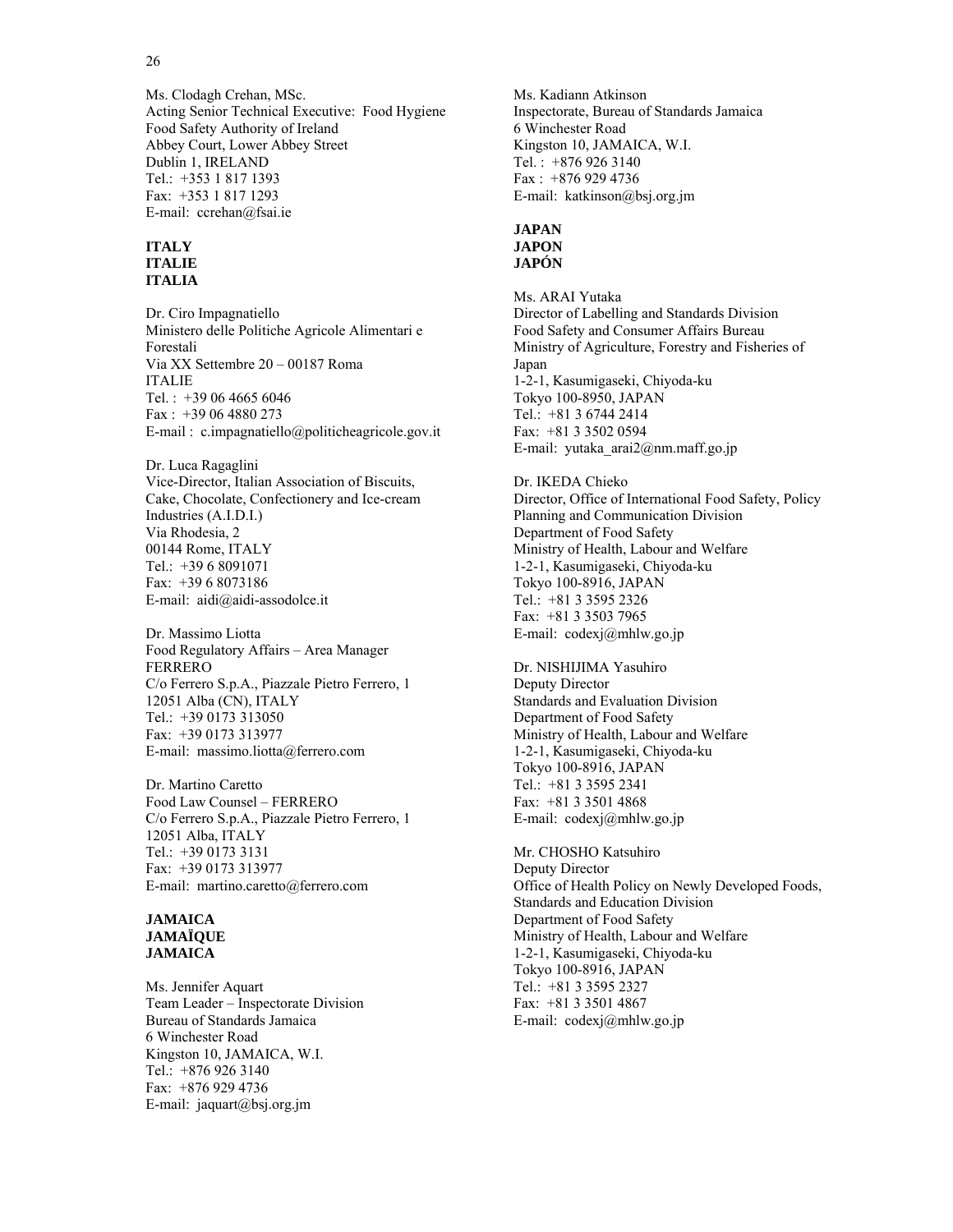Dr. YOSHIKURA Hiroshi Adviser - Department of Food Safety Pharmaceutical and Food Safety Bureau Ministry of Health, Labour and Welfare 1-2-1, Kasumigaseki, Chiyoda-ku Tokyo 100-8916, JAPAN Tel.: +81 3 3595 2326 Fax: +81 3 3503 7965 E-mail: codexj@mhlw.go.jp

Mr. KOIDE Jun Associate Director of International Affairs Division Food Safety and Consumer Affairs Bureau Ministry of Agriculture, Forestry and Fisheries of Japan 1-2-1, Kasumigaseki, Chiyoda-ku Tokyo 100-8950, JAPAN Tel.: +81 3 3502 8732 Fax: +81 3 3507 4232 E-mail: jyun\_koide@nm.maff.go.jp

Ms. SHINDO Chie Associate Director of Labelling and Standards Division - Food Safety and Consumer Affairs Bureau Ministry of Agriculture, Forestry and Fisheries of Japan 1-2-1, Kasumigaseki, Chiyoda-ku Tokyo 100-8950, JAPAN Tel.: +81 3 6744 2097 Fax: +81 3 6744 2369 E-mail: chie\_shindo@nm.maff.go.jp

#### **KENYA**

Mrs. Alice Akoth Okelo Onyango Kenya Bureau of Standards Organization P.O. Box 54794, Kapiti Rd. (off Mombasa Rd.) Nairobi 00200, KENYA Tel.: +254 20 605490 Fax: +254 20 609660 E-mail: info@kebs.org E-mail: akothe@kebs.org

#### **KOREA, REPUBLIC OF CORÉE, RÉPUBLIQUE DE COREA, REPÚBLICA DEL**

Won-Tai Park Deputy Director - Ministry for Food, Agriculture, Forestry and Fisheries 88 Gwanmunro, Gyeonggi-do Gwacheon-city 427-719, REPUBLIC OF KOREA Tel.: +82 2 500 2102 Fax: +82 2 503 0020 E-mail: parkwt@mifaff.go.kr

Eun-Sun Hwang Deputy Director - Ministry for Food, Agriculture, Forestry and Fisheries 88 Gwanmunro, Gyeonggi-do Gwacheon-city 427-719, REPUBLIC OF KOREA Tel.: +82 2 500 2131 Fax: +82 2 500 7798 E-mail: ehwang@mifaff.go.kr

Namkung, Jong-Hwan D.V.M. Government Veterinary Official National Veterinary Research and Quarantine Service (NVRQS) Ministry for Food, Agriculture, Forestry and Fisheries 480, Anyang 6-dong, Manan-gu, Anyang-city Gyeonggi-do 430-824, REPUBLIC OF KOREA Tel.: +82 31 467 4388 Fax: +82 31 467 1974 E-mail: hwani@nvrqs.go.kr

Mr. SOO CHANG KIM Deputy Researcher - Korea Food and Drug Administration #194 Tongil-ro Eunpyung-gu 122-704 Seoul, REPUBLIC OF KOREA Tel.: +82 2 380 1726 Fax: +82 2 388 6396 E-mail: ksc7008@kfda.go.kr

Ms. SUNG MIN LEE Senior Researcher Korea Food and Drug Administration #194 Tongil-ro Eunpyung-gu 122-704 Seoul, REPUBLIC OF KOREA Tel.: +82 2 380 1726 Fax: +82 2 388 6396 E-mail: herb928@kfda.go.kr

Yeon Kyung Lee Scientific Researcher Korea Food and Drug Administration #194 Tongil-ro Eunpyung-gu Seoul 122-704, REPUBLIC OF KOREA Tel.: +82 2 380 1318 Fax: +82 2 359 0025 E-mail: yklee@kfda.go.kr

Jeonghae Rho Senior Researcher Korea Food Research Institute #San 46-1, Baekhyeon-dong Songnam City, 463-746, REPUBLIC OF KOREA Tel.: +82 31780 9060 Fax: +82 31 780 9333 E-mail: drno@kfri.re.kr

Do-hyong Choi Codex Affairs Specialist Korea Food Research Institute #San 46-1, Baekhyeon-dong Songnam City, 463-746, REPUBLIC OF KOREA Tel.: +82 31 780 9306 Fax: +82 31 780 9333 E-mail: choi0313@kfri.re.kr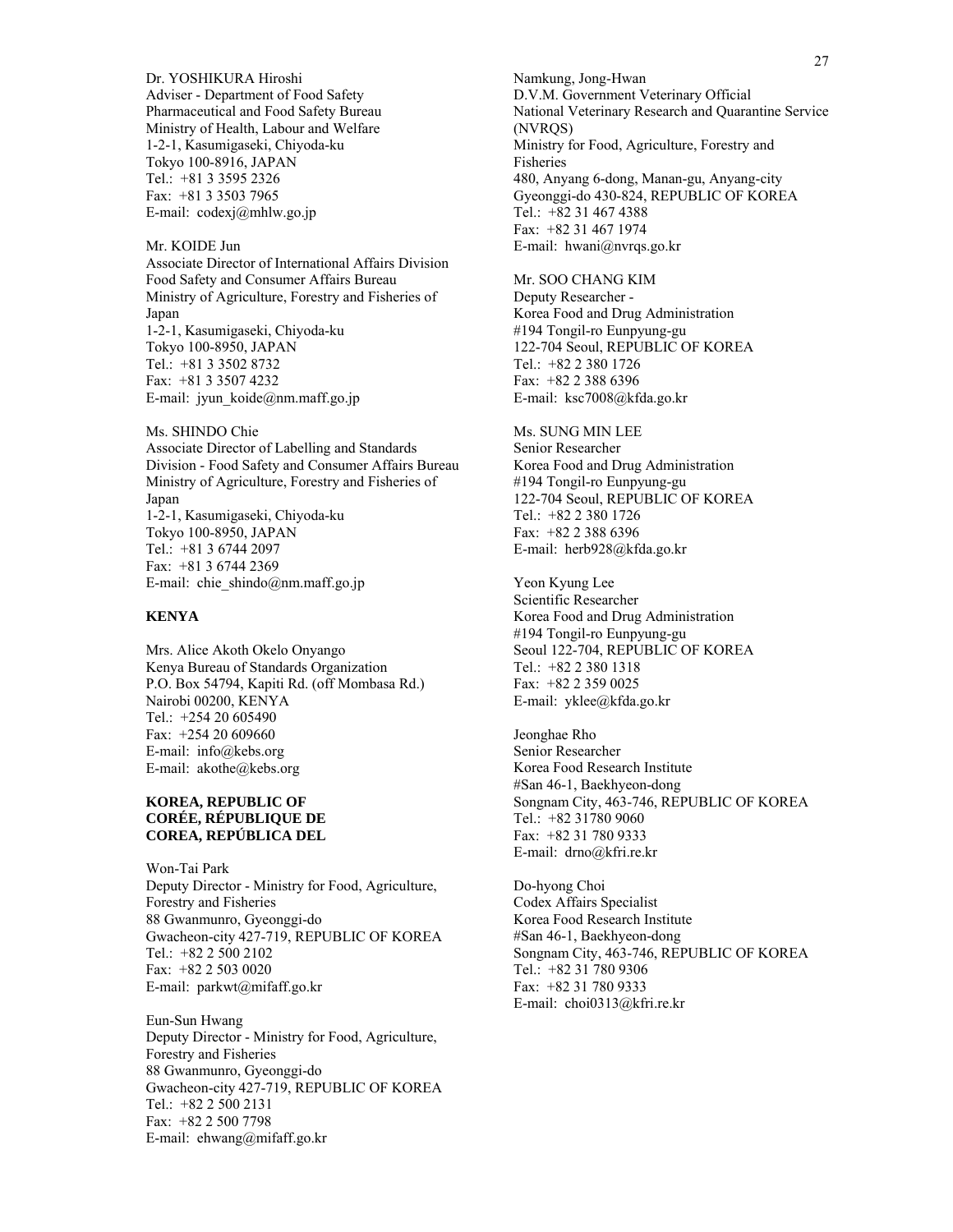28

YOO, Jae-Hong, Ph.D. Microbial & Bio-chemical Engineering Rural Development Administration (RDA) Organic Farming Technology Division 249 Seodun-dong, Suwon 441-707, REPUBLIC OF KOREA Tel.: +85 31 290 0555 Fax: +85 31 290 0507 E-mail: yj7915@rda.go.kr

#### **LAO, PEOPLE'S DEMOCRACTIC REPUBLIC**

Mrs. Sivilay Naphayvong Director of Food Control Division Food and Drug Department Ministry of Health Vientiane, LAO PDR Tel.: +856 20 5607781 Fax: +856 21 214015 E-mail: psivilay@yahoo.com

#### **LESOTHO**

Mrs. Leonia 'Mathoriso Monaheng Director – Food and Nutrition Coordinating Office Cabinet Office Private Bag A78, Maseru 100, LESOTHO Tel.: +266 22327268 Fax: +266 22322179 E-mail: monahengml@yahoo.com

Ms. Palesa Lesoli Regional Food and Nutrition Coordinating Officer Food and Nutrition Coordinating Office Private Bag A78, Maseru 100, LESOTHO Tel.: +266 22323716 Fax: +266 22322179 E-mail: plesoli@rediffmail.com

#### **MADAGASCAR**

Mme. Irénée Nomenjanaharizaka Rasoloniaina Chef de Service, Norme et Qualité Centre Technique Horicole d'Antananarivo Lot Vb 74 Ambatonakanga Antananarivo 101, MADAGASCAR Tel.: 261 324038005 E-mail: loc germain@yahoo.fr

#### **MALAYSIA MALAISIE MALASIA**

Ms. Nik Shabnam Nik Mohd. Salleh Deputy Director (Standard) Food Safety & Quality Division Ministry of Health Malaysia Level 3, Block E7, Parcel E Federal Government Administrative Centre 62590 Putrajaya, MALAYSIA Tel.: +603 8883 3510 Fax: +603 8889 3815 E-mail: shabnam@moh.gov.my

Ms. Noraini Mohd Othman Director - Food Safety & Quality Division Ministry of Health Malaysia Level 3, Block E7, Parcel E Federal Government Administrative Centre 62590 Putrajaya, MALAYSIA Tel.: +603 8883 3502 Fax: +603 8889 3815 E-mail: noraini\_othman@moh.gov.my

Dr. Tee E. Siong Nutrition Consultant Food Safety and Quality Division Ministry of Health Malaysia Level 3, Block E7, Parcel E Federal Government Administrative Centre 62590 Putrajaya, MALAYSIA Tel.: +603 7728 7287 Fax: +603 7728 7426 E-mail: president@nutriweb.org.my

Mr. Syamsul Erwin Muhamad Lagis Assistant Secretary Ministry of Plantation Industries and Commodities No. 15, Level 6 – 13, Presint 2 62654 Putrajaya, MALAYSIA Tel.: +603 8880 3430 Fax: +603 8880 3441 E-mail: erwin@kppk.gov.my

Mr. Mohd. Muslimin Bin Hashim Senior Executive Science and Environment Malaysian Palm Oil Council 2<sup>nd</sup> Floor, Wisma Sawit Lot. 6, SS6, Jalan Perbandaran 47301 Kelana Jaya, Selangor, MALAYSIA Tel.: +603 7806 4097 Fax: +603 7806 2272 E-mail: muslimin@mpoc.org.my

Ms. Azareena Binti Yahya Assistant Consultant, Biosafety Secretariat Conservation and Environmental Management Division Ministry of Natural Resources and Environment Level 6, Wisma Sumber Asli No. 25, Persiaran Perdana Presint 4, 62574 Putrajaya, MALAYSIA Tel.: +603 8886 1153 Fax: +603 8888 4473 E-mail: azareena@nre.gov.my

#### **MALI MALÍ**

Sangare Adama Chef de Division - Agence Nationale de la Sécurité Sanitaire des Aliments Ministère de la Santé Quartier du Fleuve, Bamako, MALI Tel.: +223 2220754 / 6466240 E-mail: asangare53@yahoo.fr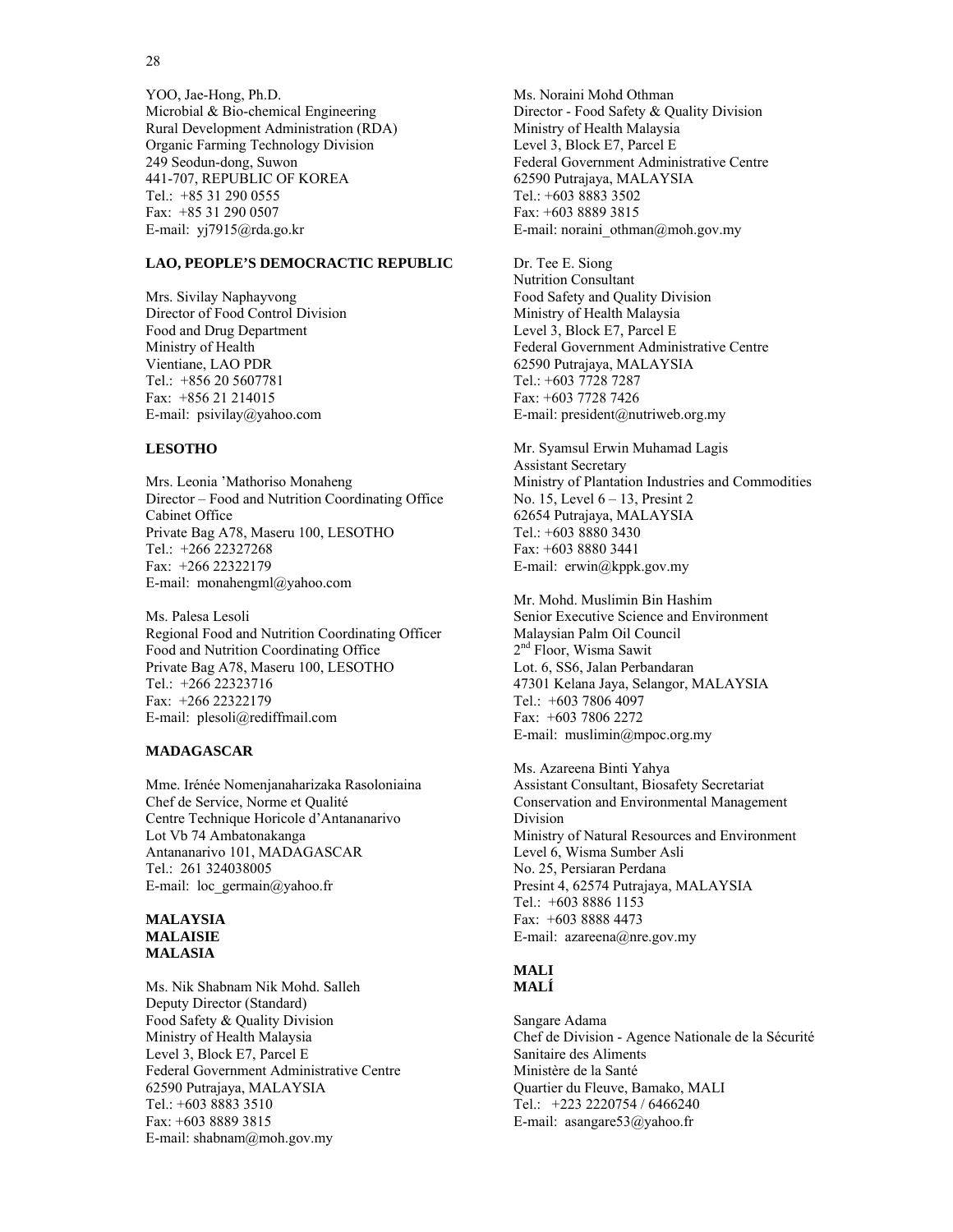#### **MAURITANIA MAURITANIE MAURITANIA**

Prof. LO BAIDY BOUBOU Directeur General Institut National de Recherches en Santé Publique (INRSP) Ministère de la Santé et des Affaires Sociales BP 695, Avenue Gamal Abdel Nasser Ex Centre National d'Hygiene Nouakchott, MAURITANIE Tel./Fax: +222 5253134 / +222 5292645 E-mail: baidylo@yahoo.fr

#### **MEXICO MEXIQUE MÉXICO**

Mr. Oscar Omar Mendoza Flores Subdirector del Sistema Nacional de Normalizacion Dirección General de Normas (DGN) Secretaria de Economia (SE) Av. Puente de Tecamachalco 6, Lomas de Tecamachalco Naucalpan de Juárez 53950, MÉXICO Tel.: +52 55 5729 9300, ext. 43227 Fax: +52 55 5520 9715 E-mail: omendoza@economia.gob.mx

Ana Maria Aguilar Olmos Jefa del Departamento de Alimentos Laboratorio Nacional de Protección al Consumidor PROFECO Alemania 14 Col Parque San Andrés, Delegación Coyoacan 04040 Méxoco D.F., MÉXICO Tel. : +52 55442060 Fax : +52 55441504 E-mail : amaguilaro@profeco.gob.mx

Q.F.B. Mar**í**a del Pilar Mart**í**nez Zepeda Dictaminador Especializado Comision Federal para la Protecci**ó**n Contra Riesgos Sanitarios Secretaria de Salud Monterrey 33, Col. Roma 06700 México D.F., MÉXICO Tel.: +52 55 5080 5282 E-mail: pilarmz@salud.gob.mx

Ms. Laura Bonilla Reyes Coordinadora SC.8 Etiquetado de los alimentos CANACINTRA Paseo de Tamarindos No. 150 Col. Bosques de las Lomas 05120 Mexico, D.F., MÉXICO Tel.: +52 55 1105 4487 E-mail: laura.bonilla@unilever.com

Guillermo Maynez Gil Director de Relaciones Institucionales Grupo LALA Norte 45 No. 777 Industrial Vallejo 02300 México D.F., MÉXICO Tel.: +52 55 5078 4030 E-mail: gmaynezg@grupolala.com

Ms. Jennifer Daniel Chavero Gerente de Asuntos Regulatorios Danisco Mexico S.A. de C.V. Poniente 122 No. 627 Col. Industrial Vallejo 02300 México D.F., MÉXICO Tel.: +52 55 5078 4400, ext. 4672 E-mail: jennifer.daniel@danisco.com

Ms. Sandra Herrero Cagigas Regulatory Affairs Representative **HECA** Avenida Paseo de la Reforma 42, Dep A, Piso 1, Colonia Centro, Delegacióon Cuaúhtemoc 06040 México, MÉXICO Tel.: +52 55 5752 0043 Fax: +52 55 5752 0043 E-mail: sandra.herrero@att.net.mx

Ms. Susana Cohen Cats Asesora legal ConMéxico Ejercito Nacional 904 piso 10 Colonia Polanco Chapultepec México D.F. 11560, MÉXICO Tel.: +52 55 2629 6133 E-mail: scohen@conmexico.com.mx

#### **MOROCCO MAROC MARRUECOS**

Mr. Saad Benchakroun Directeur General de l'Etablissement Autonome de Contrôle et de Coordination des Exportations 72, rue Mohamed Smiha 20000 Casablanca, MAROC Tel.: +212 22306198 Fax: +212 22308085 E-mail: dg@eacce.org.ma

#### **MOZAMBIQUE**

Prof. Louis Augusto Mutomene Pelembe Professor and Member of Codex Alimentarius National Committee University of Eduardo Mondlane Food Technology Section Av. De Moçambique, Maputo, MOZAMBIQUE Tel.: +258 82 4864210 E-mail: louispelembe@uem.mz E-mail: louispelemb@yahoo.com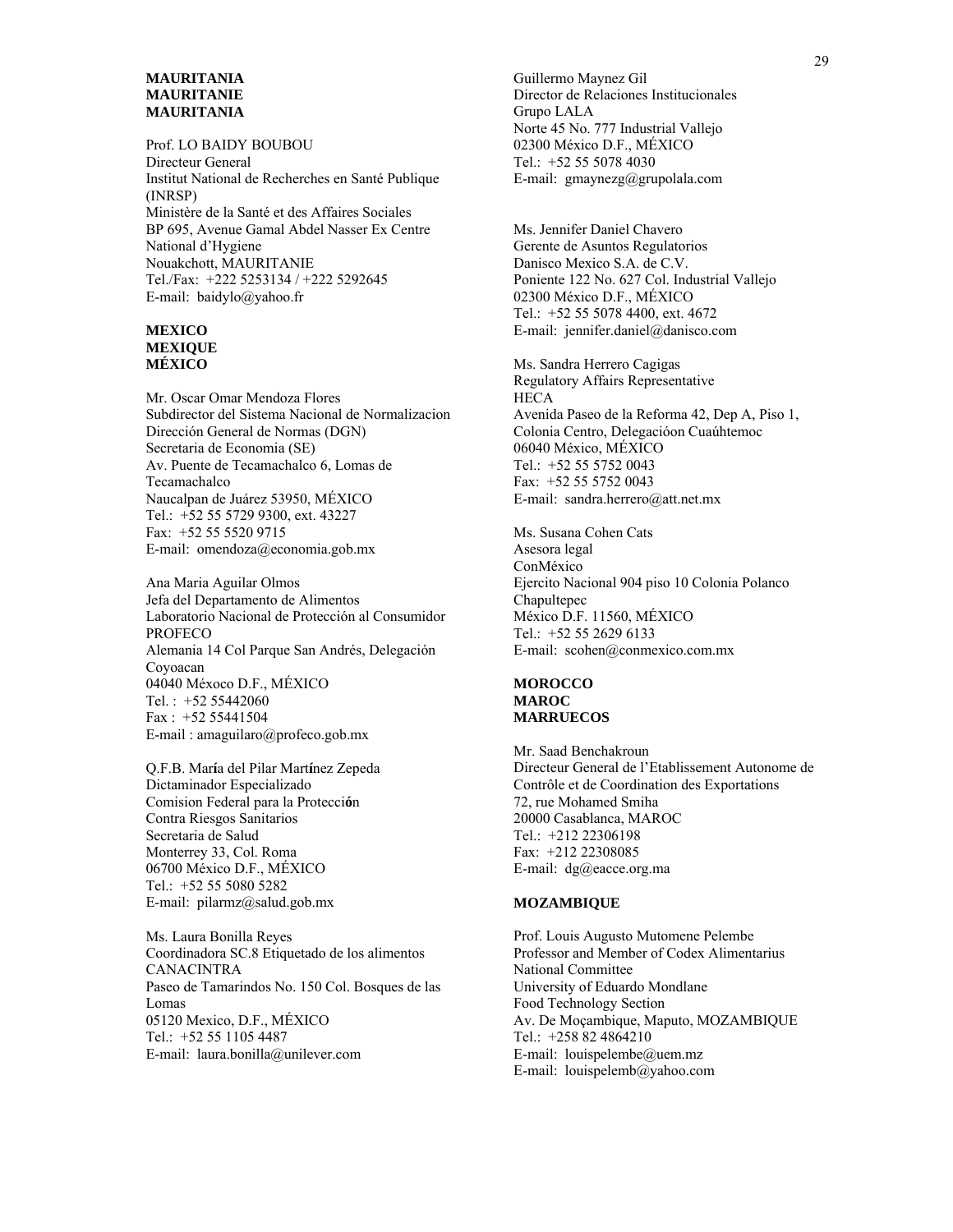#### **NEPAL NÉPAL NEPAL**

Dr. Aruna Nanda Mishra Deputy Director General Department of Food Technology and Quality Control Ministry of Agriculture and Cooperatives P.O. Box 21265 Babarmahal, Kathmandu, NEPAL Tel.: +977 1 4262739 Fax : +977 1 4262337 E-mail : dftqc@mail.com.np

#### **NETHERLANDS PAYS-BAS PAISES BAJOS**

Ms. Lianne Kersbergen Policy Officer Ministry of Agriculture, Nature and Food Quality P.O. Box 20401, 's Gravenhage 2500 EK The Hague THE NETHERLANDS Tel.: +31 70 378 4154 Fax: +31 70 378 6157 E-mail: m.c.kersbergen@minlnv.nl

#### **NEW ZEALAND NOUVELLE-ZELANDE NUEVA ZELANDIA**

Ms. Jenny Reid Assistant Director, Joint Food Standards New Zealand Food Safety Authority P.O. Box 2835 Wellington, NEW ZEALAND Tel.: +64 4 894 2582 Fax: +64 4 894 2583 E-mail: jenny.reid@nzfsa.govt.nz

Mr. Philip Fawcet Senior Programme Manager, International Standards New Zealand Food Safety Authority P.O. Box 2835 Wellington, NEW ZEALAND Tel.: +64 4 894 2656 Fax: +64 4 894 2675 E-mail: phil.fawcet@nzfsa.govt.nz

Ms. Angela O'Sullivan Programme Manager, Labelling New Zealand Food Safety Authority P.O. Box 2835 Wellington, NEW ZEALAND Tel.: +64 4 894 2448 Fax: +64 4 894 2583 E-mail: angela.osullivan@nzfsa.govt.nz Ms. Beverly Watson Head of Nutrition and Regulatory Affairs Fonterra Brands 1 Pickering Street, #06-01 Great Eastern Centre Singapore 048659, SINGAPORE Tel.: +65 6311 3267 Fax: +65 6311 3886 E-mail: beverly.watson@fonterra.com

#### **NICARAGUA**

Mr. Salvador E. Guerrero Gutierrez Ministerio de Fomento, Industria y Comercio Direcciòn de Tecnologia, Normalización y Metrolgia Oficina del Punto Focal del Codex Alimentarius Contiguo a Metrocentro, Frente al Chaman NICARAGUA Tel.: +505 267 0161, ext. 1136 Fax: +505 270 9956 E-mail: codex@mific.gob.ni

#### **NIGERIA NIGÉRIA NIGERIA**

Dr. Y.A.O. Olaniran Permanent Representative of the Federal Republic of Nigeria to FAO c/o Embassy of Nigeria Via Orazio, 14-18 00193 Rome, ITALY Tel.: +39 06 6896093 Fax: +39 06 6877840 E-mail: nigeriapermrep@email.com

Mr. Fred Nduka Chiazor Technical Adviser Association of Food Beverage and Tobacco Employees (AFBTE) 16 Gerrard Road P.O. Box 13681, Ikeja Ikoyi, Lagos, NIGERIA Tel.: +234 8035352226 Fax: +234 1 2709411 E-mail: fchiazor@afr.ko.com

# **NORWAY NORVEGE NORUEGA**

Mrs. Anita Utheim Nesbakken Adviser Norwegian Food Safety Authority Head Office, P.O. Box 383 N-2381 Brumunddal, NORWAY Tel.: +47 23 21 68 00 Fax: +47 23 21 68 01 E-mail: anune@mattilsynet.no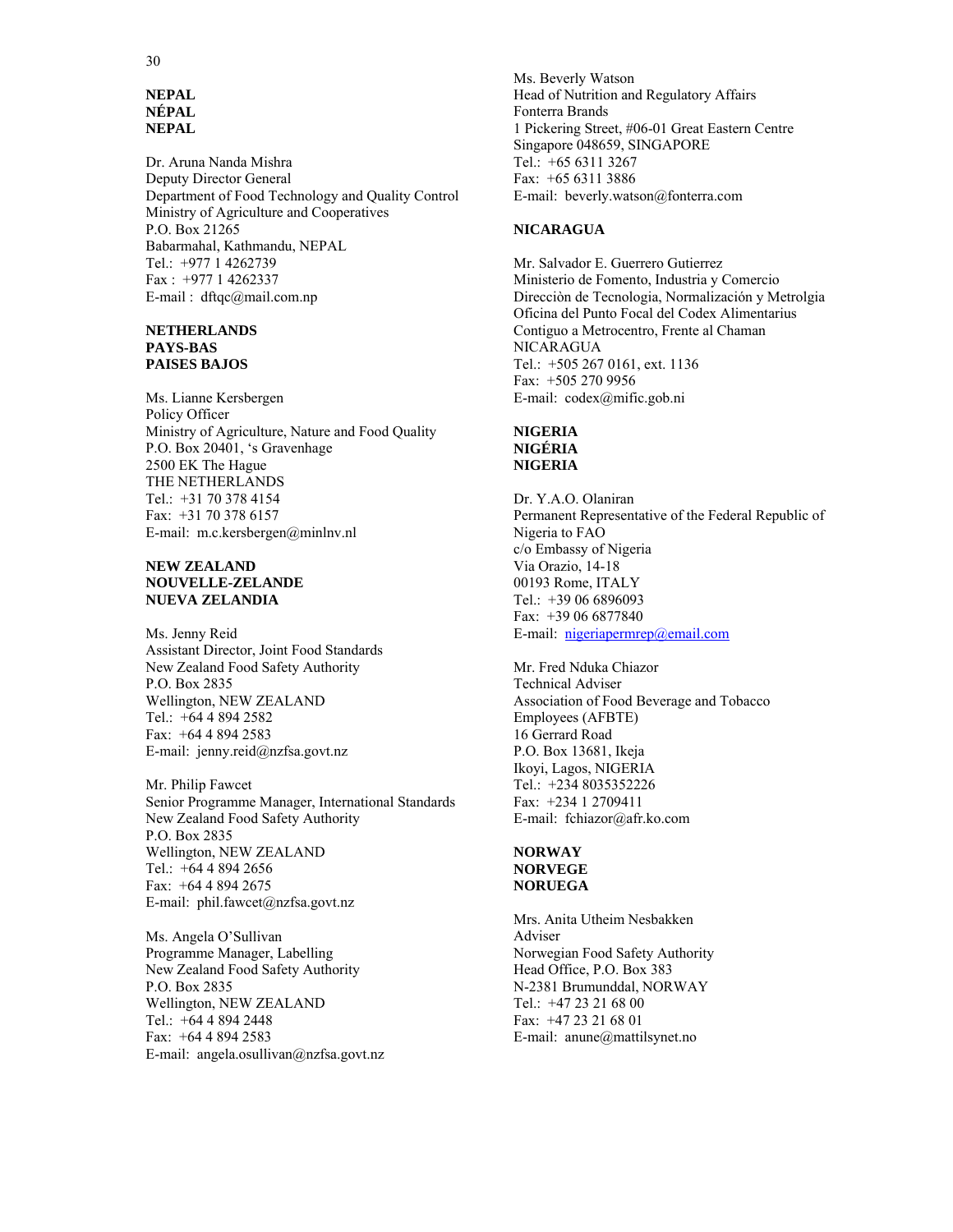Dr. Hanne Marit Gran Senior Advisor Section for Plants, Organic Production and GMs Norwegian Food Safety Authority Head Office, P.O. Box 383 N-2381 Brumunddal, NORWAY Tel.: +47 64 94 43 54 Fax: +47 64 94 44 10 E-mail: hamgr@mattilsynet.no

Mr. Joachim Nilsen Adviser Norwegian Ministry of Health and Care Services P.O. Box 8011 Dep. N0-0030 Oslo, NORWAY Tel.: +47 22 24 84 27 Fax: +47 22 24 86 56 E-mail: jon@hod.dep.no

Mr. Paul Aitkenhead Norwegian Food Federation N-0506 Oslo, NORWAY Tel.: +47 90524607 E-mail: paul.aitkenhead@mills.no

# **PARAGUAY**

Dra. Juana Zaracho de Irazusta Asesora Técnica Inst. Nacional Alimentación y Nutrición Ministerio de Salud Av. Santisima Trinidad Itapua Asunción, PARAGUAY Tel.: +595 21 206 874 E-mail: inanpy@hotmail.com E-mail: jcz\_irazusta@hotmail.com

#### **PHILIPPINES FILIPINAS**

Ms. Charina May T. Tandas Food Drug Regulation Officer III Bureau of Food and Drugs Department of Health Civic Drive Filinvest Corporate City, Alabang Muntinlupa City 1770, PHILIPPINES Tel.: +6 (32) 8424538 Fax: +6 (32) 807 07 00 / 807 07 51 E-mail: cttandas@bfad.gov.ph E-mail: charimay@mailcity.com

Ms. Daisy E. Taňafranca Supervising Science Research Specialist Packaging Research and Development Center Industrial Technology Development Institute Department of Science and Technology Post Compound Taguig, Bicutan, PHILIPPINES

Dr. Elias E. Escueta Director, Philippine Chamber of Food Manufacturers, Inc. (PCFMI) Makati City, PHILIPPINES

#### **POLAND POLOGNE POLONIA**

Ms. Dorota Balińska-Hajduk Main Specialist Agricultural and Food Quality Inspection 30, Wspólna Street 00-930 Warsaw, POLAND Tel.: +48 22 623 29 15 Fax: +48 22 623 29 96 E-mail: dbalinska@ijhars.gov.pl

#### **ROMANIA ROUMANIE RUMANIA**

Dr. Virgil Marcel Eftimie Director, National Veterinary and Food Safety Authority Str. Negustori nr. 1 Bis, sect.2 Bucharest 023951, ROMANIA Tel.: +402 1 3 15 78 75 / 3078567 Fax: +402 1 3 12 49 6 / 3078683 E-mail: eftimie@ansv.ro

Dr. Marius Zeno Popa Counsellor - Director of Cabinet National Veterinary and Food Safety Authority Str. Negustori nr. 1 Bis, sect.2 Bucharest 023951, ROMANIA Tel.: +402 1 3 15 78 75 / 3078567 Fax: +402 1 3 12 49 6 / 3078683 E-mail: office@ansv.ro

#### **RUSSIAN FEDERATION FÉDÉRATION DE RUSSIE FEDERACIÓN DE RUSIA**

Potapova Nadezhda Senior Researcher Federal Service for Veterinary and Phytosanitary Surveillance 1/11 Orlikov per Moscow 101000, RUSSIA Tel.: +7 495 6076461 Fax: +7 495 6076461 E-mail: nad0910@list.ru

Olga Pruntova Head of Laboratory FGI "ARRIAH" Yur'evets, Vladimir Vladimir 600901, RUSSIA Tel.: +7 4922 26 19 88 E-mail: pruntova@arriah.ru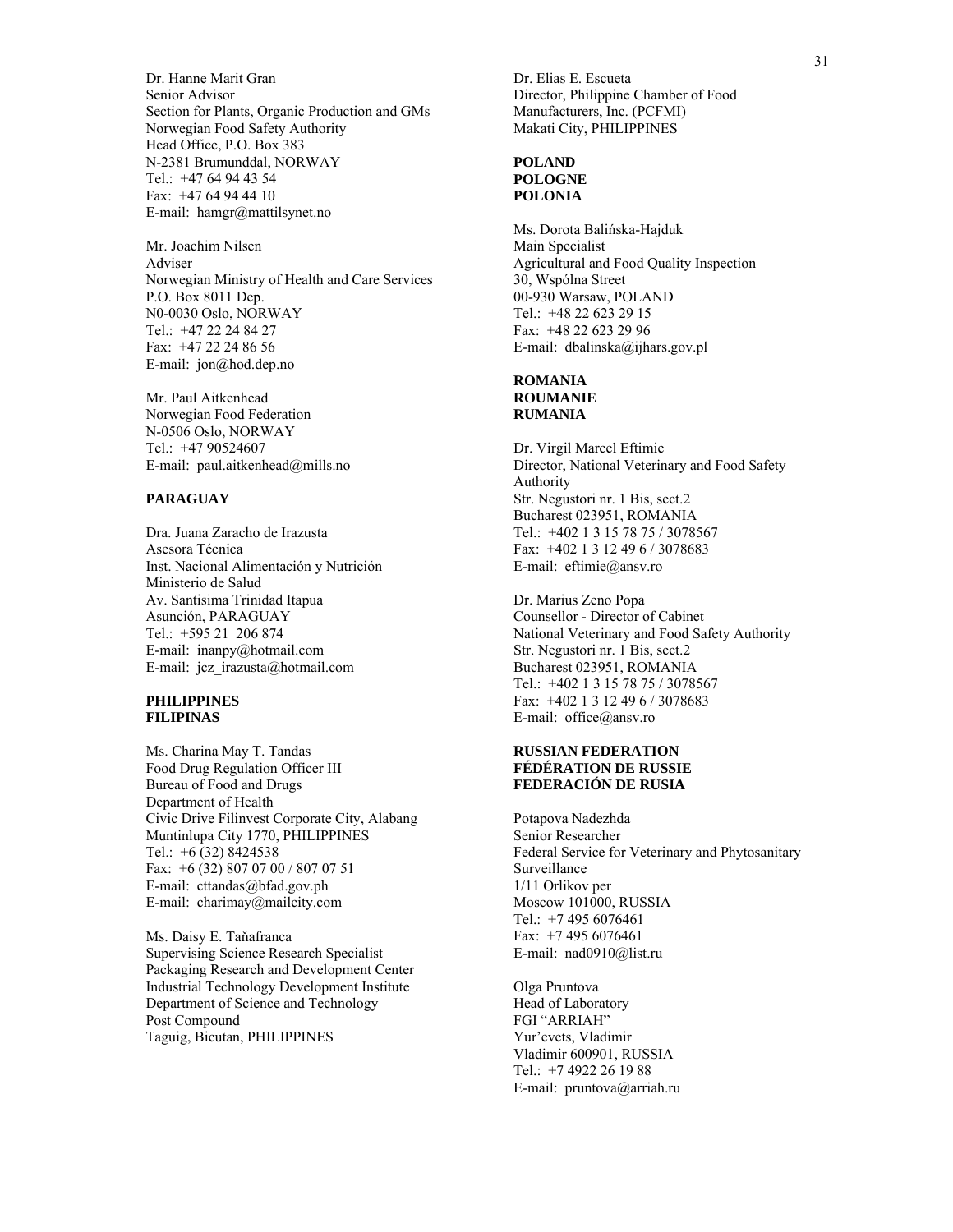#### **SAINT LUCIA SAINTE LUCIE SANTA LUCÍA**

Dr. Xanthe Dubuison Standards Officer - Certification Saint Lucia Bureau of Standards Bisee Industrial Estate P.O. Box CP 5412 Castries, SAINT LUCIA Tel.: +758 456 0102 Fax: +758 452 3561 E-mail: x.dubuison@slbs.org

#### **SAMOA**

Ms. Iulia Petelo Assistant Chief Executive Officer & Codex Contact Point for Samoa Ministry of Commerce, Industry & Labour P.O. Box 862, Level IV ACC Building Apia, SAMOA Tel: +685 20441 Fax: +685 20443 E-mail: codex.samoa@mcil.gov.ws E-mail: iulia.petelo@mcil.gov.ws

#### **SERBIA, REPUBLIC OF SERBIA, REPUBLIQUE SERBIA, REPUBLIÇA**

Mr. Aleksandar Milojevic Ministry of Agriculture, Forestry and Water Management St. Nemanjina 22-26 11000 Belgrade, REPUBLIC OF SERBIA Tel.: +381 11 311 74 73 Fax: +381 11 311 74 73 E-mail: a.milojevic@minpolj.sr.gov.yu

Mr. Nebojsa Ristic Ministry of Agriculture, Forestry and Water Management St. Nemanjina 22-26 11000 Belgrade, REPUBLIC OF SERBIA Tel.: +381 11 311 74 19 Fax: +381 11 311 74 19 E-mail: polj.ins@sezampro.yu

Mr. Nenad Vujovic Ministry of Agriculture, Forestry and Water Management St. Nemanjina 22-26 11000 Belgrade, REPUBLIC OF SERBIA Tel.: +381 11 311 74 19 Fax: +381 11 311 74 19 E-mail: nevujovic@minpolj.sr.gov.yu

#### **SINGAPORE SINGAPOUR SINGAPUR**

Mr. Sivakant TIWARI Special Consultant International Affairs Division (IAD) Attorney-General's Office Attorney-General's Chambers 1 Coleman Street, #10-00 The Adelphi SINGAPORE 179803 Tel.: +65 6332 5914 Fax: +65 6332 5984 E-mail: sivakant\_tiwari@agc.gov.sg

Ms. TAN Kim Ping Senior Officer Secretariat, Genetic Modification Advisory Committee 20 Biopolis Way, #08-01 Centros SINGAPORE 138668 Tel.: +65 68266355 Fax: +65 64789581 E-mail: tan\_kim\_ping@a-star.edu.sg

#### **SLOVENIA SLOVÉNIE ESLOVENIA**

Blaža Nahtigal Codex Contact Point Ministry of Agriculture, Forestry and Food Dunajska 58, 1000 Ljubjana, SLOVENIA Tel.: +386 1 4789398 Fax: +386 1 4789055 E-mail: blaza.nahtigal@gov.si

# **SOUTH AFRICA AFRIQUE DU SUD SUDÁFRICA**

Mrs. Antoinette Booyzen Assistant Director, Regulatory Nutrition and Labelling, Food Control Department of Health Private Bag X828, 0001 Pretoria, SOUTH AFRICA Tel.: +27 12 312 0163 Fax: +27 12 312 3180 E-mail: booyza@health.gov.za

#### **SPAIN ESPAGNE ESPAÑA**

D. Miguel Ysa Valle Jefe de Sección, Centro de Investigación y Control de la Calidad (CICC) Instituto Nacional del Consumo Ministerio de Sanidad y Consumo Avda. De Cantabria, S/N 28042 Madrid, ESPAŇA Tel.: +34 91 822 47 34 Fax: +34 91 747 95 17 E-mail: miguel.ysa@consumo-inc.es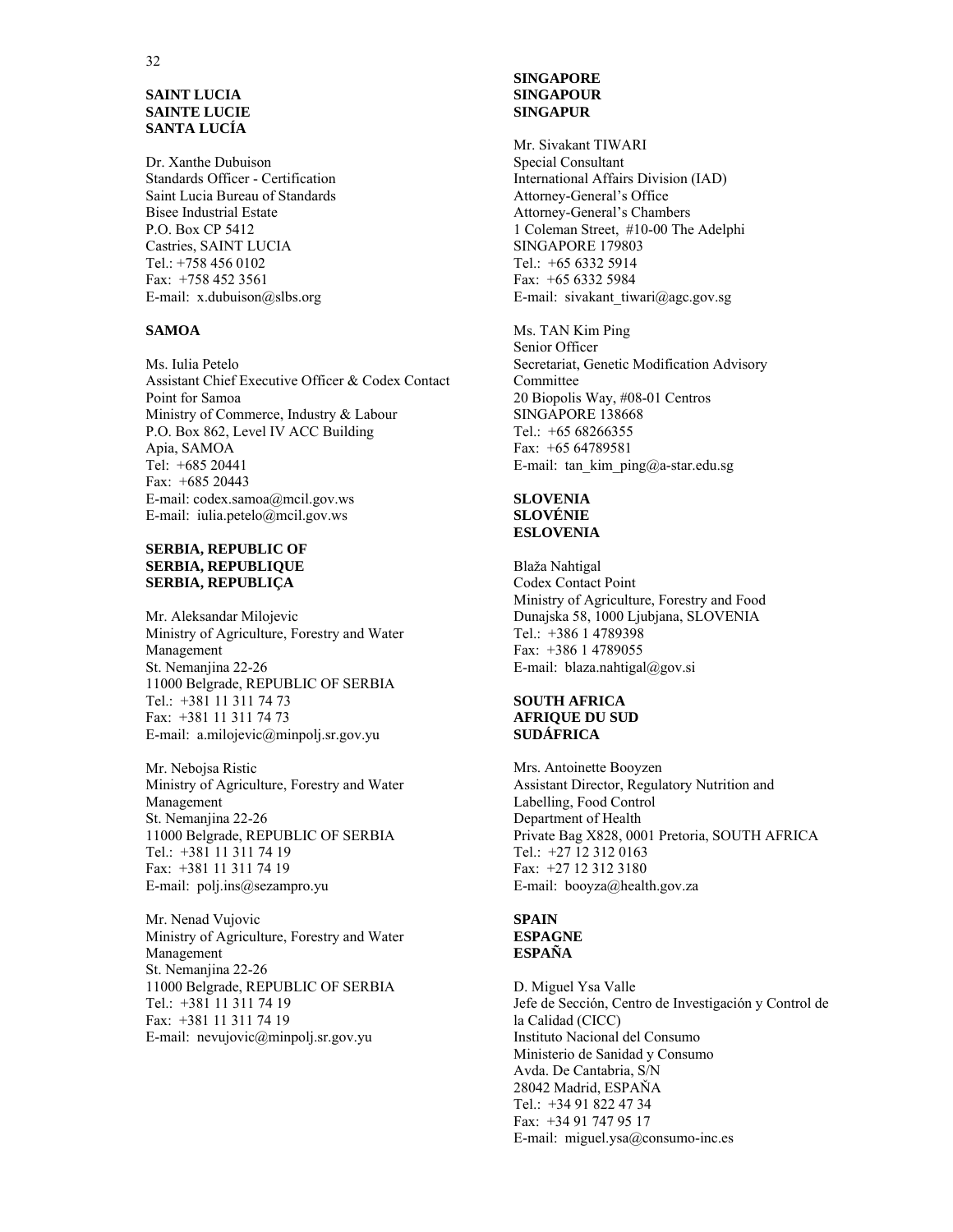D<sup>a</sup> Elisa Revilla García Subdirectora Adjunta de la Subdirección General de Planificación y Control Agroalimentario Ministerio de Agricultura Pesca y Alimentación Po Infanta Isabel, 1 28071 Madrid, ESPAŇA Tel.: +34 91 347 45 96 Fax: +34 91 347 57 28 E-mail: erevilla@mapya.es

D<sup>a</sup> Almudena Rollán Gordo Jefe de Sección, Servicio de Riesgos Nutricionales Subdirección General de Gestión de Riesgos Alimentarios Ministerio de Sanidad y Consumo Alcalá, 56 28071 Madrid, ESPAŇA Tel.: +34 91 338 07 10 Fax: +34 91 338 01 69 E-mail: arollan@wanadoo.es

#### **SUDAN SOUDAN SUDÁN**

Mr. Mahgoub Ahmed Abdelmaged Elamin Sudanese Standards and Metrology Organization (SSMO) P.O. Box 13571 Khartoum, SUDAN Tel: +249 183775247 Fax: + 249 1 83774852 E-mail: ssmo@sudanmail.net

Miss Hind Eldirdiri Mohmed Ahmed Sudanese Standards and Metrology Organization (SSMO) P.O. Box 13571 Khartoum, SUDAN Tel: +249 183775247 Fax: + 249 1 83774852 E-mail: ssmo@sudanmail.net

Mr. Aldo Upiou Juady Ukol Sudanese Standards and Metrology Organization (SSMO) P.O. Box 13571 Khartoum, SUDAN Tel: +249 183775247 Fax: + 249 1 83774852 E-mail: ssmo@sudanmail.net

Mrs. Kawthar Ismail Mahmoud Elmubark Manager Assistant Ministry of Foreign Trade P.O. Box 194 Khartoum 00249, SUDAN Tel.: +249912974645 / +249122568417 Fax: +249183770703 E-mail: kawtharimm@hotmail.com

Dr. Elfadol Elobeid Mohamed Ali Director of Environmental Health and Food Control/FMOH/Sudan Sudan-Khartoum 303, SUDAN Tel: +24 915595636 E-mail: fadolobeid@yahoo.com

Abdel Azeem Salih Official, Sudanese Standard and Metrology Organization Khartoum, SUDAN Tel.: +24 0912251615 E-mail: mohgoubedelmagid@yahoo.com

# **SWAZILAND SWAZILAND SWAZILANDIA**

Ms. Dudu E. Dube Environmental Health Ministry of Health and Social Welfare Swaziland Government P.O. Box 5 Mbabane 9999 , SWAZILAND Tel.: +268 4042431/2 ext. 245/246 Fax: +268 4047420 E-mail: duduzdube@yahoo.co.uk

Mr. Funwako E. Dlamini Environmental Health Ministry of Health and Social Welfare Swaziland Government P.O. Box 5 Mbabane 9999 , SWAZILAND Tel.: +268 4042431/2 ext. 245/246 Fax: +268 4047420 E-mail: fedlamin@yahoo.com

#### **SWEDEN SUEDE SUECIA**

Mrs. Kerstin Jansson Deputy Director Ministry of Agriculture Fredsgatan 8 SE-10333 Stockholm, SWEDEN Tel.: +46 8 405 1168 Fax: +46 8 206496 E-mail: kerstin.jansson@agriculture.ministry.se

Mrs. Birgitta Lund Principal Administrative Officer National Food Administration Box 622 SE-751 26 Uppsala, SWEDEN Tel.: +46 18 17 56 76 Fax: +46 18 10 58 48 E-mail: bilu@slv.se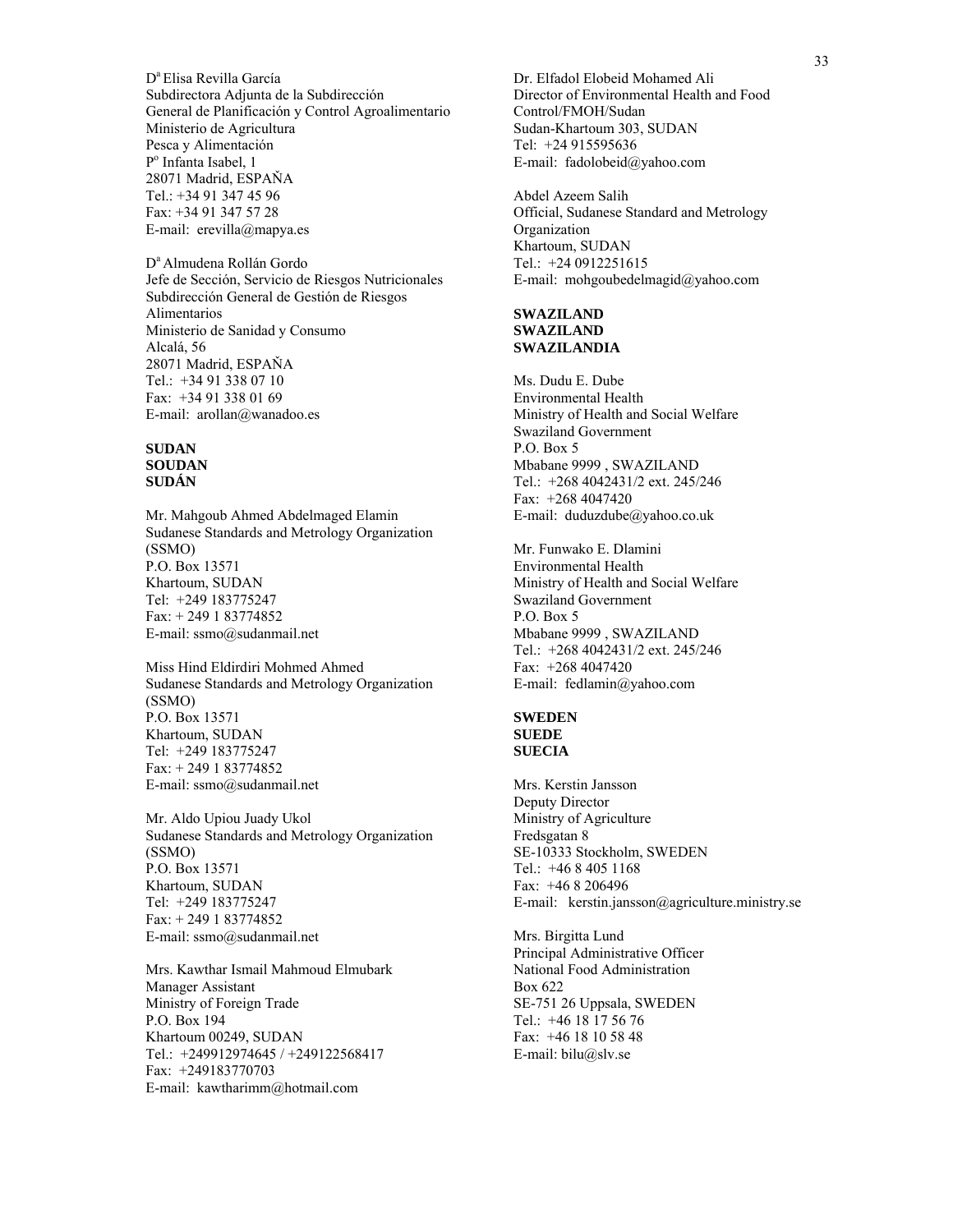#### **SWITZERLAND SUISSE SUIZA**

Mrs. Elisabeth Nellen-Regli Food Safety Division Consumer Protection Directorate Swiss Federal Office of Public Health CH-3003 Bern, SWITZERLAND Tel.: +41 (0) 31 322 95 60 Fax: +41 (0) 31 322 95 74 E-mail: elisabeth.nellen@bag.admin.ch

Mrs. Awilo Ochieng Pernet Codex Alimentarius, International Nutrition and Food Safety Issues Swiss Federal Office of Public Health CH-3003 Bern, SWITZERLAND Tel.: +41 (0) 31 322 00 41 Fax: +41 (0) 31 322 95 74 E-mail: awilo.ochieng@bag.admin.ch

Dr. Philippe Pittet Assistant Vice President Regulatory Affairs Nestec Ltd. Avenue Nestlé 55 CH-1800 Vevey, SWITZERLAND Tel.: +41 (0) 21 924 42 64 Fax: +41 (0) 21 924 45 47 E-mail : philippe.pittet@nestle.com

#### **THAILAND THAILANDE TAILANDIA**

Dr. Songsak Srianujata Advisor, Institute of Nutrition Mahidol University Salaya, Putthamonthon Nakhornpathom 73170, THAILAND Tel.: +66 2 800 2380, ext. 311 Fax: +66 2 441 0344 E-mail: rassn@mahidol.ac.th

Dr. Chanin Charoenpong Scientific Advisor on Standard of Health Products Food and Drug Administration Ministry of Public Health Tiwanon Rd., Nonthaburi 11000, THAILAND Tel.: +662 591 8447 Fax: +662 591 8446 E-mail: chanin@fda.moph.go.th

Mr. Charoen Kaowsuksai Deputy Secretary General of Food Processing Industry Club The Federation of Thai Industries Queen Sirikit National Convention Center Zone C,  $4^{th}$  Floor, 60 New Rachadapisek Rd. Klongtoey, Bangkok 10110, THAILAND Tel.: +66 2 976 3088 Fax: +66 2 976 2265 E-mail: charoen@cpram.co.th\

Mr. Poonkeite Thangsombat Vice President, Thai Food Processors Association (On behalf of Board of Trade of Thailand) 150 Rajbopit Road, Pranakhon District Bangkok 10200, THAILAND Tel.: +662 261 2684 Fax: +662 261 2996-7 E-mail: thaifood@thaifood.org

Mr. Udom Chariyavilaskul Vice President**,** Thai Frozen Food Association (On behalf of Board of Trade of Thailand) 150 Rajbopit Road, Pranakhon District Bangkok 10200, THAILAND Tel.: +662 235 5622-4 Fax: +662 235 5625 E-mail: thai-frozen@thai-frozen.or.th

Ms. Panpilad Saikaew Standards Officer, Office of Commodity and System **Standards** National Bureau of Agricultural Commodity and Food Standards Ministry of Agriculture and Cooperatives 50 Phahonyothin Road, Ladyao, Chathuchak Bangkok 10900, THAILAND Tel.: +66 2 561 2277, ext. 1476 Fax: +66 2 561 3373 E-mail:  $panpilad@acfs.gov.th$ 

#### **TUNISIA TUNISIE TÚNEZ**

Mr. Zakaria H'MAD Directeur Général des Industries Alimentaires Ministère de l'Industrie, de l'Énergie et des Petites et Moyennes Entreprises Immeuble Innozha, Rue 8011 Montplaisir 1002, Tunis, TUNISIE Tel.: +216 71 289 562 Fax: +216 71 789 159 E-mail: zakaria.hmad@industrie.gov.tn

#### **UNITED KINGDOM ROYAUME-UNI REINO UNIDO**

Mr. Stephen Pugh Head of Food Labelling & Marketing Terms Branch The Food Standards Agency Room 127B, Aviation House 125 Kingsway London WC2B 6NH, UNITED KINGDOM Tel.: +44 20 7276 8088 Fax: +44 20 7276 8193 E-mail: Stephen.Pugh@foodstandards.gsi.gov.uk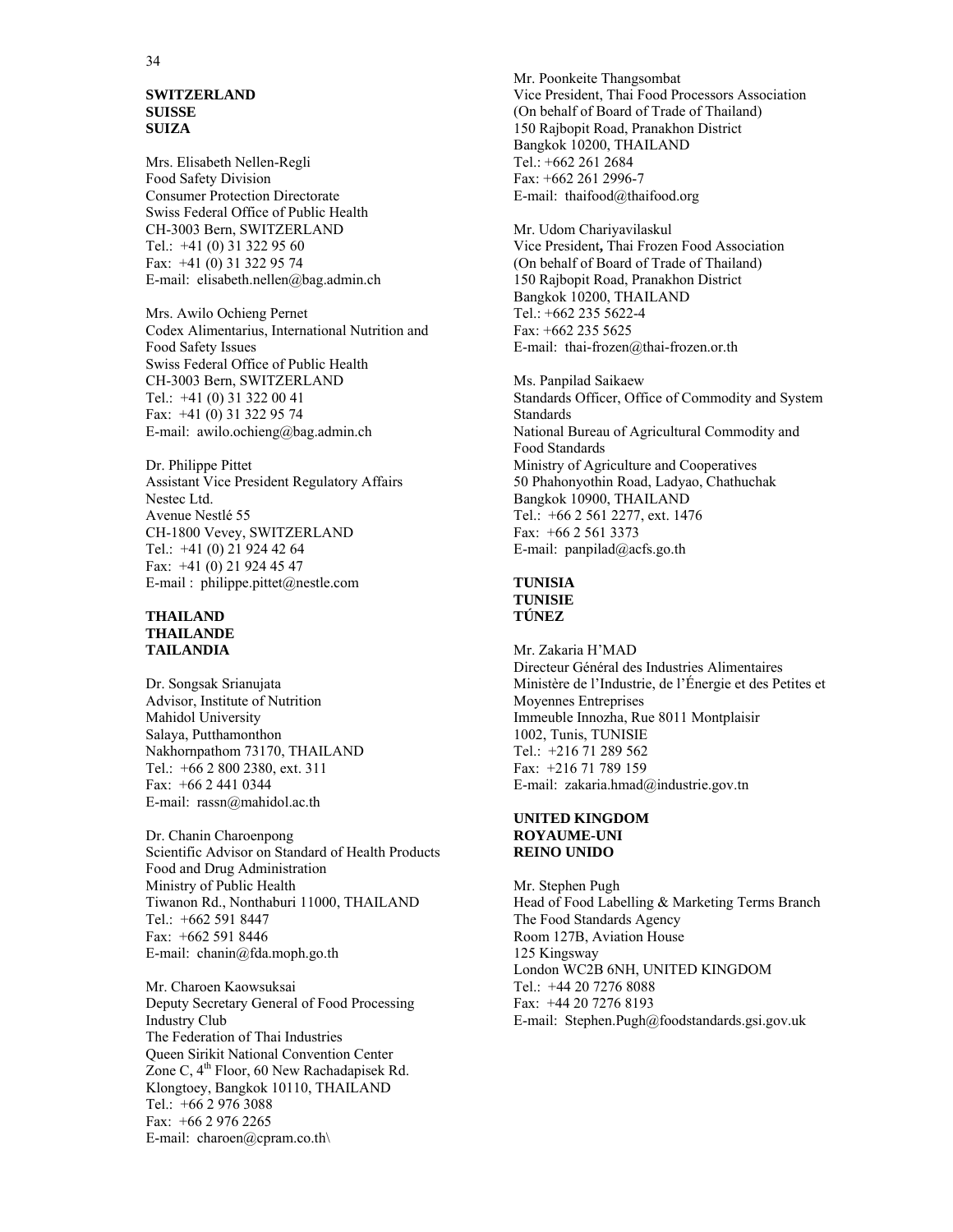Miss Claire Boville Head of Labelling, Promotions & Dietetic Foods The Food Standards Agency Room 125, Aviation House 125 Kingsway London WC2B 6NH, UNITED KINGDOM Tel.: +44 20 7276 8168 Fax: +44 20 7276 8193 E-mail: Claire.Boville@foodstandards.gsi.gov.uk

#### **UNITED STATES OF AMERICA ETATS-UNIS D'AMÉRIQUE ESTADOS UNIDOS DE AMÉRICA**

Dr. Barbara Schneeman Director, Office of Nutrition, Labeling and Dietary Supplements Center for Food Safety and Applied Nutrition U.S. Food and Drug Administration (HFS-800) 5100 Paint Branch Parkway College Park, MD 20740, U.S.A. Tel.: (301) 436-2373 Fax: (301) 436-2639 E-mail: barbara.schneeman@fda.hhs.gov

Dr. Heejeong Latimer Food Safety and Inspection Service U.S. Department of Agriculture 1400 Independence Ave. SW Washington, DC 20250, U.S.A. Tel.: (202) 690-0823 E-mail: heejeong.latimer@fsis.usda.gov

Mr. Jack Bobo Deputy Chief, Biotechnology Trade Division U.S. Department of State 2201 C Street NW Washington, DC 20520, U.S.A. Tel.: (202) 647-1647 E-mail: boboja@state.gov

Dr. Karen Hulebak Acting U.S. Codex Manager United States Codex Office Food Safety and Inspection Service U.S. Department of Agriculture Room 4861, South Building 1400 Independence Ave. SW Washington, DC 20250, U.S.A. Tel. : (202) 205-7760 Fax: (202) 720-3157 E-mail: Karen.hulebak@fsis.usda.gov

Ms. Melissa Clarkson Director, Agricultural Affairs Office of the United States Trade Representative 600 17th St. NW Washington, DC 20508 Tel.: (202) 395-9629 E-mail: melissa\_clarkson@ustr.eop.gov

Ms. Krista Dickson Office of Scientific and Technical Affairs Processed Products and Technical Regulations Foreign Agriculture Service/Trade Policy U.S. Department of Agriculture 1400 Independence Ave. SW Washington, DC 20250, U.S.A. Tel.: (202) 690-1341 Fax: (202) 690-0677 E-mail : krista.dickson@fas.usda.gov

Mr. Michael T. Henney Branch Chief, New Technologies and Production Methods Branch Office of Scientific and Technical Affairs Foreign Agricultural Service U.S. Department of Agriculture 1400 Independence Ave. SW Washington, DC 20250, U.S.A. Tel.: (202) 720-2502 Fax: (202) 690-3316 E-mail: michael.henney@fas.usda.gov

Mr. Bryan O'Byrne International Trade Specialist U.S. Department of Commerce 14<sup>th</sup> and Constitution Ave. NW Washington, DC 20230, U.S.A. Tel.: (202) 482-0705 E-mail: bryan\_obyrne@ita.doc.gov

Mr. Jonathan Melvin National Organic Program Agricultural Marketing Specialist U.S. Department of Agriculture 1400 Independence Ave. SW Room 4008, South Building Washington, DC 20250, U.S.A. Tel.: (202) 720-3252 Fax: (202) 205-7808 E-mail: jonathan.melvin@usda.gov

Dr. Ritu Nalubola Office of Nutrition, Labeling and Dietary Supplements Centre for Food Safety and Applied Nutrition Food and Drug Administration (HFS-820) 5100 Paint Branch Parkway College Park, MD 20740, U.S.A. Tel.: (301) 436-1432 Fax: (301) 436-2636 E-mail: ritu.nalubola@fda.hhs.gov

Ms. Audrey Talley Deputy Director, Processed Products and Technical Regulations Division Foreign Agriculture Service/OSTA U.S. Department of Agriculture 1400 Independence Ave. SW Washington, DC 20250, U.S.A. Tel.: (202) 720-9408 Fax: (202) 690-0677 E-mail: Audrey.Talley@fas.usda.gov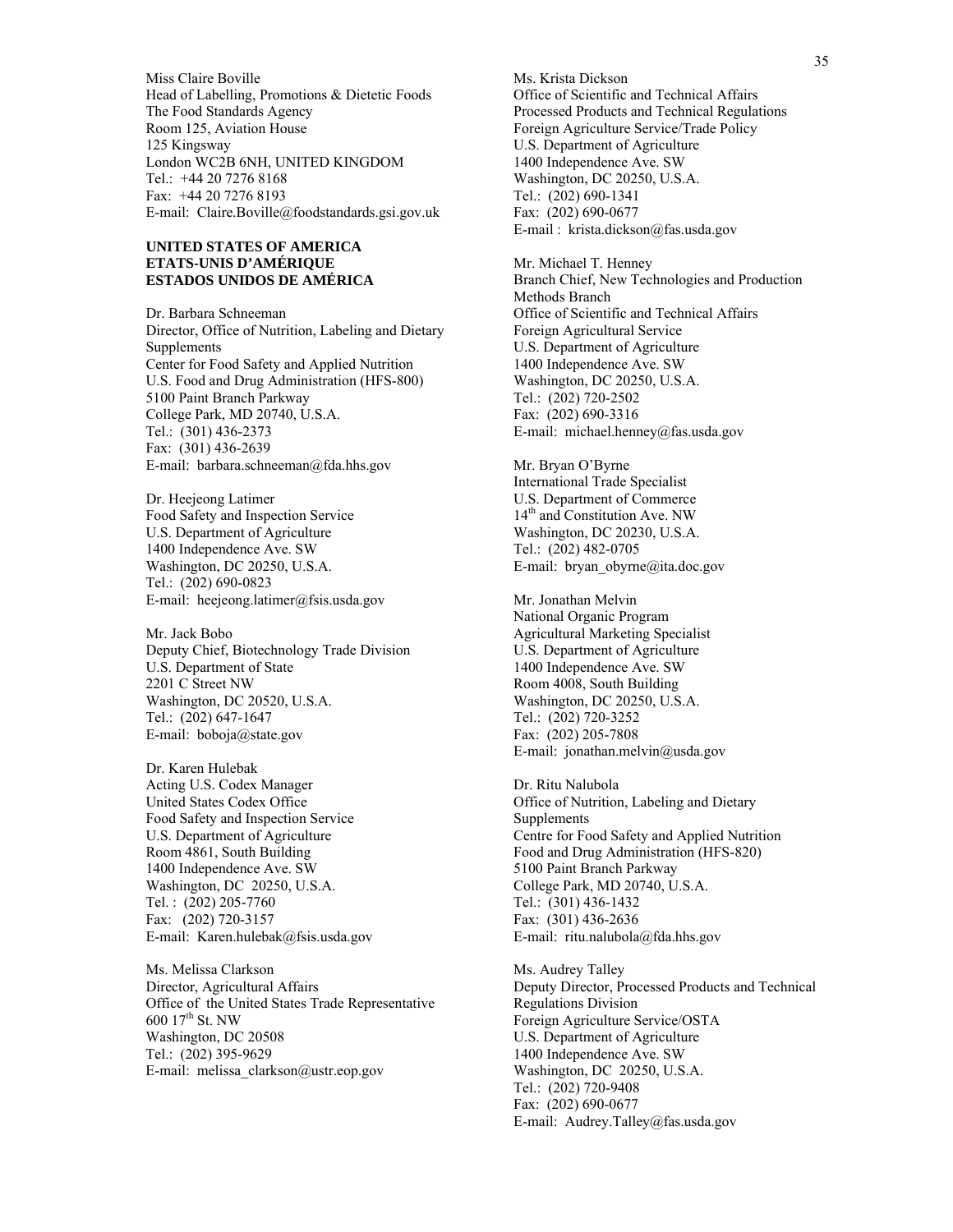#### 36

Dr. Michael Wehr Codex Program Coordinator Centre for Food Safety and Applied Nutrition U.S. Food and Drug Administration 5100 Paint Branch Parkway, Room 1B-002 College Park, MD 20740, U.S.A. Tel.: (301) 436-1724 Fax: (301) 436-2618 E-mail: michael.wehr@fda.hhs.gov

Ms. Barbara McNiff Food Safety and Inspection Service Office of International Affairs U.S. Department of Agriculture 1400 Independence Ave. SW Washington, DC 20250, U.S.A. Tel.: (202) 690-4719 Fax: (202) 368-5608 E-mail: barbara.mcniff@fsis.usda.gov

Mr. William L. Busis Associate General Counsel Office of the United States Trade Representative Executive Office of the President Washington, DC 20508, U.S.A. Tel.: (202) 395-3150 Fax: (202) 395-3639

Dr. Mary Hager Director, Regulatory Affairs The American Dietetic Association 1120 Connecticut Ave. NW, Suite 480 Washington, DC 20036, U.S.A. Tel.: (202) 775-8277 E-mail: mhager@eatright.org

Ms. Regina Hildwine Senior Director, Food Labeling and Standards GMA 1350 I Street NW, Suite 300 Washington, DC 20005, U.S.A. Tel.: (202) 639-5926 E-mail: rhildwine@gmaonline.org

Ms. Wanda Kelker Scientific and Regulatory Affairs The Coca Cola Company P.O. Box 1734 Atlanta, GA 30301, U.S.A. Tel.: (404) 676-6968 E-mail: wkelker@na.ko.com

Mr. C.W. McMillan President C.W. McMillan Company P.O. Box 10009 Alexandria, VA 22310, U.S.A. Tel.: (703) 960-1982 Fax: (703) 960-4976 E-mail: cwmco@aol.com

Ms. Jane Earley Earley & White Consulting Group, LLC 1737 King Street, Suite 330 Alexandria, VA 22314, U.S.A. Tel.: (703) 739-9090, ext. 121 E-mail: jearley@eandwconsulting.com

Dr. Lisa Craig Director, Regulatory Affairs, Abbott Nutrition 625 Cleveland Ave., Dept. 06NG, Bldg. RP3-2 Columbus 43215, Ohio, U.S.A. Tel.: (614) 624-3696 Fax: (614) 727-3696 E-mail: lisa.craig@abbott.com

#### **VANUATU**

Mr. Akuma Thomas Malas Senior Compliance Officer Vanuatu Government Department of Customs and Inland Revenue PM Bag 9012 Port Vila, VANUATU Tel.: +678 22862 / 24544 Fax: +678 22597 E-mail: amalas@vanuatu.gov.vu

#### **VIETNAM**

Vu Ngoc Quynh Director, Vietnam National Codex Committee 70 Tran Hung Dao St. Hanoi, VIETNAM Tel.: 84 4 9426605 Fax: 84 4 8222520 E-mail: vnquynhcodex@tcvn.gov.vn

#### **ZAMBIA ZAMBIE**

Ms. Bernadette M. Mumba Environmental Health Specialist (Ministry of Health) P.O. Box 32573 Lusaka 10101, ZAMBIA Tel.: +260 1 256815 Fax: +260 1 256814 E-mail: bmmumba@yahoo.co.uk

#### **INTERNATIONAL INTERGOVERNMENTAL ORGANIZATIONS**

#### **INTERNATIONAL ORGANIZATION OF LEGAL METROLOGY / ORGANISATION INTERNATIONALE DE MÉTROLOGIE LÉGALE (OIML)**

Mr. Willem Kool BIML Assistant Director International Organization of Legal Metrology (OIML) 11, rue Turgot Paris 75009, FRANCE Tel.: +33 1 48 78 57 82 Fax: +33 1 42 82 17 27 E-mail: willem.kool@oiml.org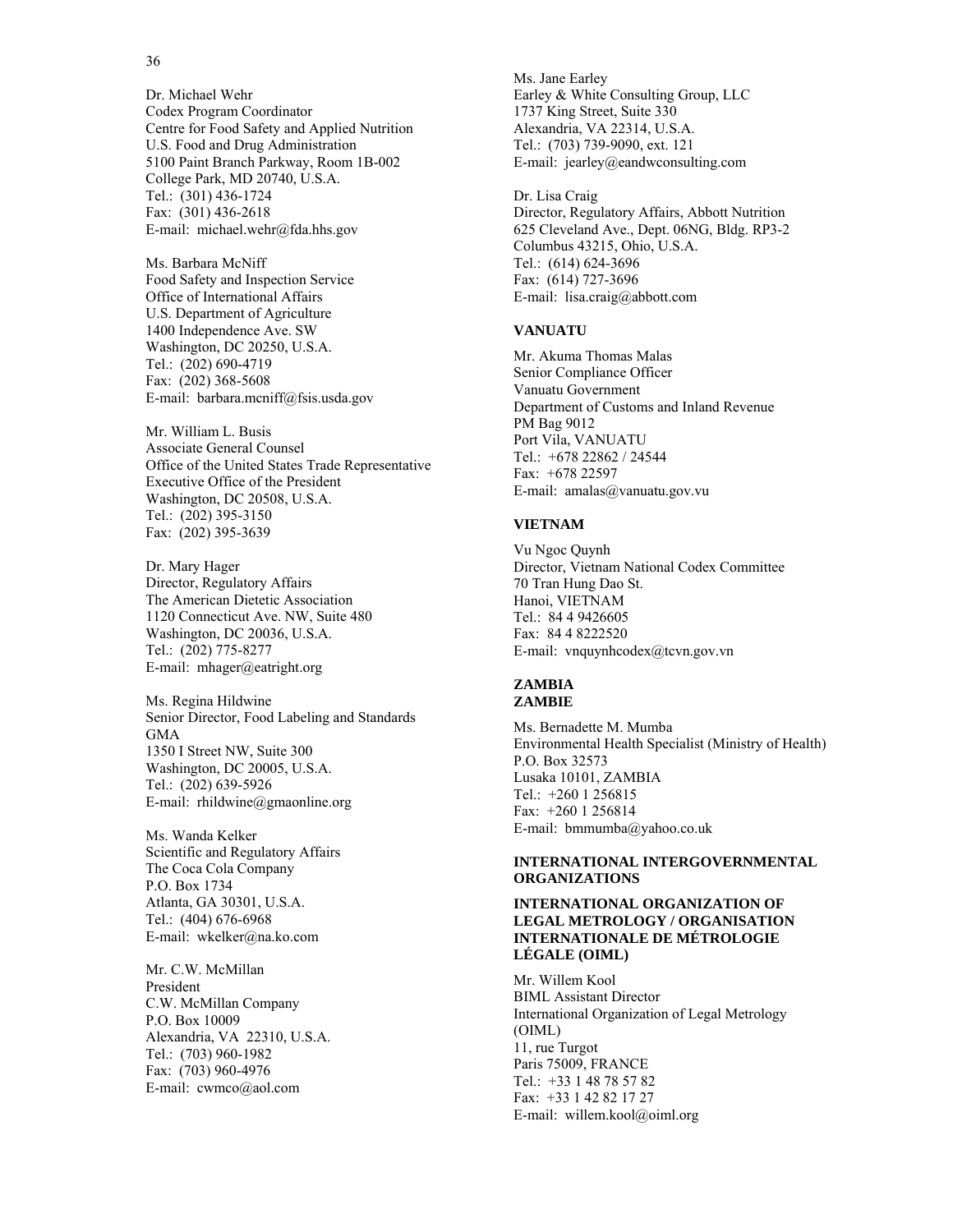**INTERNATIONAL NON-GOVERNMENTAL ORGANIZATIONS ORGANISATIONS NONGOUVERNEMENTALES INTERNATIONALES ORGANIZACIONES INTERNACIONALES NO GUBERNAMENTALES** 

#### **ASSOCIATION OF EUROPEAN COELIAC SOCIETIES (AOECS)**

Ms. Hertha Deutsch Chair of Codex and Labelling Affairs Association of European Coeliac Societies (AOECS) Anton-Baumgartner-Straβe 44/C5/2302 A-1230 Vienna, AUSTRIA Tel.: +43 1 66 71 887 Fax: +43 1 66 71 887 E-mail: hertha.deutsch@utanet.at

#### **BIOTECHNOLOGY INDUSTRY ORGANIZATION (BIO)**

Dr. Janet E. Collins Global Biotechnology Manager DuPont 601 Pennsylvania Ave., Suite 325 N Washington, D.C. 20004, U.S.A. Tel.: (202) 728-3622 Fax: (202) 728-3649 E-mail: janet.e.collins@usa.dupont.com

Mr. Michael Wach Managing Director, Science and Regulatory Affairs Biotechnology Industry Organization 1201 Maryland Ave. SW, Suite 900 Washington, DC 20024, U.S.A. Tel.: (202) 962-6645 Fax: (202) 488-6301 E-mail: mwach@bio.org

#### **COMITE EUROPEEN DES FABRICANTS DE SUCRE (CEFS) / EUROPEAN COMMITTEE OF SUGAR PRODUCERS**

Ms. Camille Perrin Scientific and Regulatory Affairs Manager CEFS (Comité Européen des Fabricants de Sucre) 182 avenue de Tervuren 1150 Brussels, BELGIUM Tel.: +32 2 774 51 06 Fax: +32 2 771 00 26 E-mail: camille.perrin@cefs.org

#### **CONFEDERATION OF THE FOOD AND DRINK INDUSTRIES OF THE EU/CONFÉDÉRATION DES INDUSTRIES AGRO-ALIMENTAIRES DE L'UE (CIAA)**

Ms. Elena Cogalniceanu Manager, Consumer Information, Diet and Health Department - CIAA 43 Avenue des Arts B-1040 Brussels, BELGIUM Tel.: +32 2 514 11 11 Fax: +32 2 511 29 05 E-mail: e.cogalniceanu@ciaa.be

#### **CONSUMERS INTERNATIONAL**

Mr. Samuel J. Ochieng President, Consumers International c/o Consumer Information Network P.O. Box 7569 Nairobi 00300, KENYA Tel.: +254 20 555774 Fax: +254 20 555784 E-mail: cin@swiftkenya.com E-mail: cinfkenya@yahoo.com

Ms. Jean Halloran Director, Food Policy Initiatives Consumers Union , 101 Truman Avenue Yonkers, NY 10703, U.S.A. Tel.: (914) 378-2457 Fax: (914) 378-2928 E-mail: hallje@consumer.org

Dr. Michael Hansen Senior Scientist, Consumers Union 101 Truman Avenue, Yonkers, NY 10701, U.S.A. Tel.: (914) 378-2452 Fax: (914) 378-2928 E-mail: hansmi@consumer.org

#### **COUNCIL FOR RESPONSIBLE NUTRITION (CRN) / CONSEJO PARA UNA NUTRICIÓN RESPONSABLE**

Mr. Mark Mansour Partner, Foley & Lardner, LLP 3000 K Street, NW, Suite 500 Washington, DC 20007, U.S.A. Tel.: (202) 672-5585 Fax: (202) 672-5399 E-mail: mmansour@foley.com

#### **CROP LIFE INTERNATIONAL**

Ms. Lucyna K. Kurtyka Global Lead, International Organizations Monsanto Company 1300 I St., NW, Suite 450 East Washington, DC 20005, U.S.A. Tel.: (202) 383-2861 Fax: (202) 789-1748 E-mail: lucyna.k.kurtyka@monsanto.com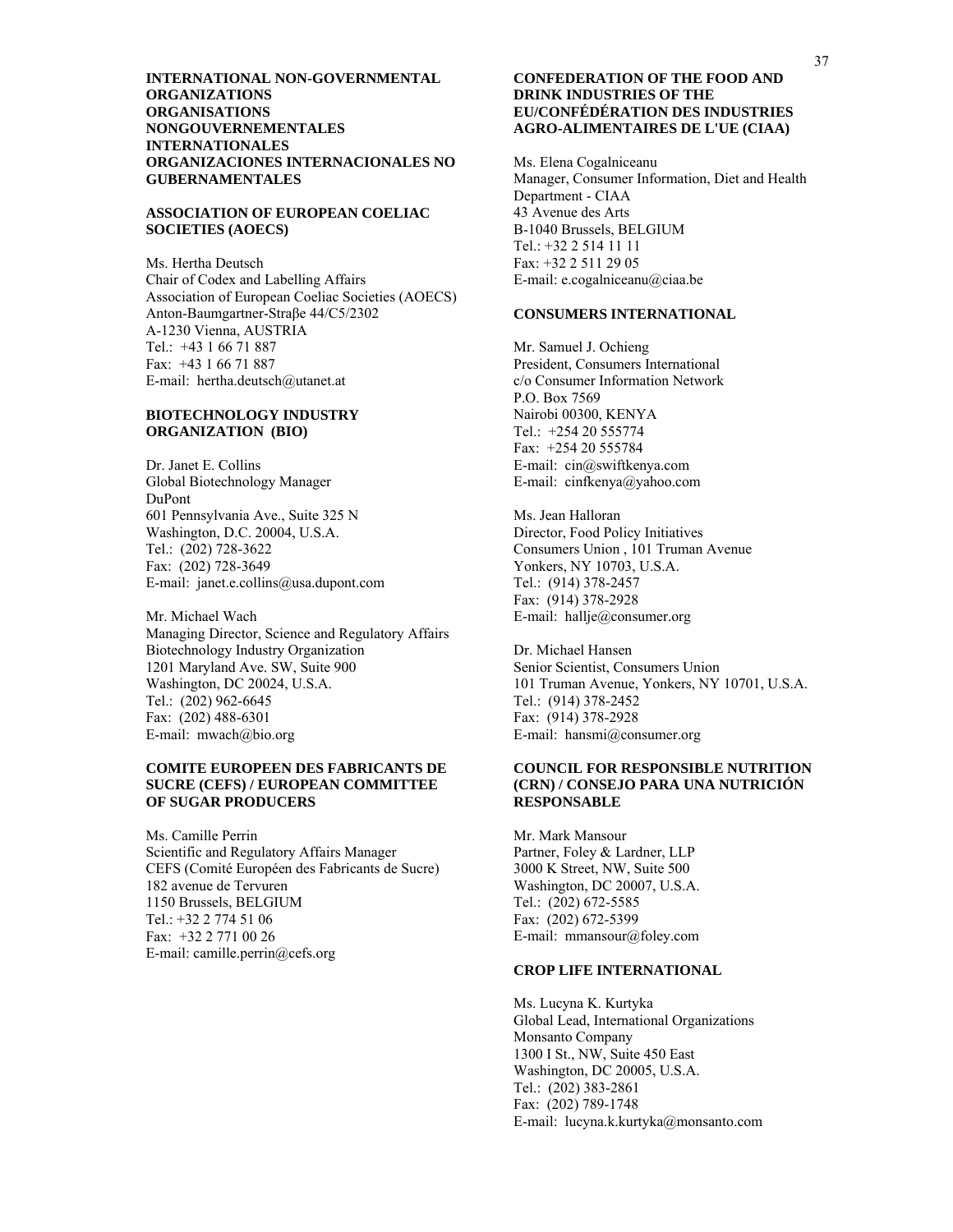#### **EUROPEAN FOOD LAW ASSOCIATION (EFLA) / ASSOCIATION EUROPÉENNE POUR LE DROIT DE L'ALIMENTATION (AEDA)**

M. Matias Cortes EFLA / AEDA 235, rue de la Loi 1040 Brussels, BELGIUM Tel.: +32 2 230 48 45 Fax: +32 2 230 82 06 E-mail: efla\_aeda@hotmail.com

Mrs. Jie Hu EFLA / AEDA 235, rue de la Loi 1040 Brussels, BELGIUM Tel.: +32 2 230 48 45 Fax: +32 2 230 82 06 E-mail: efla\_aeda@hotmail.com

# **INSTITUTE OF FOOD TECHNOLOGISTS (IFT)**

Mr. Robert V. Conover, J.D. Director Kikkoman Foods, Inc. P.O. Box 69 Walworth, WI 53184, U.S.A. Tel: (262) 275-1651 Fax: (262) 275-1451 E-mail: rconover@kikkoman.com

Ms. Sarah F. Davis, MS, RD Staff Scientist Institute of Food Technologists (IFT) 1025 Connecticut Avenue NW, Suite 503 Washington, DC 20036, U.S.A. Tel.: (202) 330-4976 Fax: (202) 466-5988 E-mail: sfdavis@ift.org

Ms. Gloria Brooks-Ray Advisor, Codex and International Regulatory Affairs Exponent, Inc. P.O. Box 97 Mountain Lakes, NJ 07046, U.S.A. Tel: (973) 334-4652 E-mail: gbrooksray@exponent.com

#### **INTERNATIONAL ASSOCIATION OF CONSUMER FOOD ORGANIZATIONS (IACFO)**

Mr. Bill Jeffery National Coordinator Centre for Science in the Public Interest Suite 2701, CTTC Building 1125 Colonel By Drive Ottawa, ON K1S 5R1, CANADA Tel.: (613) 244-7337 Fax: (613) 244-1559 E-mail: jefferyb@istar.ca

#### **INTERNATIONAL BABY FOOD ACTION NETWORK (IBFAN)**

Ms. Elisabeth Sterken Director, INFACT Canada 6 Trinity Square Toronto, ON M5G 1B1, CANADA Tel.: (416) 595-9819 Fax: (416) 591-9355 E-mail: esterken@infactcanada.ca

#### **INTERNATIONAL CHAMBER OF COMMERCE (ICC)**

Mr. Christopher G. Martin Manager, Marketing and Advertising Policy ICT, Banking 1212 Avenue of the Americas New York, NY 10036-1689, U.S.A. Tel.: (212) 703-5061 Fax: (212) 575-0327 E-mail: cgmartin@uscib.org

#### **INTERNATIONAL CHEWING GUM ASSOCIATION (ICGA)**

Mr. David R. Joy Counsel - International Chewing Gum Association c/o Keller and Heckman Avenue Louise 523 B-1050 Brussels, BELGIUM Tel.: +32 2 645 5000 Fax: +32 2 645 5050 E-mail: joy@khlaw.com

Ms. Edith Di Michele-Ranalli Regulatory Affairs Manager Wm. Wrigley Jr. Company 1132 W. Blackhawk Street Chicago, IL 60610, U.S.A. Tel.: (312) 794-6033 Fax: (312) 794-6162 E-mail: edimichele-ranalli@wrigley.com

#### **INTERNATIONAL COUNCIL OF BEVERAGES ASSOCIATIONS (ICBA)**

Ms. Helen Falco Adviser - International Council of Beverages Associations (ICBA) 3-3-3 Nihonbashi-Muromachi Chuo-Ku 103-0022 Tokyo, JAPAN Tel.: +81 3 3270 7300 Fax: +81 3 3270 7306 E-mail : icba@j-sda.or.gp

Dr. Shuji Iwata Technical Adviser Japan Soft Drinks Association 3-3-3 Nihonbashi-Muromachi Chuo-Ku 103-0022 Tokyo, JAPAN Tel.: +81 3 3270 7300 Fax: +81 3 3270 7306 E-mail: shuji iwata@suntory.co.jp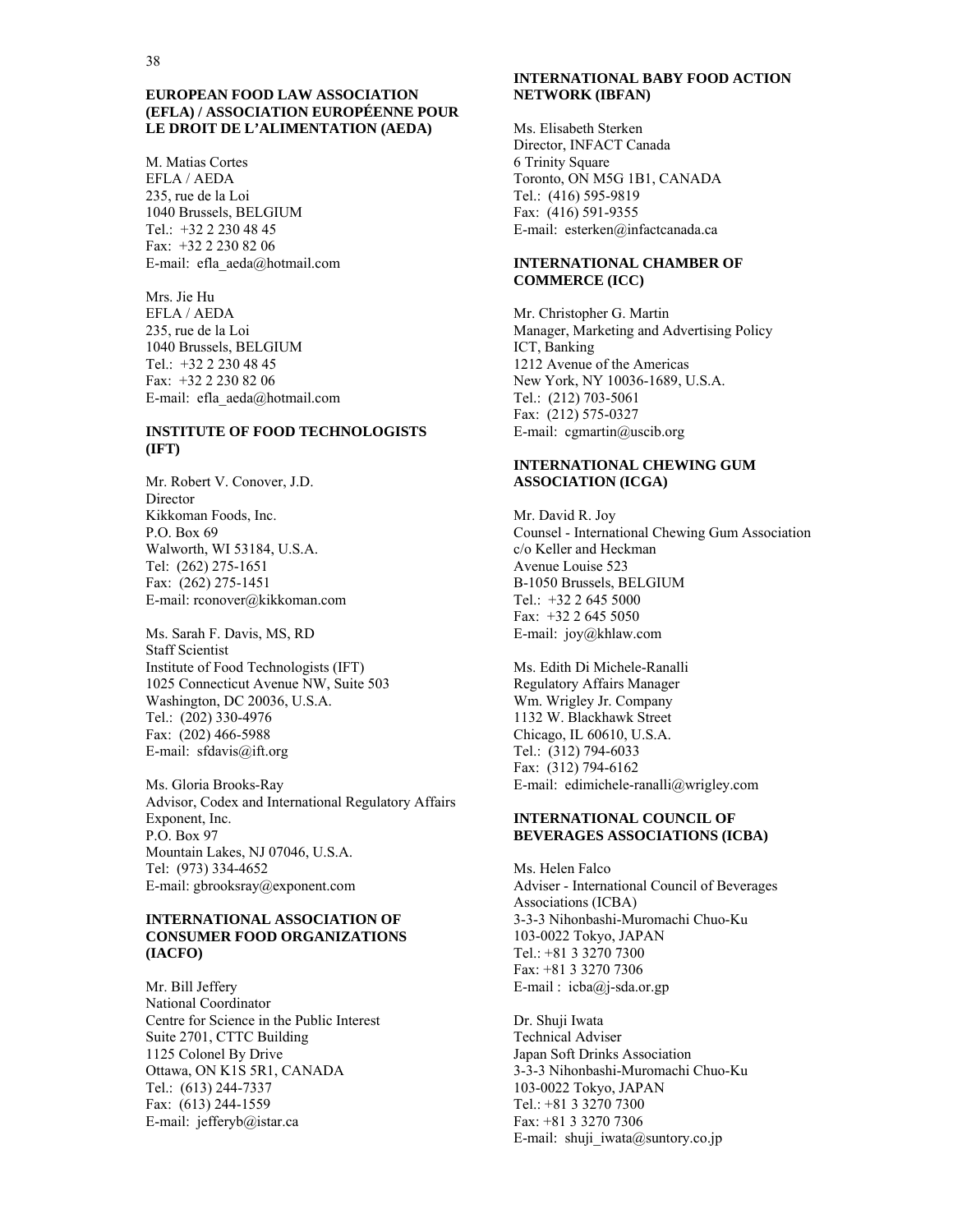Mr. Hiromi Ohta Technical Adviser Japan Soft Drinks Association 3-3-3 Nihonbashi-Muromachi Chuo-Ku 103-0022 Tokyo, JAPAN Tel : +81 3 3270 7300 Fax: +81 3 3270 7306 E-mail: hiromi\_ohta@suntory.co.jp

Mr. Soichi Yamamoto Technical Adviser Japan Soft Drinks Association 3-3-3 Nihonbashi-Muromachi Chuo-Ku 103-0022 Tokyo, JAPAN Tel.: +81 3 3270 7300 Fax: +81 3 3270 7306 E-mail: soichi\_yamamoto@suntory.co.jp

#### **INTERNATIONAL COUNCIL OF GROCERY MANUFACTURERS ASSOCIATIONS (ICGMA)/CONSEIL INTERNATIONAL DES ASSOCIATIONS DE FABRICANTS DE PRODUITS D'EPICERIE / CONSEJO INTERNACIONAL DE ASOCIACIONES DE FABRICANTES DE COMESTIBLES**

Ms. Phyllis Tanaka Vice-President, Scientific and Regulatory Affairs – Food Policy Food and Consumer Products of Canada 885 Don Mills Road, Suite 301 Toronto, ON M3C 1V9 Tel.: (416) 510-8024, ext. 2246 Fax: (416) 510-8043 E-mail: phyllist@fcpc.ca

Ms. Peggy Rochette Sr. Director, International Affairs Grocery Manufacturers Association 1350 I Street NW Washington, DC 20005, U.S.A. Tel.: (202) 639-5921 Fax: (202) 639-5991 E-mail: Prochette@gmaonline.org

#### **INTERNATIONAL DAIRY FEDERATION (IDF) / FÉDERATION INTERNATIONALE DE LAITERIE / FEDERACION INTERNACIONAL DE LECHERIA**

Ms. Cary Frye Vice President of Regulatory Affairs International Dairy Foods Association (IDFA) 1250 H Street, NW, Suite 900 Washington, DC 20005, U.S.A. Tel.: (202) 220-3543 Fax: (202) 331-7820 E-mail: cfrye@idfa.org

Mr. Claus Heggum Chief Consultant Danish Dairy Board Frederiks Allé 22 DK-8000 Aarhus C, DENMARK Tel.: +45 87 31 21 98 Fax: +45 87 31 20 01 E-mail: ch@mejeri.dk

Dr. Réjean Bouchard Assistant Director, Policy and Dairy Production Dairy Farmers of Canada 75 Albert Street, Suite 1101 Ottawa, Ontario K1P 5E7, CANADA Tel.: (613) 236-9997 Fax: (613) 236-0905 E-mail: rejeanb@dfc-plc.ca

Mr. Jörg Seifert Technical Director International Dairy Federation Diamant Building, Boulevard Auguste Reyers, 80 1030 Brussels, BELGIUM Tel.: +32 2 706 86 43 Fax: +32 2 733 04 13 E-mail : JSeifert@fil-idf.org

#### **INTERNATIONAL FEDERATION OF ORGANIC AGRICULTURE MOVEMENTS (IFOAM) FEDERATION INTERNATIONALE DES MOUVEMENTS D'AGRICULTURE**

#### **BIOLOGIQUE (IFOAM) FEDERACION INTERNACIONAL DE LOS MOVIMENTOS DE AGRICULTURA BIOLOGICA (IFOAM)**

Mr. Otto Schmid Senior Researcher, Standards Officer Research Institute of Organic Agriculture (FiBL) Ackerstrasse CH-5070 Frick, SWITZERLAND Tel.: +41 62 865 7272 Fax: +41 62 865 7273 E-mail: otto.schmid@fibl.ch

#### **INTERNATIONAL FROZEN FOOD ASSOCIATION (IFFA)**

Mr. John T. Allan Manager of Regulatory and International Affairs International Frozen Food Association (IFFA) 2000 Corporate Ridge, Suite 1000 McLean, Virginia 22102, U.S.A. Tel.: (703) 821-0770 Fax: (703) 821-1350 E-mail: jallan@affi.com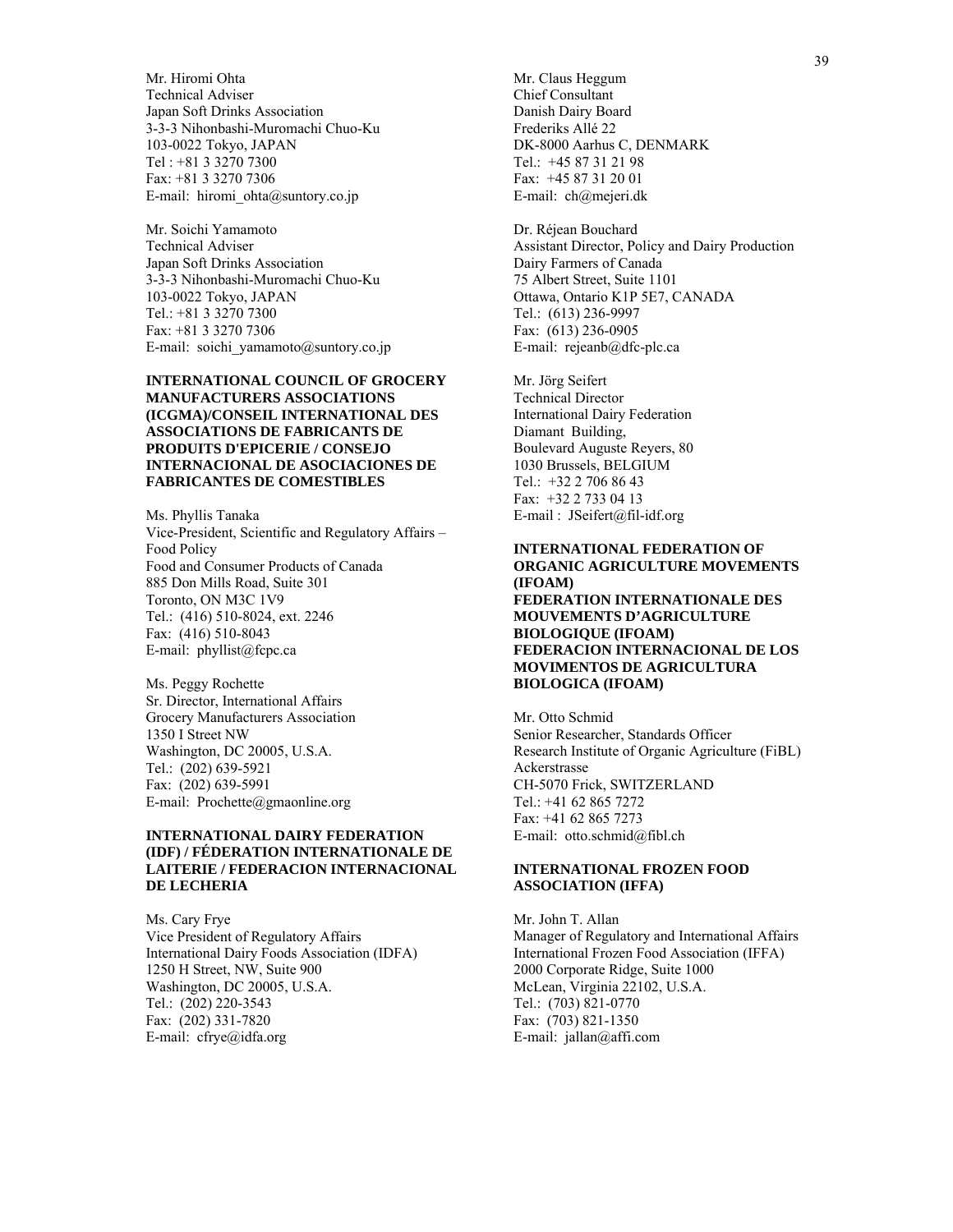#### **INTERNATIONAL GLUTAMATE TECHNICAL COMMITTEE (IGTC) COMITE INTERNATIONAL TECHNIQUE DE L'ACIDE GLUTAMIQUE (IGTC)**

Robert G. Bursey, Ph.D. President, Ajinomoto Corporate Services, LLC. 1120 Connecticut Avenue, NW, Suite 1010 Washington, DC 20036-3953, U.S.A. Tel.: (202) 457-0284 Fax: (202) 457-0107 E-mail: burseyb@ajiusa.com

Mrs. Yoko Ogiwara Scientific Adviser Ajinomoto Co., Inc. Hatchobori 3-9-5, Chuo-ku Toyko 104-0032, JAPAN Tel. : +81 (0) 80 3258 1900 Fax : +81 (0) 3 5250 8403 E-mail : yoko\_ogiwara@ajinomoto.com

Eyassu G. Abegaz, Ph.D. Manager, Regulatory and Scientific Affairs Ajinomoto Corporate Services, LLC 1120 Connecticut Avenue, NW, Suite 1010 Washington, DC 20036-3953, U.S.A. Tel.: (202) 457-0284, ext. 306 Fax: (202) 457-0107 E-mail: abegaze@ajiusa.com

# **INTERNATIONAL LACTATION CONSULTANTS ASSOCIATION (ILCA)**

Ms. Joan M. Fisher Liaison, International Lactation Consultants Association (ILCA) 76 Leopolds Drive Ottawa, ON K1V 7E3, CANADA Tel.: (613) 736-0997 Fax: (613) 736-1795 (please phone first) E-mail: jfisher@ca.inter.net

#### **INTERNATIONAL LIFE SCIENCE INSTITUTE (ILSI)**

Dr. Shigenori Suzuki Research Institute Kagome Company, Ltd. 17 Nishitomiyama Nasushiobara 329-2762, JAPAN Tel.: +81 287 36 2935 Fax: +81 287 39 1038 E-mail: shigenori\_suzuki@kagome.co.jp

Mr. Hiroshi Iwamoto Nutritional Science Institute Morinaga Milk Industry Co., Ltd. 1-83, 5-Chome, Higashihara, Zama-City Kanagawa-Prefecture 228-8583, JAPAN Tel.: +81 46 252 3048 Fax: +81 46 252 3055 E-mail: h\_iwamot@morinagamilk.co.jp

#### **INTERNATIONAL SEED FEDERATION (ISF)**

Dr. Bill Leask Executive Vice-President Canadian Seed Trade Association 505 - 39 Robertson Road Ottawa, ON KOA 3PO, CANADA Tel: (613) 829-9527 Fax: (613) 829-3530 E-mail: bleask@cdnseed.org

#### **NATIONAL HEALTH FEDERATION (NHF)**

Mr. Scott C. Tips President & General Counsel National Health Federation P.O. Box 688 Monrovia, CA 91017, U.S.A. Tel.: (626) 357-2181 Fax: (626) 303-0642 E-mail: sct@thenhf.com

### **WORLD FEDERATION OF ADVERTISERS (WFA)**

Mr. Bob Reaume Vice President, Policy and Research Association of Canadian Advertisers 95 St. Clair Avenue West, Suite 1103 Toronto, ON M4V 1N6, CANADA Tel.: (416) 964-3805 Fax: (416) 964-0771 E-mail: breaume@acaweb.ca

# **WORLD SELF-MEDICATION INDUSTRY (WSMI)**

Mr. Adam Kingsley Senior Manager of Scientific and Regulatory Affairs World Self-Medication Industry (WSMI) 406 - 1111 Prince of Wales Drive Ottawa, Ontario K2C 3T2, CANADA Tel: (613) 723 0777 Fax: (613) 723 0779 E-mail: adam.kingsley@ndmac.ca

#### **WORLD SUGAR RESEARCH ORGANISATION (WSRO)**

Ms. Jenny Gusba Director, Nutrition and Scientific Affairs Canadian Sugar Institute 10 Bay Street, Suite 620 Toronto, Ontario M5J 2R8, CANADA Tel.: (416) 368-8091 Fax: (416) 368-6426 E-mail: jgusba@sugar.ca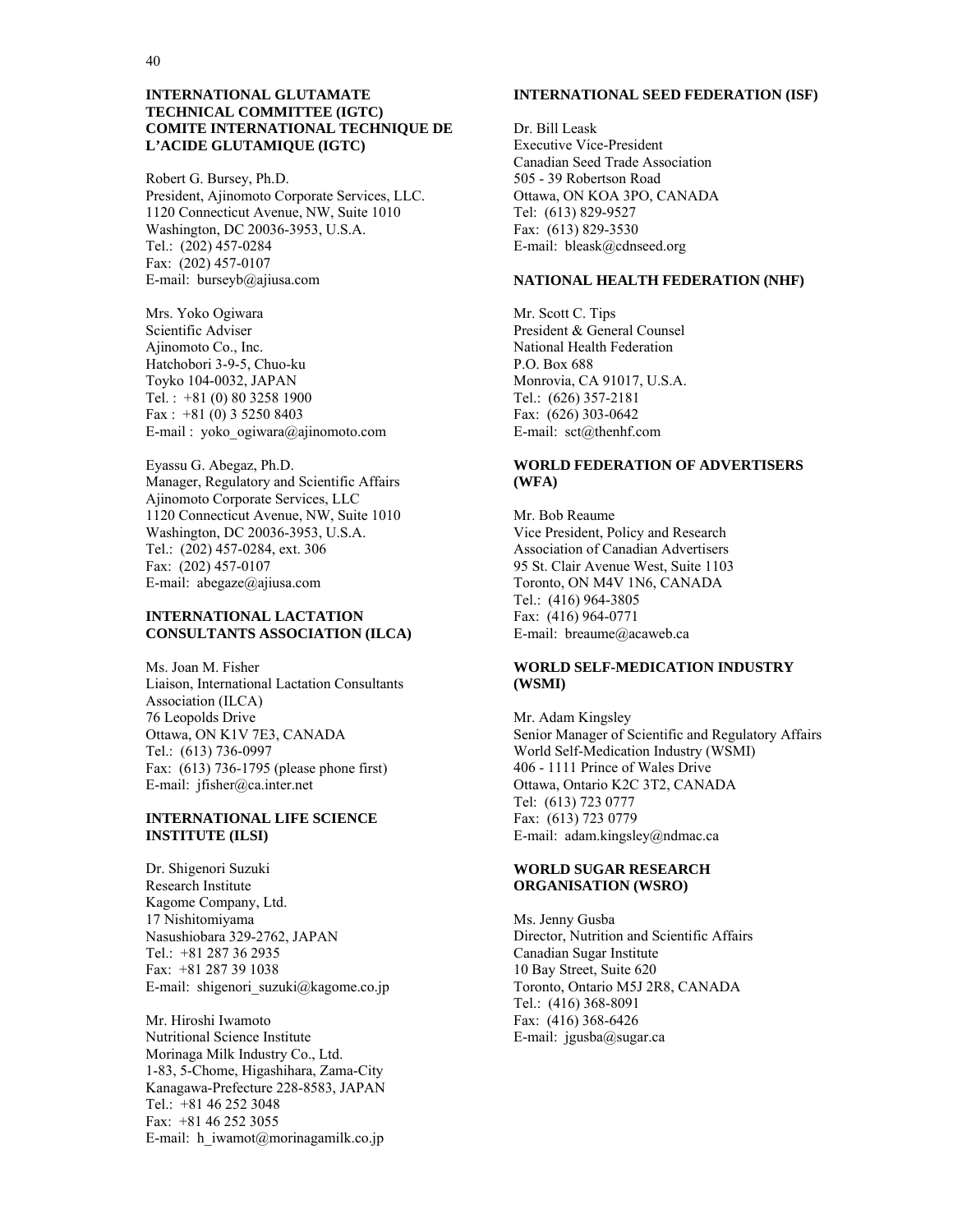#### **JOINT FAO/WHO SECRETARIAT SECRÉTARIAT MIXTE FAO/OMS SECRETARIADO CONJUNTO FAO/OMS**

Ms. Selma H. Doyran Senior Food Standards Officer Joint FAO/WHO Food Standards Programme Viale delle Terme di Caracalla 00153 Rome, ITALY Tel.: +39 06 570 55826 Fax: +39 06 570 54593 E-mail: selma.doyran@fao.org

Mr. Tom Heilandt Senior Food Standards Officer Joint FAO/WHO Food Standards Programme Viale delle Terme di Caracalla 00153 Rome, ITALY Tel.: +39 06 570 54384 Fax: +39 06 570 54593 E-mail: tom.heilandt@fao.org

Mr. Ym Shik, Lee Food Standards Officer Joint FAO/WHO Food Standards Programme Viale delle Terme di Caracalla 00153 Rome, ITALY Tel.: +39 06 570 55854 Fax: +39 06 570 54593 E-mail: ymshik.lee@fao.org

#### **FAO PERSONNEL PERSONNEL DE LA FAO PERSONAL DE LA FAO**

Ms. Janice Albert Nutrition Officer Nutrition and Consumer Protection Division Food and Agriculture Organization (FAO) Viale delle Terme di Caracalla 00100 Rome, ITALY Tel.: +39 06 570 53552 Fax: +39 06 570 54593 E-mail: Janice.Albert@fao.org

#### **WHO PERSONNEL PERSONNEL DE L'OMS PERSONAL DE LA OMS**

Ms. Janine Lewis Technical Officer Department of Nutrition for Health and Development World Health Organization 20 Avenue Appia CH-1211 Geneva, SWITZERLAND Tel.: +41 22 791 1637 Fax: +41 22 791 4156 E-mail: lewisj@who.int

Dr. Margaret Cheney WHO Temporary Advisor Box 9123, Station T Ottawa, ON K1G 3T8, CANADA Tel.: (613) 737-4884 E-mail: marcon@cyberus.ca

#### **CANADIAN SECRETARIAT SECRÉTARIAT CANADIENS SECRETARIADO CANADIENSE**

Mr. Ron Burke Codex Contact Point for Canada Food Directorate Health Products and Food Branch Health Canada Room 2395, 200 Tunney's Pasture Driveway (0702C1) Ottawa, ON K1A 0L2, CANADA Tel.: (613) 957-1748 Fax: (613) 941-3537 E-mail: ronald\_burke@hc-sc.gc.ca

Mr. Allan McCarville Senior Advisor, Codex Food Directorate Health Products and Food Branch Health Canada Room 2394, 200 Tunney's Pasture Driveway (0702C1) Ottawa, ON K1A 0L2, CANADA Tel.: (613) 957-0189 Fax: (613) 941-3537 E-mail: allan\_mccarville@hc-sc.gc.ca

Mr. Paul Mayers Acting Associate Vice President, Programs Canadian Food Inspection Agency 59 Camelot Drive, Room 342W Ottawa, ON K1A OY9, CANADA Tel.: (613) 221-3775 Fax: (613) 228-6631 E-mail: mayersp@inspection.gc.ca

Mr. Bertrand Gagnon Canadian Food Inspection Agency 49 Camelot Drive Ottawa, ON K1AOY9, CANADA Tel.: (613) 221-1344 Fax: (613) 221-1384 E-mail: bgagnon@inspection.gc.ca

Dr. Reem Barakat International Senior Policy Analyst Canadian Food Inspection Agency 49 Camelot Drive Ottawa, ON K1AOY9, CANADA Tel.: (613) 221-1345 Fax: (613) 221-1384 E-mail: barakatr@inspection.gc.ca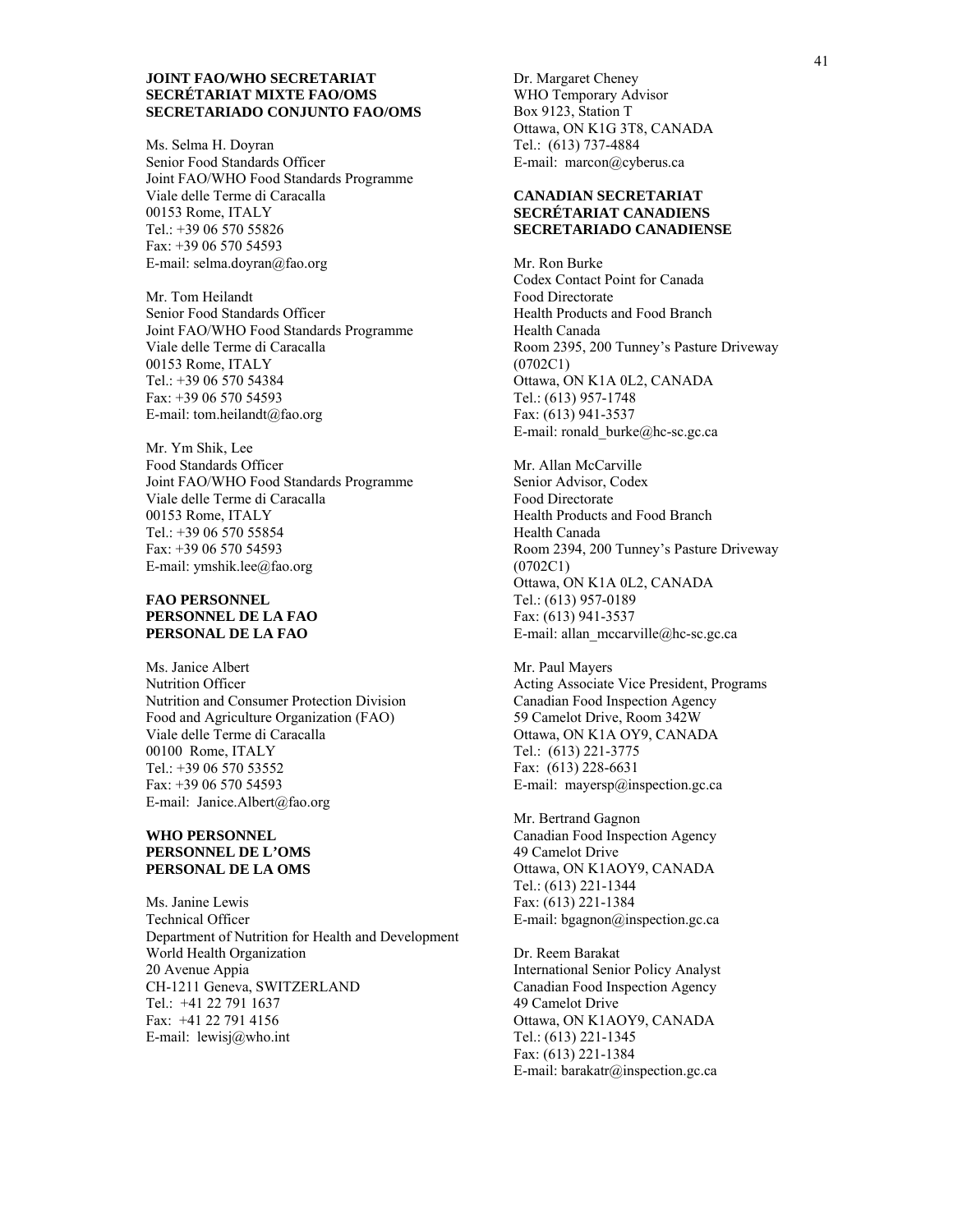Mrs. Santina Scalzo Manager, Codex Program Services Food Directorate Health Products and Food Branch Health Canada Room 2392, 200 Tunney's Pasture Driveway (0702C1) Ottawa, ON K1A 0L2, CANADA Tel.: (613) 957-1749 Fax: (613) 941-3537 E-mail: santina\_scalzo@hc-sc.gc.ca

Ms. Soad Sabbagh Conference and Process Coordinator Codex Program Services Food Directorate Health Products and Food Branch Health Canada Room 2391, 200 Tunney's Pasture Driveway (0702C1) Ottawa, ON K1A 0L2, CANADA Tel.: (613) 952-7354 Fax: (613) 941-3537 E-mail: codex\_canada@hc-sc.gc.ca

42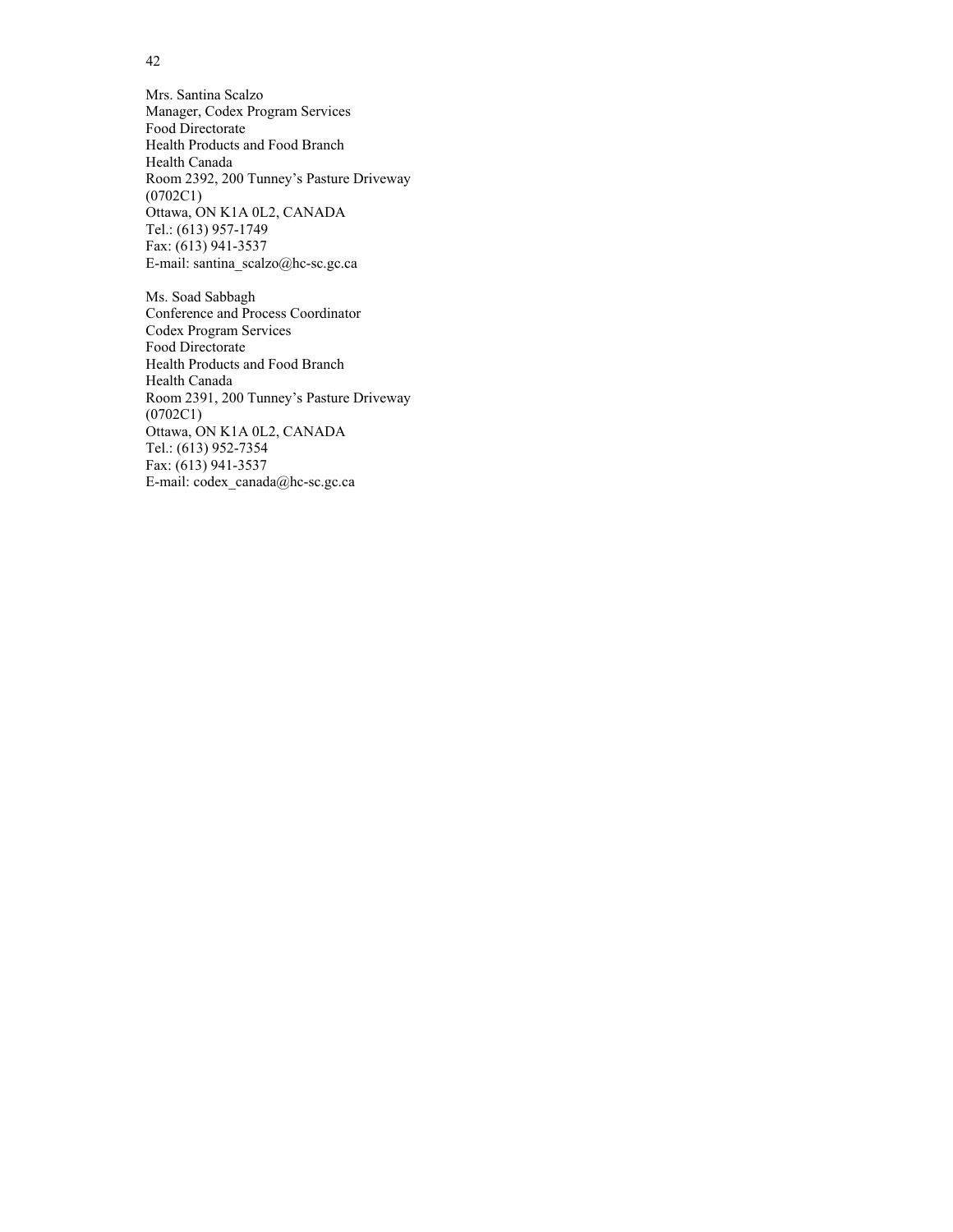# **ALINORM 08/31/22 APPENDIX II**

# **DRAFT AMENDMENT TO THE GUIDELINES FOR THE PRODUCTION, PROCESSING, LABELLING AND MARKETING OF ORGANICALLY PRODUCED FOODS (N10-2006) (At Step 8 of the Procedure)**

#### **Annex 1 - Principles of Organic Production**

### **C. HANDLING, STORAGE, TRANSPORTATION, PROCESSING AND PACKAGING**

82. The integrity of the organic product must be maintained throughout the processing phase. This is achieved by the use of techniques appropriate to the specifics of the ingredients with careful processing methods limiting refining and the use of additives and processing aids. Ionizing radiation should not be used on organic products for the purpose of pest control, food preservation, elimination of pathogens or sanitation.

**Ethylene may be used for ripening of kiwifruit and bananas.**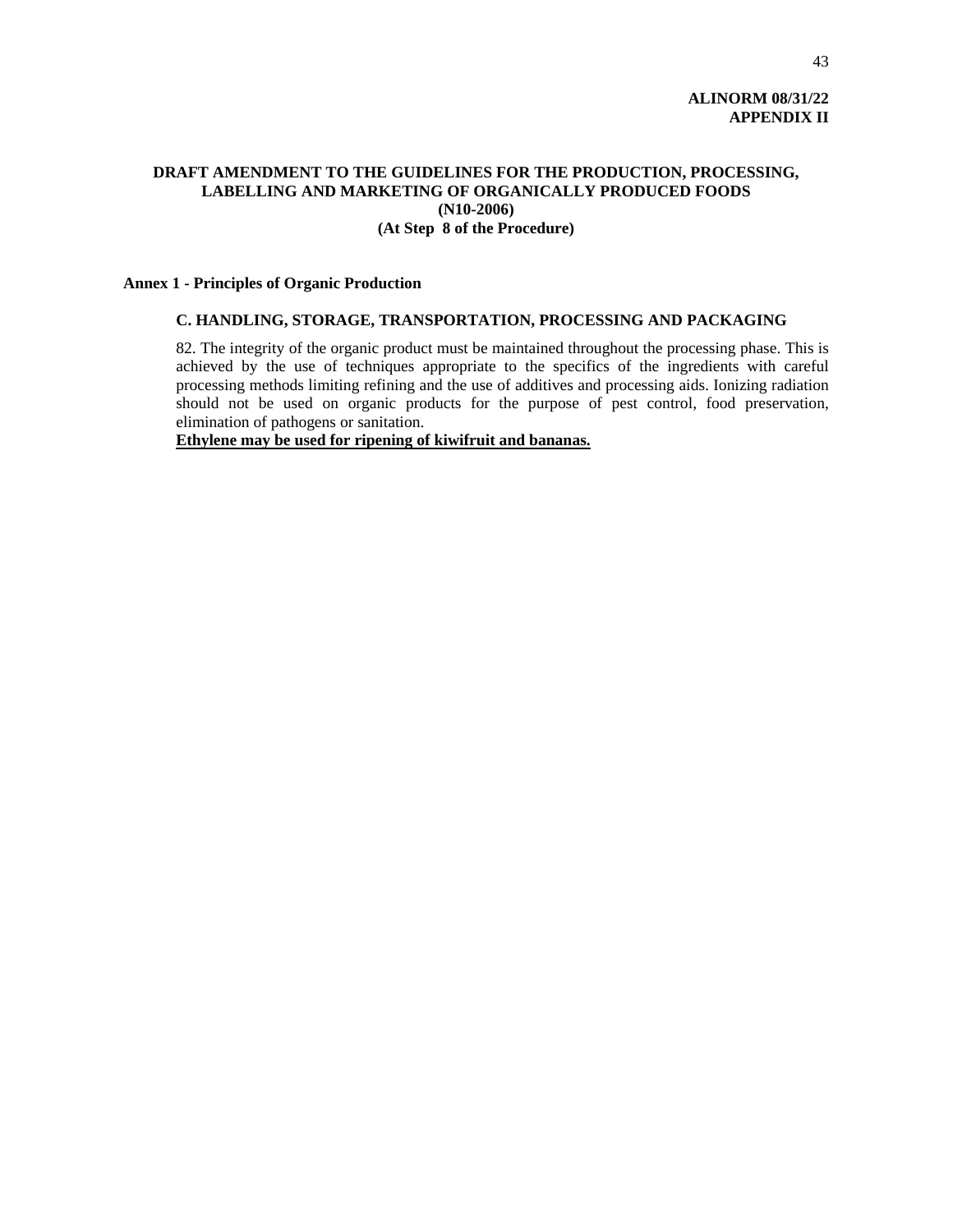# **DRAFT AMENDMENT TO THE GUIDELINES FOR THE PRODUCTION, PROCESSING, LABELLING AND MARKETING OF ORGANICALLY PRODUCED FOODS (N10-2006) (At Step 6 of the Procedure)**

#### **Annex 1 - Principles of Organic Production**

### **C. HANDLING, STORAGE, TRANSPORTATION, PROCESSING AND PACKAGING**

82. The integrity of the organic product must be maintained throughout the processing phase. This is achieved by the use of techniques appropriate to the specifics of the ingredients with careful processing methods limiting refining and the use of additives and processing aids. Ionizing radiation should not be used on organic products for the purpose of pest control, food preservation, elimination of pathogens or sanitation.

Ethylene may be used for ripening of kiwifruit, bananas, **[other products to be determined].**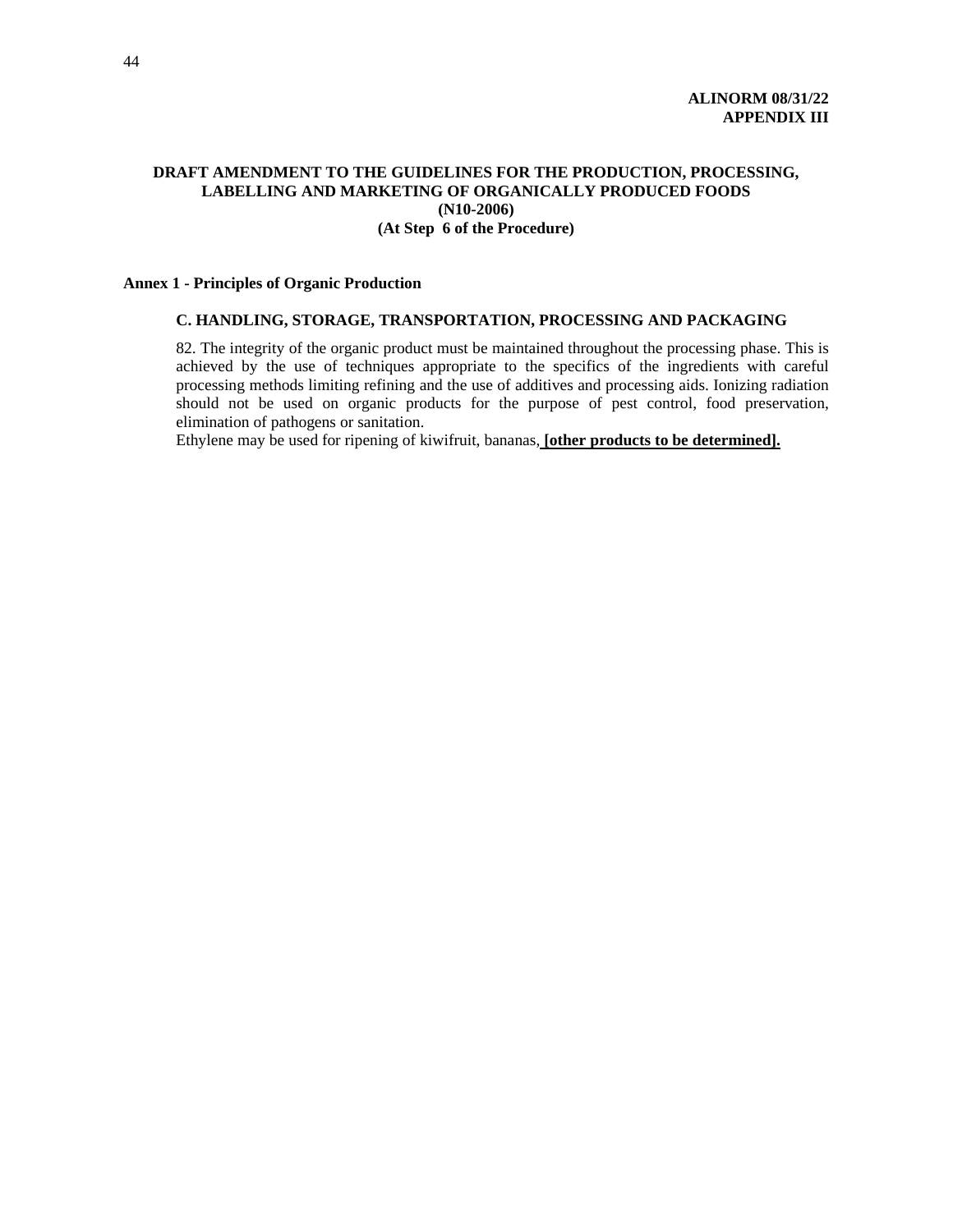# **ALINORM 08/31/22 APPENDIX IV**

# **DRAFT AMENDMENT TO THE GENERAL STANDARD FOR THE LABELLING OF PREPACKAGED FOODS: Quantitative Ingredient Declaration Labelling (At Step 8 of the Procedure)**

# **5. ADDITIONAL MANDATORY REQUIREMENTS**

#### 5.1 Quantitative Ingredient Declarations

5.1.1 The ingoing percentage of an ingredient (including compound ingredients<sup>6</sup> or categories of ingredients<sup>7</sup>), by weight or volume as appropriate, at the time of manufacture, shall be disclosed for foods sold as a mixture or combination where the ingredient:

- (a) is emphasised as present on the label through words or pictures or graphics; or
- (b) is not within the name of the food, is essential to characterise the food and is expected to be present in the food by consumers in the country where the food is sold if the omission of the quantitative ingredient declaration would mislead or deceive the consumer.

Such disclosure is not required:

- (c) where the ingredient is used in small quantities for the purpose of flavouring; or
- (d) where commodity specific standards of Codex Alimentarius conflict with the requirements described here.

With respect to  $5.1.1(a)$ :

l

- (e) a reference in the name of the food to an ingredient or category of ingredients shall not of itself require quantitative ingredient declaration if:
	- that reference would not mislead or deceive or would not be likely to create an erroneous impression to the consumer regarding the character of the food in the country of marketing because the variation in quantity of the ingredient(s) between products is not necessary to characterise the food or distinguish it from similar foods.

5.1.2 The information required in Section 5.1.1 shall be declared on the product label as a numerical percentage.

The ingoing percentage, by weight or volume as appropriate, of each such ingredient shall be given on the label in close proximity to the words or pictures or graphics emphasising the particular ingredient, or beside the name of the food, or adjacent to each appropriate ingredient listed in the ingredient list as a minimum percentage where emphasis is on the presence of the ingredient and a maximum percentage where emphasis is on the low level of the ingredient.

For foodstuffs which have lost moisture following heat or other treatment, the percentage (by weight or by volume) shall correspond to the quantity of the ingredient(s) used, related to the finished product.

When the quantity of an ingredient or the total quantity of all ingredients expressed on the labelling exceeds 100%, the percentage may be replaced by the declaration of the weight of the ingredient(s) used to prepare 100g of finished product.

<sup>6</sup> For compound ingredients the ingoing percentage means the ingoing percentage of the compound ingredient as a whole.

For the purposes of Quantitative Ingredient Declaration, "category of ingredients" means the generic term which refers to the class name of an ingredient and/or any similar common term(s) which are used in reference to the name of a food.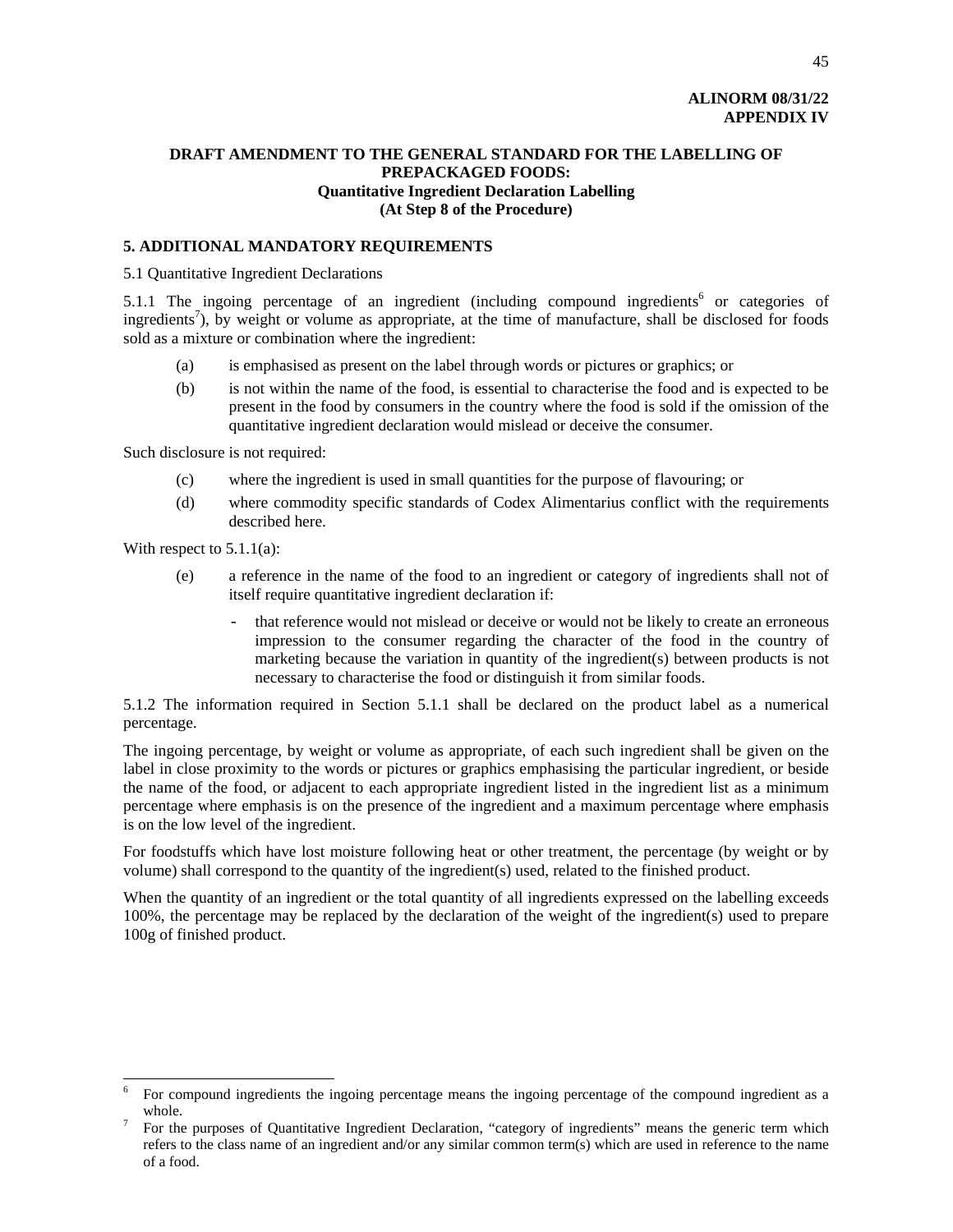# **DRAFT AMENDMENT TO THE GUIDELINES FOR USE OF NUTRITION AND HEALTH CLAIMS (At Step 8 of the Procedure)**

In section 1.1 add the following footnote to the word "advertising":

"Advertising means any commercial communication to the public, by any means other than labelling, in order to promote directly or indirectly, the sale or intake of a food through the use of nutrition and health claims in relation to the food and its ingredients."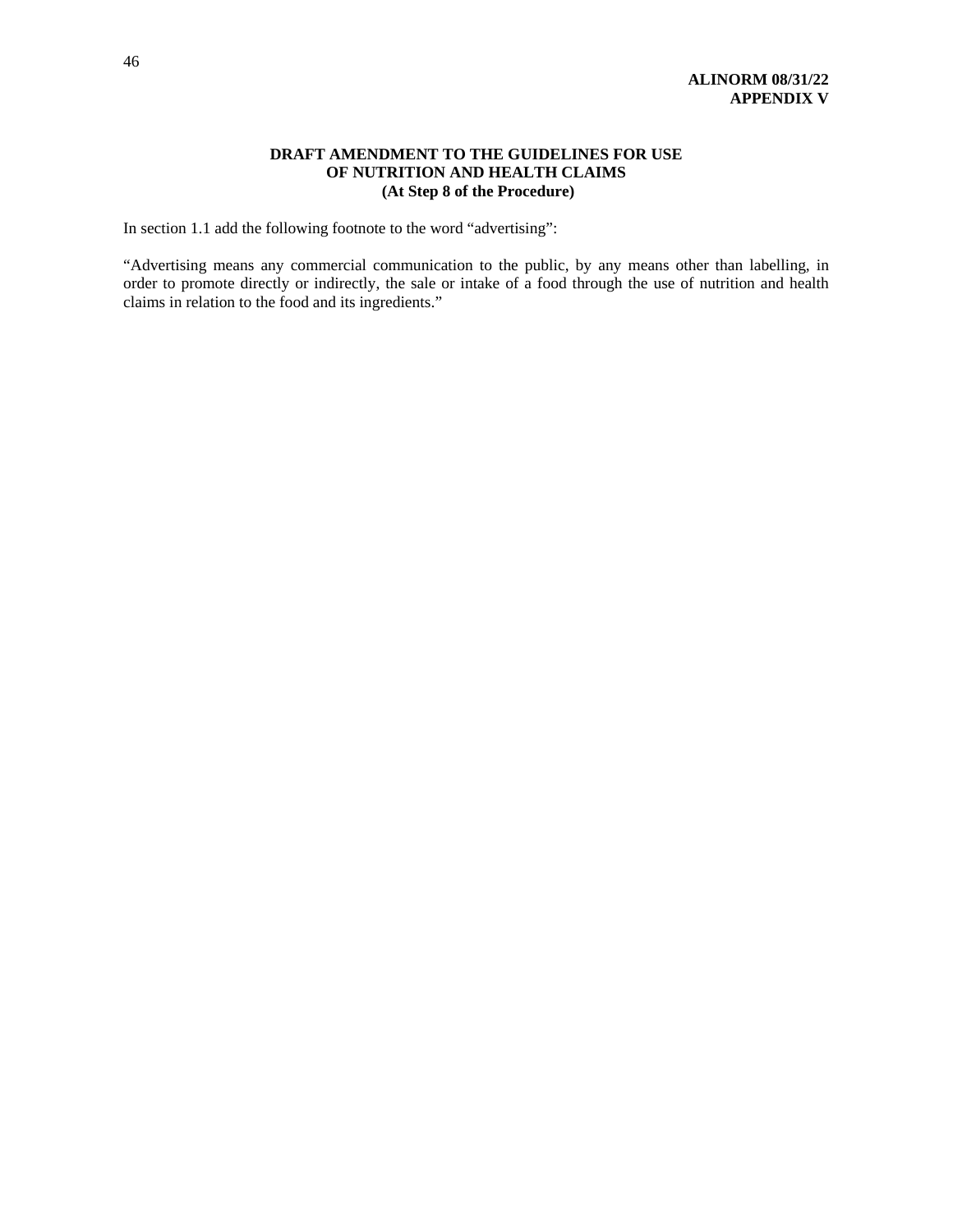# **ALINORM 08/31/22 APPENDIX VI**

# **DRAFT AMENDMENT TO THE GENERAL STANDARD FOR THE LABELLING OF PREPACKAGED FOODS (DRAFT RECOMMENDATIONS FOR THE LABELLING OF FOODS OBTAINED THROUGH CERTAIN TECHNIQUES OF GENETIC MODIFICATION/GENETIC ENGINEERING) DEFINITIONS (At Step 7 of the Procedure)**

# **SECTION 2. DEFINITION OF TERMS<sup>8</sup>**

For the purpose of the General Standard:

**"Food and food ingredients obtained through certain techniques of genetic modification / genetic engineering"** means food and food ingredients composed of or containing genetically modified / engineered organisms obtained through modern biotechnology, or food and food ingredients produced from, but not containing genetically modified / engineered organisms obtained through modern biotechnology.

**"Organism"** means any biological entity capable of replication, reproduction or of transferring genetic material.

**"Genetically modified / engineered organism"** means an organism in which the genetic material has been changed through modern biotechnology in a way that does not occur naturally by multiplication and/or natural recombination.

**"Modern biotechnology"** means the application of:

 $\overline{a}$ 

- a. In vitro nucleic acid techniques<sup>9</sup>, including recombinant deoxyribonucleic acid (DNA) and direct injection of nucleic acid into cells or organelles, or
- b. Fusion of cells<sup>10</sup> beyond the taxonomic family,

that overcome natural physiological, reproductive or recombination barriers and that are not techniques used in traditional breeding and selection

<sup>8</sup> The terminology used in this section on definitions should not determine the terminology which is appropriate for use on food labels

<sup>9</sup> These include but are not limited to: recombinant DNA techniques that use vector systems and techniques involving the direct introduction into the organism of hereditary materials prepared outside the organism such as microinjection, macro-injection, chemoporation, electroporation, micro-encapsulation and liposome fusion

<sup>&</sup>lt;sup>10</sup> Fusion of cells (including protoplast fusion) or hybridization techniques that overcome natural physiological, reproductive, or recombination barriers, where the donor cells/protoplasts do not fall within the same taxonomic family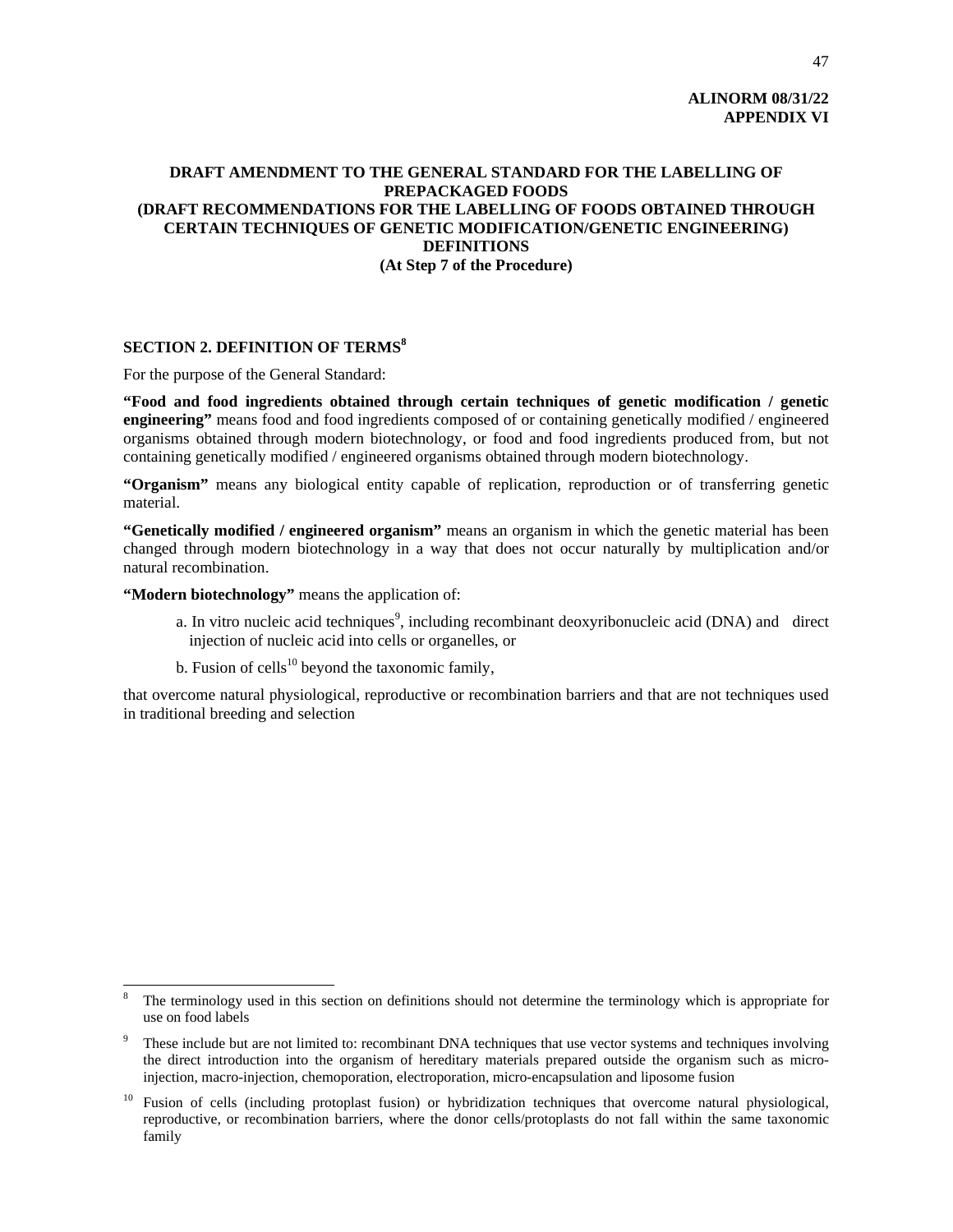# **PROPOSED DRAFT RECOMMENDATIONS FOR THE LABELLING OF FOODS AND FOOD INGREDIENTS OBTAINED THROUGH CERTAIN TECHNIQUES OF GENETIC MODIFICATION/GENETIC ENGINEERING**

#### **(At Step 3 of the Procedure)**

#### [ [Chapeau *1*

*"Food labelling is the primary means of communications between the seller on the one hand and the purchaser and consumer on the other. Labelling of a food is considered only after the food has undergone appropriate safety assessments to deem it safe for human consumption. For additional assurance on safe and appropriate use of food, food labelling can be employed to provide consumers with essential information. It is recognized that consumers' expressed needs may vary in different regions of the world. These differences might lead to various levels of approaches regarding labelling of foods obtained by GM*/*GE modifications.* 

*The purpose of this document is to recall and assemble in a single document some important elements of guidance from Codex texts which are relevant for the labelling of foods obtained by GM*/*GE techniques."* 

# *Chapeau 2*

*"The purpose of this document is to recall and assemble in a single document some important elements from Codex texts which are relevant for the labelling of foods obtained by GM*/*GE techniques."*]

- 1. The following Codex standards and related texts contain provisions applicable to the labelling of food products and may be applied to foods obtained by GM/GE:
	- The Codex General Standard for the Labelling of Prepackaged Foods, (Codex Stan 1-1985)
	- The Codex General Guidelines on Claims (CAC/GL 1-1979)
	- The Codex Guidelines for Use of Nutrition and Health Claims (CAC/GL 23-1997)
	- Principles for Risk Analysis of Foods Derived from Modern Biotechnology (CAC/GL 44-2003);
	- Guidelines for the Conduct of Food Safety Assessments of Foods Derived from Recombinant-DNA plants (CAC/GL 45-2003)
	- Guidelines for the Conduct of Food Safety Assessments of Foods Derived from Recombinant-DNA microorganisms
	- Working Principles for Risk Analysis for Food Safety for Application by Governments
- 2 Codex labelling and other texts apply to foods sold in unpackaged/non-retail containers including those foods obtained through GM-GE techniques and sold in such manner. Labelling means "any written, printed or graphic matter that is present on the label, accompanies the food, or is displayed near the food, including that for the purpose of promoting its sale or disposal."
- 3. Labelling of a food is considered only after the food has undergone appropriate assessments to deem it safe for human consumption. Codex has adopted several texts which address the safety aspects of  $GM/GE$  foods and are available to Member Countries for this purpose<sup>11</sup>.
- 4. The Guideline for the Conduct of Food Safety Assessment of Foods Derived from Recombinant-DNA Plants (CAC/GL 45-2003) states that the "transfer of genes from commonly allergenic foods . . . should be avoided unless it is documented that the transferred gene does not code for an allergen . . .".
- 5. The presence in any food or food ingredients obtained through biotechnology of an allergen transferred from any of the products listed in section 4.2.1.4 shall be declared. When it is not possible to provide adequate information on the presence of an allergen through labelling, the food containing the allergen should not be marketed (section 4.2.2, GSLPF).

 $11$ 11 Guideline for the Conduct of Food Safety Assessment of Foods Derived from Recombinant-DNA Plants (CAC/GL 45-2003); Guideline for the Conduct of Food Safety Assessment of Foods Produced Using Recombinant-DNA Microorganisms (CAC/GL 46-2003).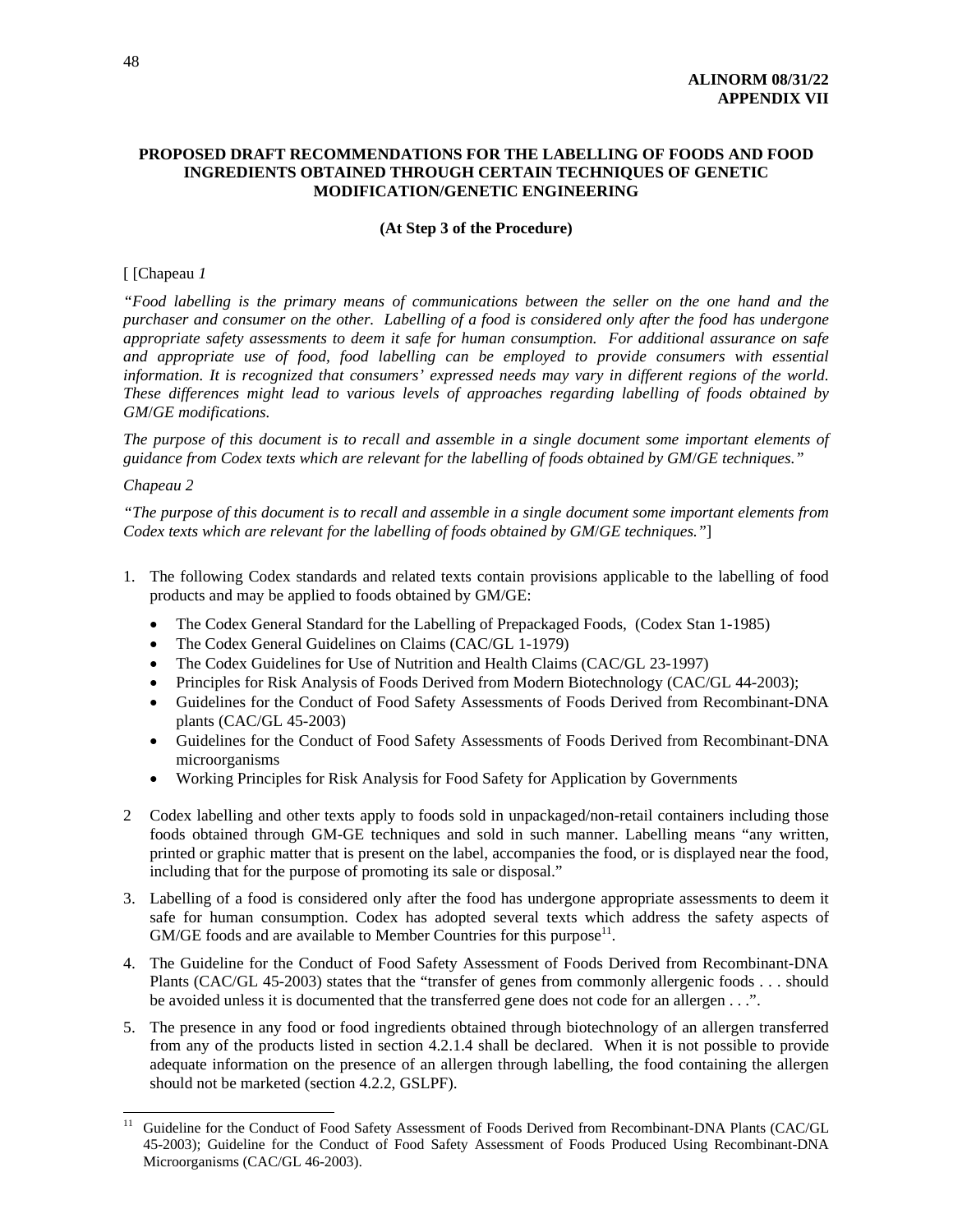- 6. When the physical, chemical, or functional characteristics of a food are significantly altered through any means (production or processing), the labelling of such food be appropriately modified from its traditional labelling to ensure that the food is described or presented in a manner that is truthful and not misleading and not likely to create an erroneous impression regarding its character in any respect. The traditional name of such food may need to be changed or qualified with additional words or phrases to describe the true nature of the food and to avoid misleading or confusing the consumer.
- 7. In cases where GM/GE modifications result in a claim related to the nutritional properties of the food, the claim language should be consistent with the Guidelines for Use of Nutrition and Health Claims.
- 8. The provisions in existing Codex texts can be applied to labelling statements related to GM/GE foods.
- 9. Codex labelling texts apply to representation used to provide information to enable consumer choice about the food they purchase and/or when used by marketers to indicate that a food meets certain consumer preferences.
- 10. Any representations made on the label or in the labelling of GM/GE foods should be consistent with the GSLPF (Codex Stan 1-1985) and the General Guidelines on Claims (CAC/GL 1-1979).

# **Table 1. Provisions in existing Codex labelling texts that apply to the labeling of GM/GE foods**

| <b>Section</b>                                                 | <b>Mandatory Labelling Provisions</b>                                                        |  |  |
|----------------------------------------------------------------|----------------------------------------------------------------------------------------------|--|--|
| <b>General Standard for the Labelling of Prepackaged Foods</b> |                                                                                              |  |  |
| 3.1                                                            | Prepackaged food shall not be described or presented on any label or in any labelling in a   |  |  |
|                                                                | manner that is false, misleading or deceptive or is likely to create an erroneous impression |  |  |
|                                                                | regarding its character in any respect.                                                      |  |  |
| 3.2                                                            | Prepackaged food shall not be described or presented on any label or in any labelling by     |  |  |
|                                                                | words, pictorial or other devices which refer to or are suggestive either directly or        |  |  |
|                                                                | indirectly, of any other product with which such food might be confused, or in such a        |  |  |
|                                                                | manner as to lead the purchaser or consumer to suppose that the food is connected with       |  |  |
|                                                                | such other product.                                                                          |  |  |
| 4.1.1                                                          | The name [of the food] shall indicate the true nature of the food and normally be specific   |  |  |
|                                                                | and not generic.                                                                             |  |  |
| 4.1.2                                                          | There shall appear on the label either in conjunction with, or in close proximity to, the    |  |  |
|                                                                | name of the food, such additional words or phrases as necessary to avoid misleading or       |  |  |
|                                                                | confusing the consumer in regard to the true nature and physical condition of the food       |  |  |
|                                                                | including but not limited to the type of packaging medium, style, and the condition or type  |  |  |
|                                                                | of treatment it has undergone; for example, dried, concentrated, reconstituted, smoked.      |  |  |
| 4.2.2                                                          | The presence in any food or food ingredients obtained through biotechnology of an            |  |  |
|                                                                | allergen transferred from any of the products listed in section 4.2.1.4 shall be declared.   |  |  |
|                                                                |                                                                                              |  |  |
|                                                                | When it is not possible to provide adequate information on the presence of an allergen       |  |  |
|                                                                | through labelling, the food containing the allergen should not be marketed.                  |  |  |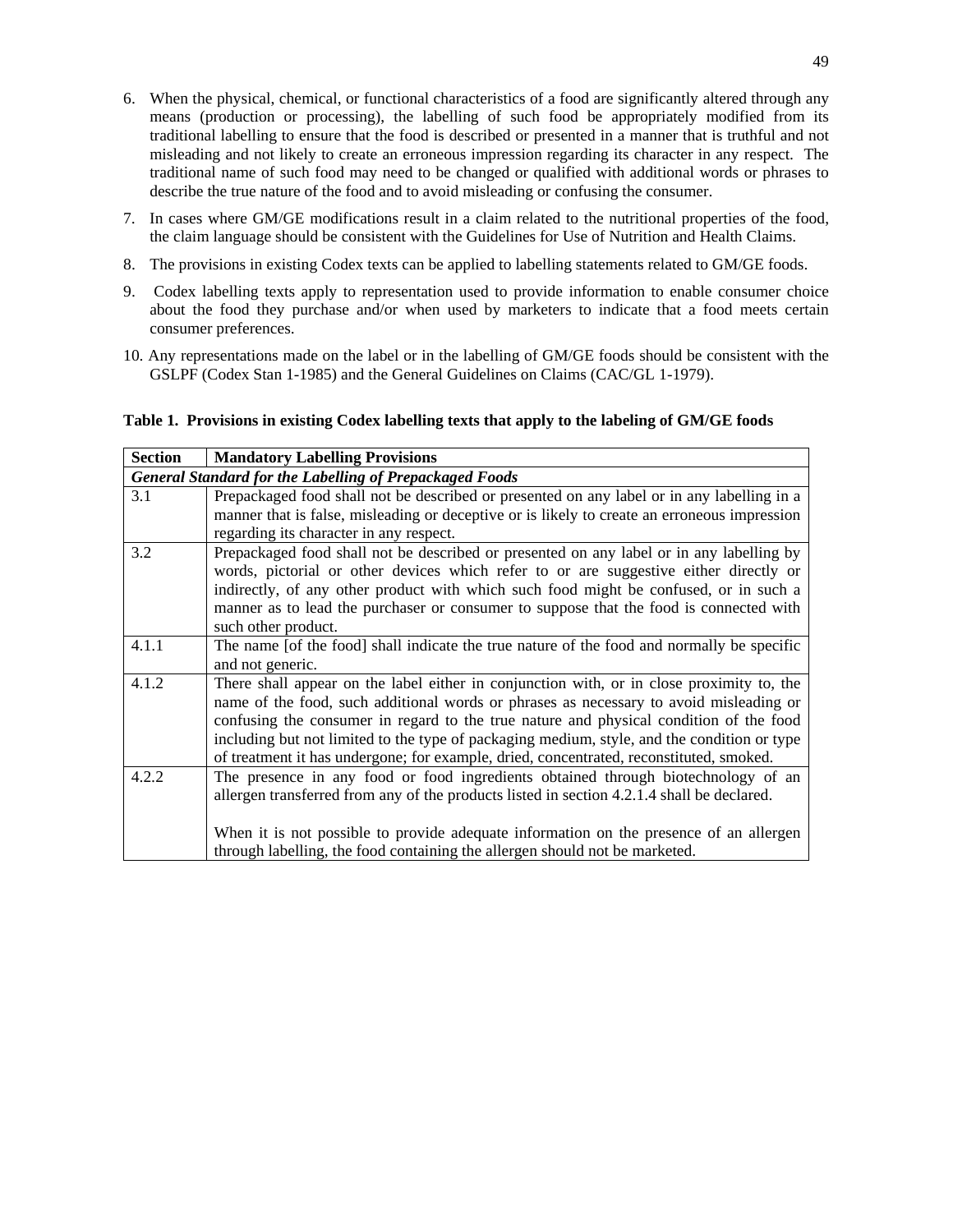| <b>Section</b>                                                                       | <b>Voluntary Labelling Provisions</b>                                                           |  |  |  |
|--------------------------------------------------------------------------------------|-------------------------------------------------------------------------------------------------|--|--|--|
| <b>General Standard for the Labelling of Prepackaged Foods</b>                       |                                                                                                 |  |  |  |
| 7.1                                                                                  | Optional labelling – Any information or pictorial device written, printed, or graphic matter    |  |  |  |
| may be displayed in labelling provided that it is not in conflict with the mandatory |                                                                                                 |  |  |  |
|                                                                                      | requirements of this standard and those relating to claims and deception given in section 3     |  |  |  |
|                                                                                      | - General Principles.                                                                           |  |  |  |
|                                                                                      | <b>General Guidelines on Claims</b>                                                             |  |  |  |
| 1.2                                                                                  | The principle on which the guidelines are based is that no food should be described or          |  |  |  |
|                                                                                      | presented in a manner that is false, misleading or deceptive or is likely to create an          |  |  |  |
|                                                                                      | erroneous impression regarding its character in any respect.                                    |  |  |  |
| 1.3                                                                                  | The person marketing the food should be able to justify the claims made.                        |  |  |  |
| $\mathfrak{D}$                                                                       | Definition – For the purpose of these guidelines, a claim is any representation which           |  |  |  |
|                                                                                      | states, suggests, or implies that a food has particular characteristics relating to its origin, |  |  |  |
|                                                                                      | nutritional properties, nature, production, processing, composition or any other quality.       |  |  |  |
| 3.3                                                                                  | Prohibited claims – Claims which cannot be substantiated.                                       |  |  |  |
| 3.5                                                                                  | Prohibited claims - Claims which could give rise to doubt about the safety of similar food      |  |  |  |
|                                                                                      | or which could arouse or exploit fear in the consumer.                                          |  |  |  |
| 4.1                                                                                  | Potentially misleading claims – Meaningless claims including incomplete comparatives            |  |  |  |
|                                                                                      | and superlatives.                                                                               |  |  |  |
| 5.1(iii)                                                                             | Conditional claims – Terms such as "natural," "pure," "fresh," "home made," "organically        |  |  |  |
|                                                                                      | grown," and "biologically grown" when they are used, should be in accordance with the           |  |  |  |
|                                                                                      | national practices in the country where the food is sold. The use of these terms should be      |  |  |  |
|                                                                                      | consistent with the prohibitions set out in Section 3.                                          |  |  |  |
| 5.1(v)                                                                               | Conditional claims - Claims that a food has special characteristics when all such foods         |  |  |  |
|                                                                                      | have the same characteristics, if this fact is apparent in the claim.                           |  |  |  |
| $5.1$ (vi)                                                                           | Conditional claims – Claims which highlight the absence or non-addition of particular           |  |  |  |
|                                                                                      | substances to food may be used provided that they are not misleading and provided that          |  |  |  |
|                                                                                      | the substance:                                                                                  |  |  |  |
|                                                                                      | (b) is one which consumers would normally expect to find in the food;                           |  |  |  |
|                                                                                      | (d) is one whose presence or addition is permitted in the food.                                 |  |  |  |
|                                                                                      | <b>Guidelines for Use of Nutrition and Health Claims</b>                                        |  |  |  |

 $\qquad \qquad$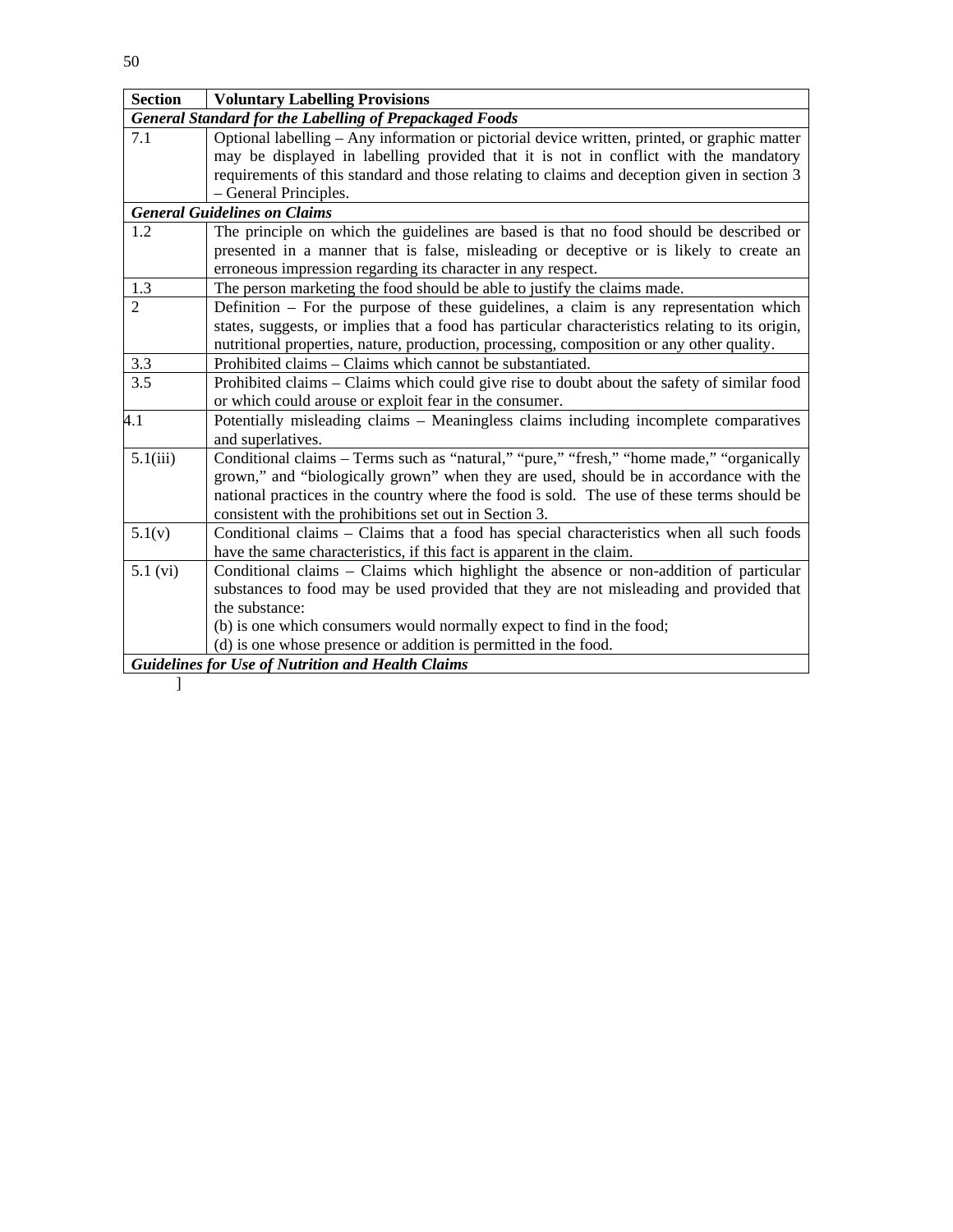# **ALINORM 08/31/22 APPENDIX VIII**

#### **PROJECT DOCUMENT**

# **PROPOSAL FOR NEW WORK**

# **PROPOSAL TO AMEND THE GUIDELINES FOR THE PRODUCTION, PROCESSING, LABELLING AND MARKETING OF ORGANICALLY PRODUCED FOODS**

#### **Purposes and scope of the proposed standard.**

The purpose is to delete "preparations of Rotenone from *Derris elliptica, Lonchocarpus, Thephrosia* spp." from Table 2 of Annex 2 or include "the substance should be used in such a way as to prevent its flowing into waterways" in conditions for use.

#### **Its relevance and timeliness.**

Rotenone is obtained from the roots of several tropical and subtropical plant species belonging to the genus *Lochancarpus* or *Derris*. The substance is very toxic to aquatic organisms.

Removing Rotenone from Table 2 of Annex 2 or regulating the condition for use is in line with the primary objective of an organic production system to enhance biological diversity within the whole system.

#### **The main aspects to be covered.**

Japan proposes to delete "preparations of Rotenone from *Derris elliptica, Lonchocarpus, Thephrosia* spp." from Table 2 of Annex 2 or to restrict its use to prevent its flowing into waterways.

#### **An assessment against the** *Criteria for the Establishment of Work Priorities.*

The proposal is consistent with the general criterion as follows:

*Ensuring fair practices in the food trade:* Some national standards for organically produced foods allow the use of Rotenone, but some do not. There are different regulations on the use of Rotenone, which may cause international disputes.

# **Relevance to Codex Strategic Objectives.**

The proposal is consistent with:

- a. Promoting sound regulatory framework; and
- b. Promoting maximum application of Codex standards.

# **Information on the relation between the proposal and other existing Codex documents.**

The proposal is an amendment to the *Guidelines for the Production, Processing, Labelling and Marketing of Organically Produced Food*. It does not affect existing Codex documents.

# **Identification of any requirement for and availability of expert scientific advice.**

New Zealand Department of Conservation published a report on the toxicity and use of Rotenone in 2003.<sup>12</sup> The International Programme on Chemical Safety published an evaluation on Rotenone as "the Poisons Information Monograph 474."

# **Identification of any need for technical input to the standard from external bodies so that this can be planned for.**

none

 $\overline{a}$ 

Ling, N. "Rotenone – a review of its toxicity and use for fisheries management," Science for Conservation 211, January 2003, New Zealand Department of Conservation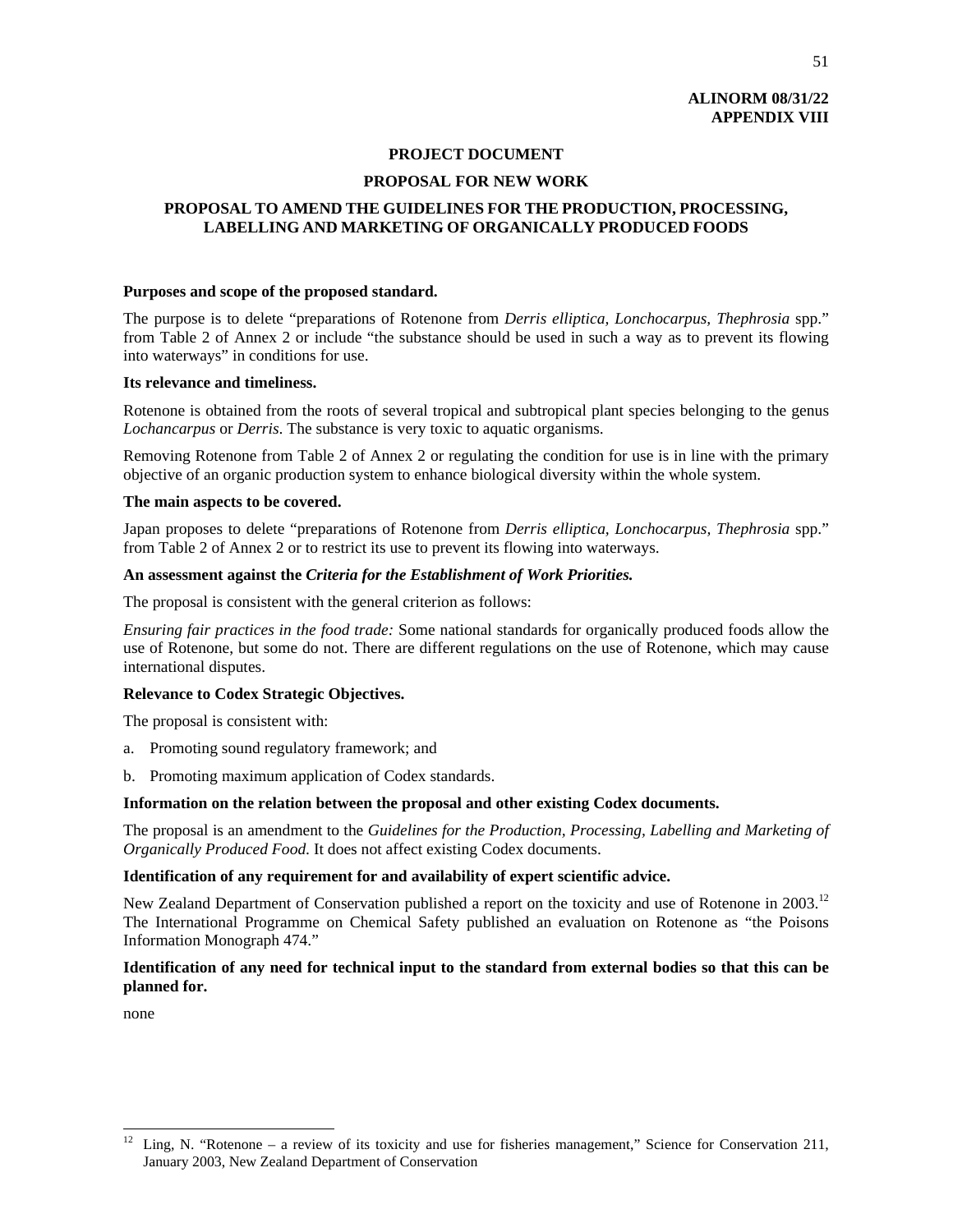**The proposed timeline for completion of the new work, including the start date, the proposed date for adoption at Step 5, and the proposed date for adoption by the Commission; the time frame for developing a standard should not normally exceed five years.** 

If accepted by the 36th CCFL and agreed to undertake through Accelerated Procedure by the 31st CAC, it is expected that a proposed draft will be discussed at Step 4 at the 37th CCFL and adopted at Step 5 of the Accelerated Procedure by the 32nd CAC in 2009.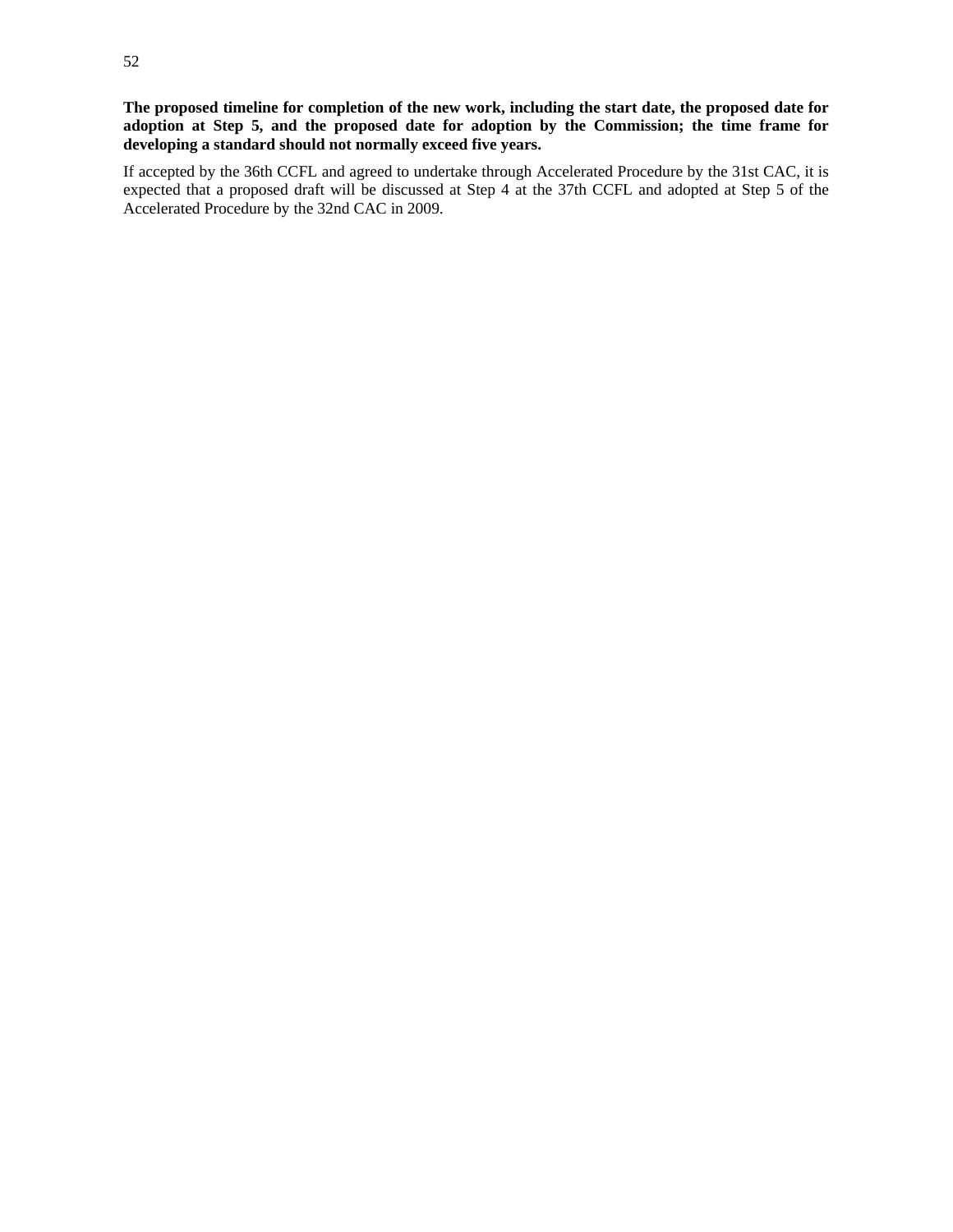# **ALINORM 08/31/22 APPENDIX VIII**

#### **PROJECT DOCUMENT**

# **PROPOSAL FOR NEW WORK ON IMPLEMENTATION OF THE WHO GLOBAL STRATEGY ON DIET, PHYSICAL ACTIVITY AND HEALTH (WHA, 2004)**

#### **Purpose and the scope of the project**

# **A. Undertake a revision of Section 3.2 and a review of Section 3.1 on the Guidelines on Nutrition Labelling using a phased approach.**

**Part a** - The Committee will undertake work to revise the Guidelines on Nutrition Labelling and will examine the list of nutrients that are always declared on a mandatory or voluntary basis in light of the recommendations in the WHO Global Strategy on Diet, Physical Activity and Health.

To assist deliberations the following questions will be addressed:

(i) which nutrients are appropriate to be considered at an international level, taking into account, regional dietary patterns; and

(ii) what other factors should be taken into account in developing the list of nutrients, including the rationale for including or excluding certain nutrients.

The Committee will also prepare a discussion paper outlining the issues and concerns raised during the discussions of the Committee related to mandatory nutrition labelling, taking into consideration the experiences of member countries.

**Part b** - Once a revised list of nutrients has been identified, consideration of the requirements for mandatory nutrition labelling, will be undertaken, including consideration of appropriate nutrients and products and taking into account the issues raised in the discussion paper and the flexibility needed to address the issues surrounding the implementation of mandatory nutrition labelling.

#### **B. Develop criteria or principles for legibility and readability of nutrition labelling.**

CCFL proposes to undertake new work to develop general criteria or principles to be included in the Guidelines for Nutrition Labelling that would be applicable to both mandatory and voluntary nutrition labelling to enhance the legibility and readability of the information. In developing this work, the Committee recognizes that universal symbols or simplified labelling is not a part of the scope or mandate of this work.

To assist deliberations, the following questions will be asked:

(i) what general principles or criteria should be considered regarding the legibility and readability of nutrition labelling?

(ii) what specific elements should be considered with respect to the legibility and readability of nutrition labelling? For example, the format, order of information, contrast between text and background, and clarity may be some aspects of the presentation to be considered.

The comments will be summarized and general criteria or principles will be proposed for discussion by the Committee.

#### **Its relevance and timeliness**

The work is in line with the Terms of Reference for the CCFL, specifically (a) to draft provisions on labeling applicable to all foods.

The work is timely since it is in response to the proposed action items for the implementation of the Global Strategy on Diet, Physical Activity and Health contained in the FAO/WHO Draft Action Plan for Implementation of the Global Strategy on Diet, Physical Activity and Health (CL 2006/44-CAC).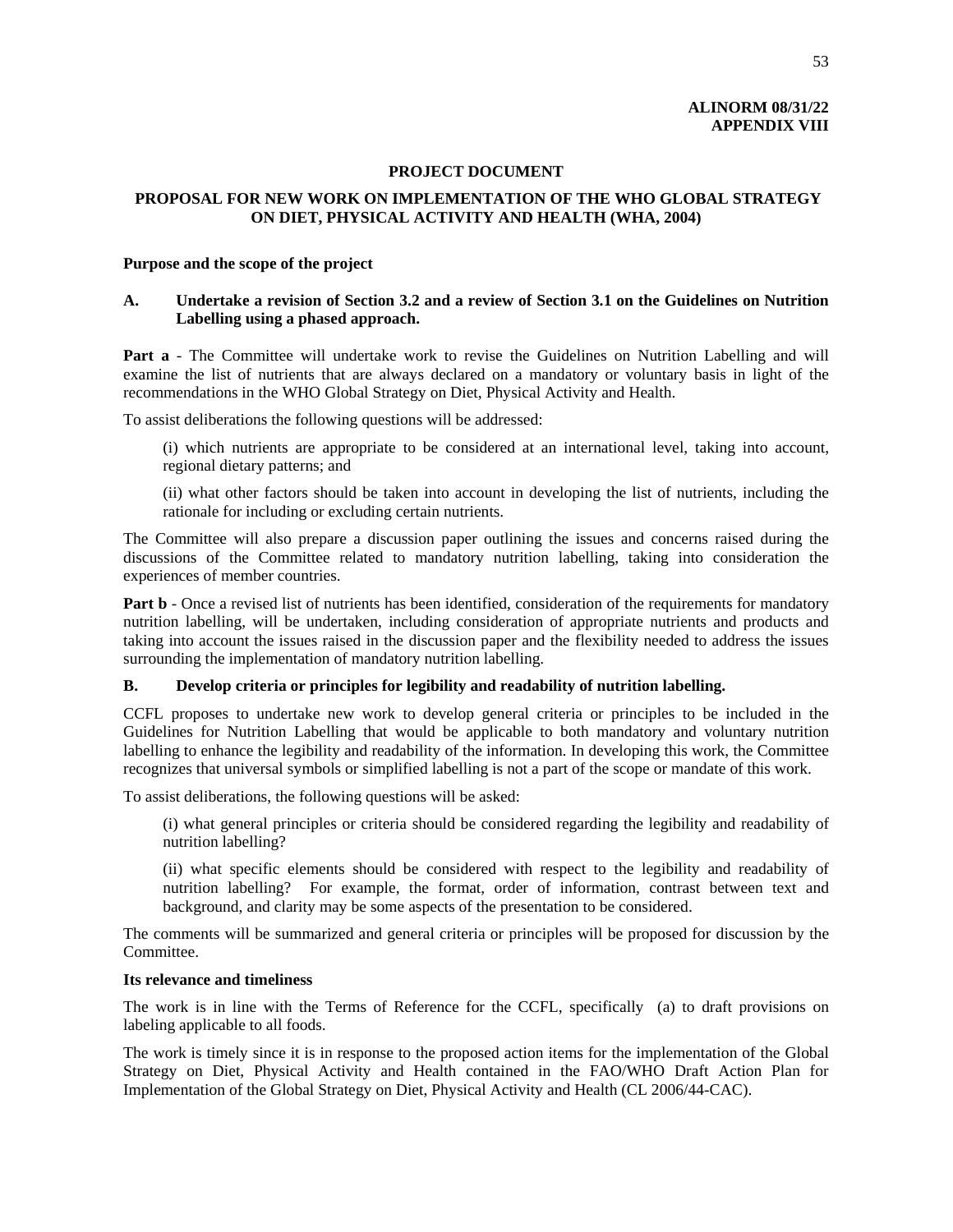Food is recognized as an important environmental influence on nutritional health and well-being; appropriate food choices aid in reducing the risk of developing non-communicable diseases. Food label information, its availability, and consumer understanding all contribute to the individual's capacity to adopt eating habits that reduce health risks.

Food label information has to be sufficient and understandable. In particular, as stated in Article 40 of the Global Strategy, *"information for consumers should be sensitive to literacy levels, communication barriers and local culture, and understood by all segments of the population".* Item (4) of Article 40 states with regard to labelling, *"Consumers require accurate, standardized and comprehensible information on the content of food items in order to make healthy food choices".*

Importantly, nutrition labelling has been demonstrated to provide an incentive for the reformulation of processed foods to improve their nutritional quality, in particular with respect to the nutrients that are required to always appear on the label.

#### **The main aspects to be covered**

The work would involve:

- A. Undertaking a revision of Section 3.2 and a review of Section 3.1 on the Guidelines on Nutrition Labelling using a phased approach;
- B. Developing criteria or principles for legibility and readability of nutrition labelling.

#### **An assessment against the criteria for the establishment of work priorities**

The proposed new work would assist governments in protecting consumers from health hazard due to consumers' lack of knowledge regarding the nutrient content of foods, particularly with respect to nutrients of public health significance. Consumers require accurate, standardized and comprehensible information on the content of food items in order to make healthy food choices.

The new work would also lessen impediments to international trade by providing clear guidance on considerations that need to be addressed when dealing with any of the above.

#### **Relevance to the codex strategic objectives**

The proposed new work is consistent with the Strategic Plan 2008–2013 for the Codex Alimentarius Commission. It would contribute to: Goal 1 - Promoting sound regulatory frameworks, specifically Activity 1.3 "Review and develop Codex standards and related texts for food labeling and nutrition".

### **Information on the relation between the proposal and other existing codex documents**

None foreseen.

# **Identification of any requirement for and availability of expert scientific advice**

None foreseen.

#### **Identification of any need for technical input to the standard from external bodies so that this can be planned for**

None foreseen.

# **The proposed time-line for completion of the new work, including the start date, the proposed date for Step 5 and the proposed date for adoption by the commission: the time frame for developing guideline should not normally exceed five years**

Subject to approval, the new work could commence following the  $31<sup>st</sup>$  Session of the Codex Alimentarius Commission meeting (2008).

Proposed amendments to the Guidelines on Nutrition Labelling regarding the list of nutrients and legibility of information could be circulated for government comments at Step 3 for consideration by the  $37<sup>th</sup>$  Session of the CCFL (2009). It is anticipated that the  $38<sup>th</sup>$  or  $39<sup>th</sup>$  Sessions of the CCFL (2010; 2011) could advance the document to Step 5, and the  $40<sup>th</sup>$  or  $41<sup>st</sup>$  Sessions of the CCFL (2012; 2013) could advance the document to Step 8.